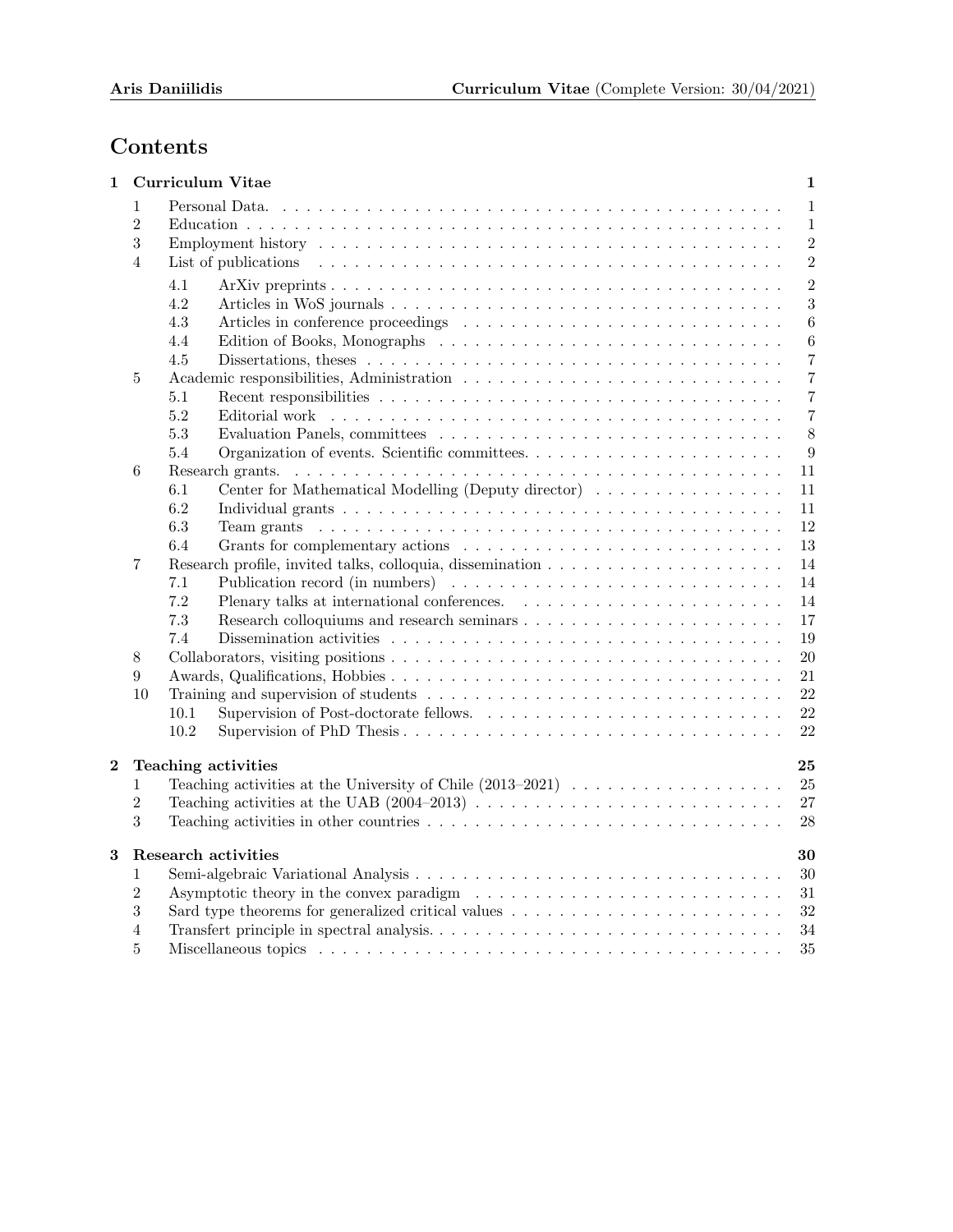# Curriculum Vitae

# 1 Personal Data.

Name, surname: Aris Daniilidis Date of birth: 15.04.1970 Place of birth: Athens, Greece

Nationality: Greek (Identity card X655100 ; Passport no: AP5152164) Citizenship: Chile (Permanent Residence; ID. 24.207.738-5) Military service: 24.05.1996–23.05.1997 (Greece)

Personal address: Almirante Latorre 602, dpto 810, Santiago, Chile, CL-8370459 Professonal address: Department of Mathematical Engineering, University of Chile Beauchef 851 (Edif. Norte), Santiago, Chile, CL-8370348.

E-mail: arisd@dim.uchile.cl ; aris.daniilidis@gmail.com Web page: http://www.dim.uchile.cl/~arisd/

Research gate: https://www.researchgate.net/profile/Aris Daniilidis Orcid profile: http://orcid.org/0000-0003-4837-694X Researcher ID (Publons): I-6737-2013

Languages: English, French, Catalan, Spanish (written/spoken very fluently); Greek (native); Italian (good knowledge); German, Portuguese (notions)

# 2 Education

(26.03.2002) Habilitation in Applied Mathematics, University of Pau, Bordeaux Academy, France. HDR Thesis: Convex and Quasiconvex analysis. Applications in Optimization (in French)

(17.12.1997) PhD Dissertation in Mathematics, University of the Aegean, Greece. PhD Thesis: Applications of Generalized Convexity and Monotonicity to Variational Inequalities and Vector Optimization (in Greek)

(19.11.1992) Bachelor Degree in Physics, University of Athens, Greece. Bachelor Thesis: Determination and extension of measures (in Greek)

Graduate grade: 8,66 (out of 10); Graduation Rank 1 (Valedictorian: Best marks of the generation);

(July 1988) Admitted (after national competition) at the University of Athens (studies in Physics). Entrance Rank 2 (Score: 606 out of 640)

<sup>(</sup>June 1988) High School Diploma. Grade: 9,1 (out of 10) (Best marks of the class).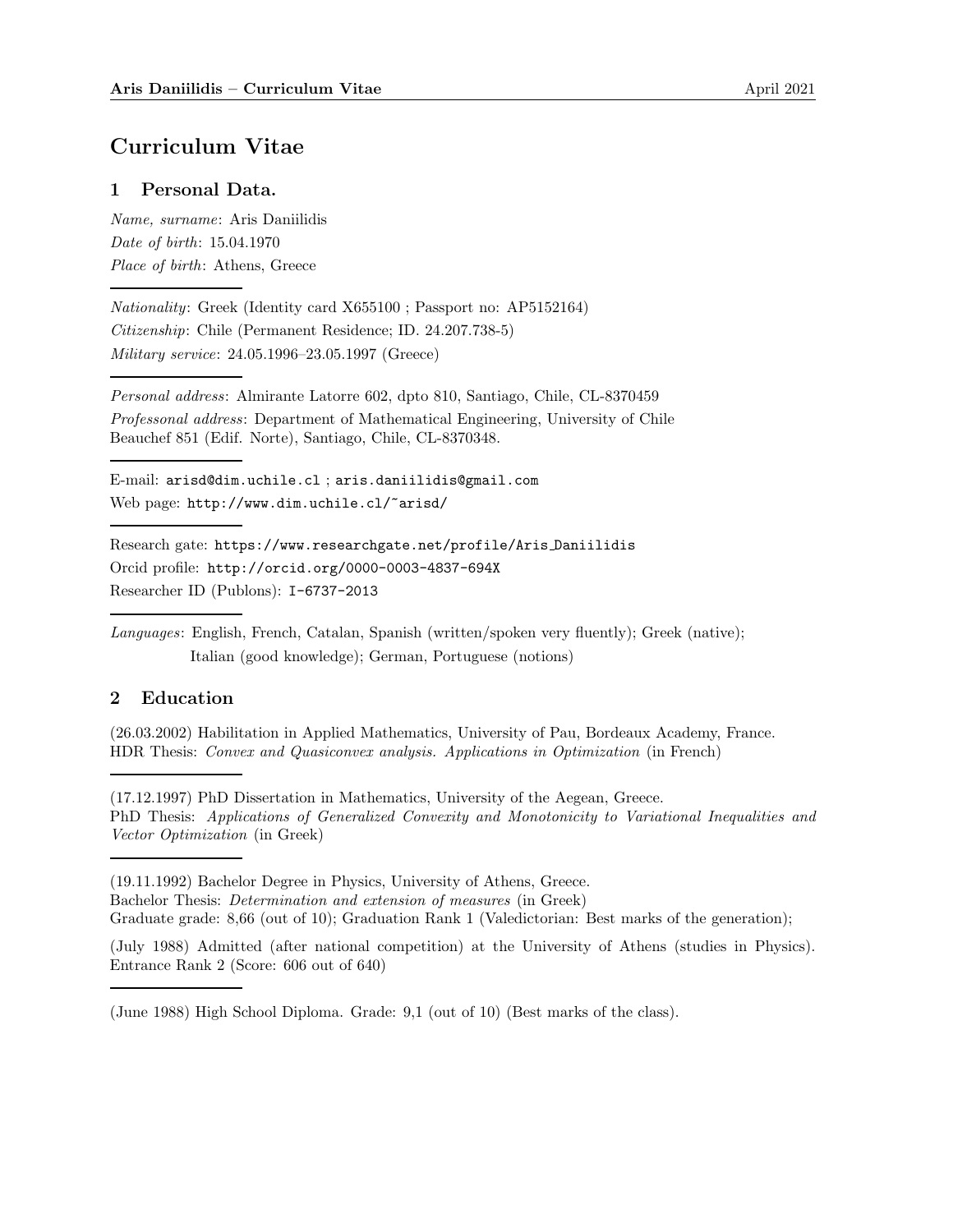# 3 Employment history

(since 2017) Deputy Director, Centre for Mathematical Modelling (CNRS IRL 2807) Research Center of Excellence, Santiago, Chile (http://www.cmm.uchile.cl/)

(since 2013) Full Professor (Profesor Titular) Department of Mathematical Engineering, University of Chile<sup>1</sup>.

(2007–2013) Tenure Associate Professor (Professor Agregat) Department of Mathematics, University Autonomous of Barcelona, Spain.

(2004–2007) Tenure-track researcher (investigador Ramon y Cajal) Department of Mathematics, University Autonomous of Barcelona, Spain.

(Automne 2003) Post-doctorate researcher, INRIA, Rhône-Alpes, France. BIPOP Team (Non-regular Mechanics). Scientific responsible: Bernand Brogliato.

(2002–2003) Post-doctorate researcher Department of Economics, University Autonomous of Barcelona, Spain.

 $(2001–2002)$  Post-doctorate researcher, INRIA, Rhône-Alpes, France. NUMOP Team (Numerical Optimization). Scientific responsible: Claude Lemaréchal.

(2000–2001) Assistant Professor (fixed term contract) (ATER) Laboratory of Applied Mathematics, University of Pau, France.

(1998–2000) Post-doctorate researcher (Marie-Curie Fellow), CNRS Talence, France. Laboratory of Applied Mathematics, University of Pau, France.

# 4 List of publications

(\*) indicates that this author was graduate student at the time of the work.

## 4.1 ArXiv preprints

A convex function satisfying the Lojasiewicz inequality but failing the gradient conjecture both at zero and infinity (with O. Ley and M. Haddou). Preprint arXiv 2102.05342 (18p, February 2021).

Extending the Choquet Theory: Trace convexity (with M. Bachir) Preprint arXiv 2004.02453 (29p, April 2020).

Ubiquitous algorithms in convex optimization generate self-contracted sequences (with A. Böhm\*), Preprint  $arXiv$  2003.04201 (12p, March 2020) (to appear in J. Convex Anal.)

Asymmetric Free spaces and canonical asymmetrization (with JM Sepulcre and F. Venegas\*) Preprint arXiv 2002.02647 (26p, February 2020) (to appear in Studia Matematica)

<sup>&</sup>lt;sup>1</sup>In 2020, the University of Chile is ranked  $#180$  world wise and it is among the top–100 in mathematics, see https://www.topuniversities.com/universities/universidad-de-chile#wurs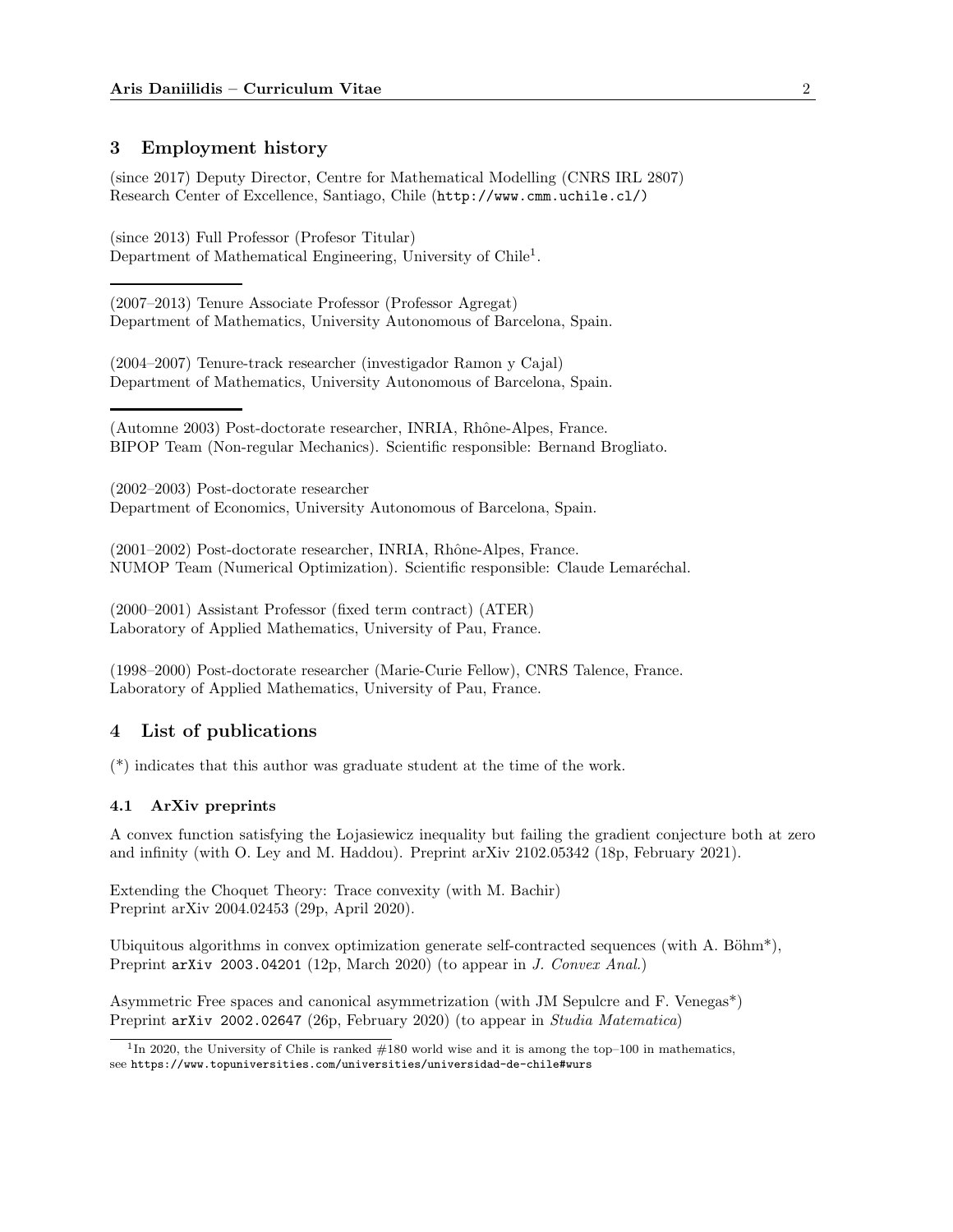#### 4.2 Articles in WoS journals

Characterization of Filippov representable maps and Clarke subdifferentials Math. Program. (published online: July, 2020) (with M. Bivas and M. Quincampoix) https://doi.org/10.1007/s10107-020-01540-y

Smooth semi-Lipschitz functions and almost isometries between Finsler manifolds, J. Funct. Anal. 279 (2020), 1–29 (with J. Jaramillo and F. Venegas<sup>\*</sup>)

Pathological Subgradient systems SIAM J. Optim. 30 (2020), 1327—1338 (with D. Drusvyatskiy)

Metric and geometric relaxations of self-contracted curves J. Optim. Theory Appl. 182 (2019), 81–109 (with R. Deville, E. Durand-Cartagena).

Linear structure of functions with maximal Clarke subdifferential SIAM J. Optim. 29 (2019), 511–521 (with G. Flores\*)

Gradient flows, second order gradient systems and convexity SIAM J. Optim 28 (2018), 2049–2066 (with T. Boulmezaoud, P. Cieutat)

Explicit formulas for  $C^{1,1}$  Glaeser-Whitney extensions of 1-Taylor fields in Hilbert spaces Proc. Amer. Math. Soc. 146 (2018), 4487-4495 (with O. Ley, M. Haddou, E. Le Gruyer)

Self-contracted curves in Riemannian manifolds J. Math. Anal. Appl. 457 (2018), 1333–1352 (with R. Deville, E. Durand, L. Rifford)

Sweeping by a tame process Ann. Inst. Fourier 67 (2017), 2211–2223 (with D. Drusvyatskiy)

A partial answer to the Demyanov-Ryabova conjecture Set-Valued Var. Anal. 26 (2018), 143–157 (with C. Petitjean)

Sard theorems for Lipschitz functions and applications Israel J. Math. 212 (2016), 757–790 (with L. Barbet, M. Dambrine, L. Rifford)

Spectral (Isotropic) Manifolds and Their Dimension J. Anal. Math. 128 (2016), 369–397 (with J. Malick, H. Sendov)

On the structure of locally symmetric manifolds J. Convex Anal. 22 (2015), 399–426 (with J. Malick, H. Sendov)

Cut-generating functions and S-free sets Math. Oper. Res. 40 (2015), 276–391 (with M. Conforti, G. Cornuéjols, C. Lemaréchal, J. Malick)

Stability in linear optimization under perturbations of the left-hand side coefficients Set-Valued Var. Anal. 23 (2015), 737–758 (with M.-A. Goberna, M. Lopez, R. Lucchetti)

Rectifiability of self-contracted curves in the Euclidean space and applications J. Geom. Anal. 25 (2015), 1211–1239 (with G. David, E. Durand, A. Lemenant).

Orbits of geometric descent Canad. Math. Bull. 58 (2015), 44–50 (with D. Drusvyatskiy, A. S. Lewis)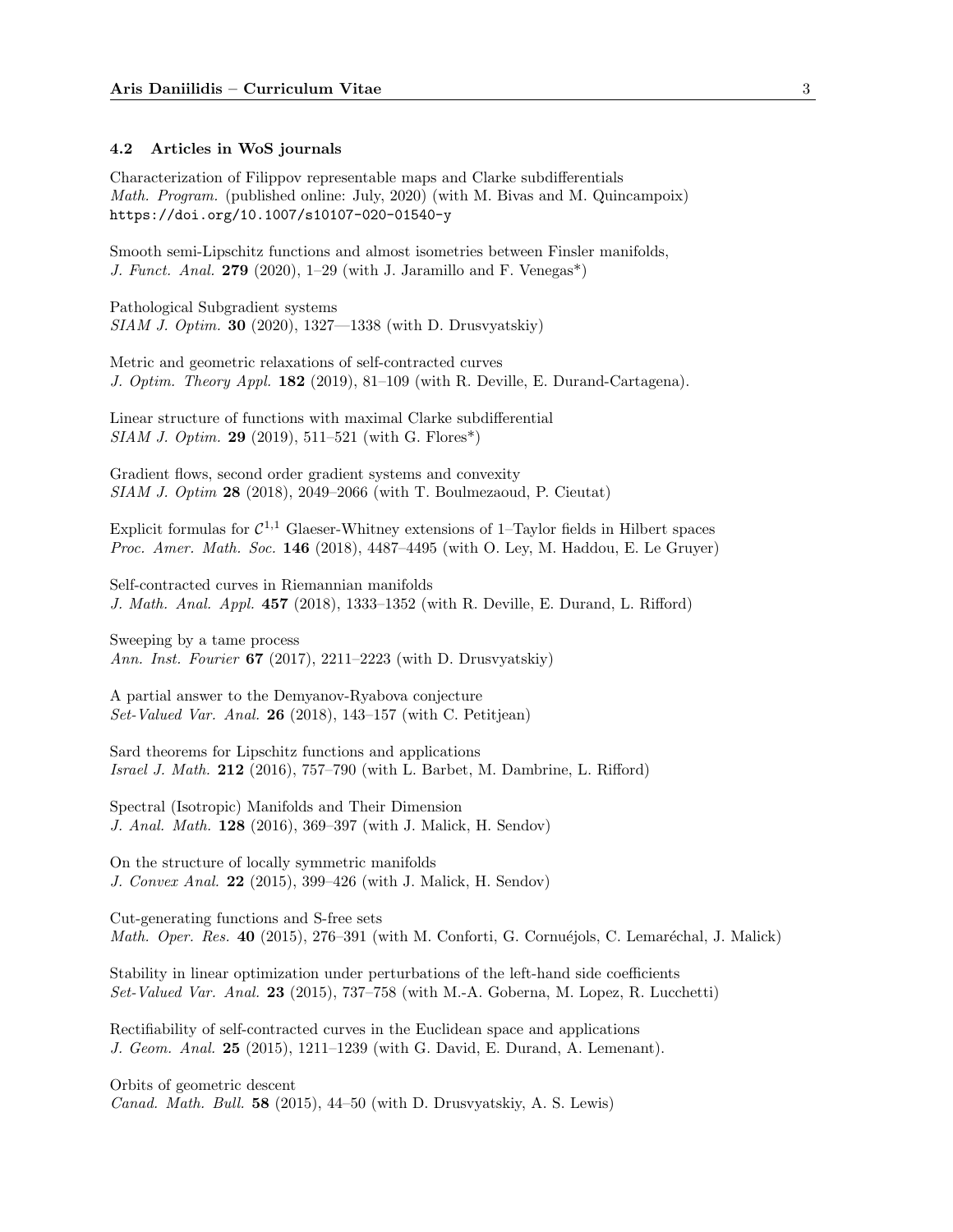Orthogonal Invariance and Identifiability  $SIAM J. Matrix Anal. Appl. 35 (2014), 580–598 (with D. Drusvatskiy, A. S. Lewis)$ 

Morse-Sard theorem for Clarke critical values Adv. Math. 242 (2013), 217-227 (with L. Barbet, M. Dambrine).

Lower semicontinuity of the feasible set mapping of linear systems relative to their domains Set-Valued Var. Anal. 21 (2013), 67–92 (with M.-A. Goberna, R. Lucchetti, M. Lopez).

Continuity and differentiability of set-valued maps revisited in the light of tame geometry J. London Math. Soc 83 (2011), 637–658 (with J. C.-H. Pang\*)

Generic identifiability and second-order sufficiency in tame convex optimization Math. Oper. Res. 36 (2011), 55–70 (with J. Bolte, A. S. Lewis).

Generalized Hessians of C1,1-functions and second-order viscosity subjets SIAM J. Optim. 20 (2010), 340–358 (with L. Barbet, P. Soravia)

On the asymptotic behavior of Planar Curves J. Math. Pures Appl. 94 (2010), 183–199 (with O. Ley, S. Sabourau)

Characterizations of Lojasiewicz inequalities: subgradient flows, talweg, convexity Trans. Amer. Math. Soc. 362 (2010), 3319–3363 (with J. Bolte, O. Ley, L. Mazet)

Identifying Structure of Nonsmooth Convex Function by the Bundle Techniques SIAM J. Optim. 20 (2009), 820–840 (with C. Sagastizabal, M. Solodov).

Subdifferential characterization of approximate convexity: the lower semi-continuous case *Math. Program.*  $117$  (2009), 5-19 (with F. Jules, M. Lassonde)

Tame functions are semismooth Math. Program. 116 (2009), 115–127 (with J. Bolte, A. Lewis)

On the first Integral Conjecture of Ren´e Thom Bull. Sci. Math. 132 (2008), 625–631 (with J. Cresson, M. Shiota)

Prox-regularity of spectral functions and spectral sets J. Convex Anal. 15 (2008), 547–560 (with A. Lewis, J. Malick, H. Sendov).

Clarke subgradients of stratifiable functions SIAM J. Optim. 18 (2007), 556–572 (with J. Bolte, A. Lewis, M. Shiota)

Periodic solutions obtained via the averaging method for Lipschitz systems *Proc. Amer. Math. Soc.* 135 (2007), 3317-3327 (with A. Buică).

Remarks on the class of (semi)strictly quasiconvex functions J. Optim. Theory Appl. 133 (2007), 37–48 (with Y. Garcia\*).

The Lojasiewicz inequality for nonsmooth subanalytic functions with applications to subgradient dynamical systems SIAM J. Optim. 17 (2006), 1205–1223 (with J. Bolte, A. Lewis).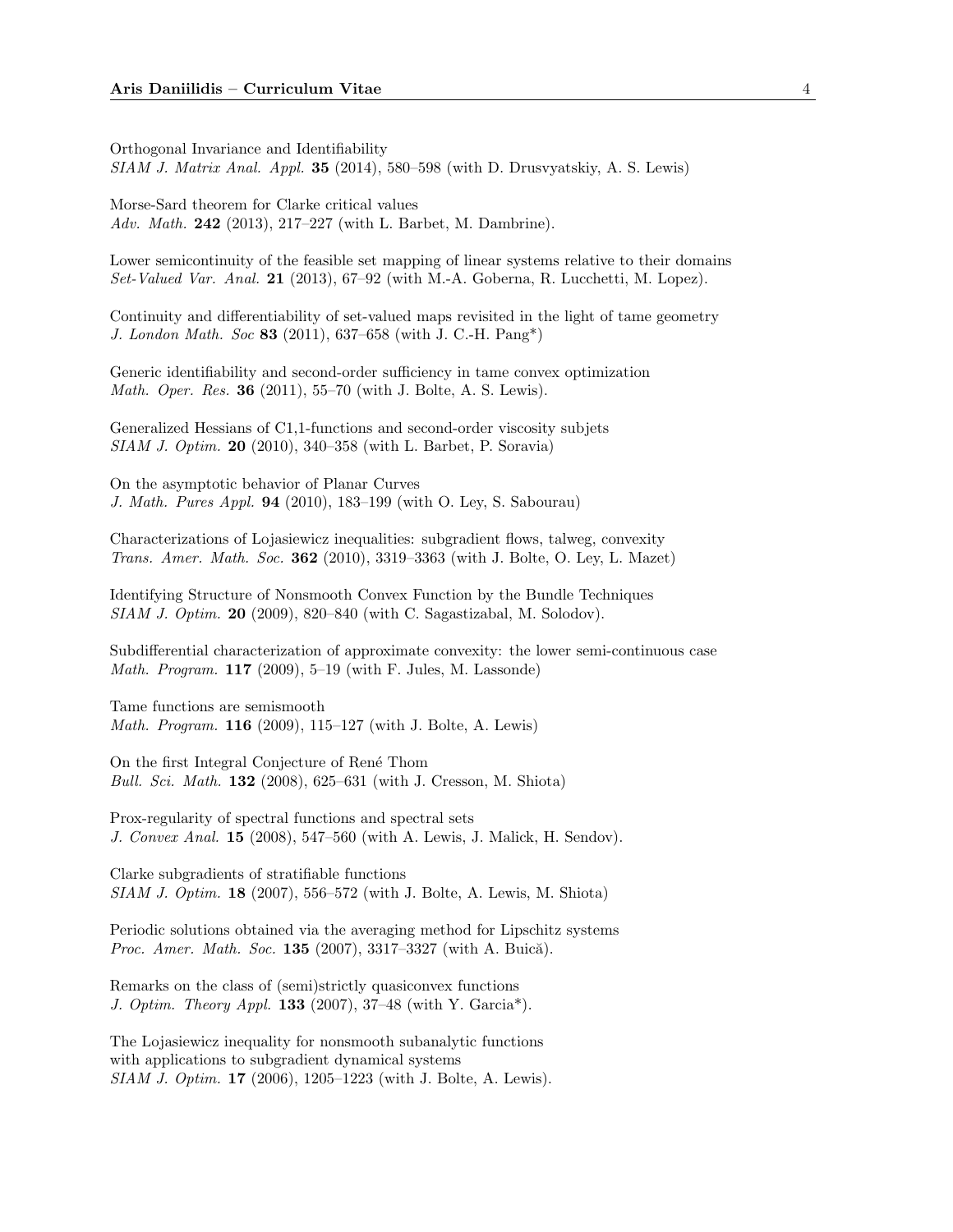On the equivalence between complementarity systems and unilateral differential inclusions Systems & Control Letters 55 (2006), 45–51 (with V. Acary, B. Brogliato, C. Lemaréchal)

The Morse-Sard theorem for nondifferentiable subanalytic functions J. Math. Anal. Appl. 321 (2006), 729–740 (with J. Bolte, A. S. Lewis)

Geometrical interpretation of the proximal-type algorithms in structured optimization problems Optimization 55 (2006), 481–503 (Special issue for D. Pallaschke) (with W. Hare, J. Malick<sup>\*</sup>)

On a primal-proximal heuristic in discrete optimization Math. Program.  $104$  (2005), 105-128 (with C. Lemaréchal)

Subsmooth sets: functional characterizations and related concepts Trans. Amer. Math. Soc. 357 (2005), 1275–1301 (with D. Aussel, L. Thibault)

Clarke-critical values of subanalytic Lipschitz continuous functions Ann. Pol. Mat. 87 (2005), 13–25 (Memorial issue for S. Lojasiewicz) (with J. Bolte, A. Lewis, M. Shiota)

Filling the gap between lower- $C^1$  and lower- $C^2$  functions J. Convex Anal. 12 (2005), 315-329 (with J. Malick\*).

Subdifferential Representation of Convex functions: Refinements and Applications J. Convex Anal. 12 (2005) 255–265. (with J. Benoist)

Cyclic hypomonotonicity, cyclic submonotonicity and integration J. Optim. Theory Appl. 291 (2004), 292–301 (with P. Georgiev).

Approximate convexity and submonotonicity J. Math. Anal. Appl. 291 (2004), 292–301 (with P. Georgiev).

Integration of multivalued operators and cyclic submonotonicity Trans. Amer. Math. Soc. 355 (2003), 177–195 (with P. Georgiev, J.-P. Penot)

Characterizations of evenly convex sets and evenly quasi-convex functions J. Math. Anal. Appl. 273 (2002), 58–66, (with J.E. Martinez-Legaz).

Coincidence theorems for convex functions J. Convex Anal. 9 (2002), 259–268, (with J. Benoist).

Lower subdifferentiability and integration Set-Valued Anal. 10 (2002), 89–108 (with M. Bachir\*, J.-P. Penot).

Integration of Fenchel Moreau subdifferentials of epi-pointed functions SIAM J. Optim. 12 (2002), 575–582 (with J. Benoist).

Appropriate subdifferentials in quasiconvex analysis  $SIAM J. Optim.$  **12** (2001), 407-420 (with N. Hadjisavvas, J.-E. Martinez-Legaz).

Dual characterizations of relative continuity of convex functions J. Austral. Math. Soc. (Series A) 70 (2001), 211–223 (with J. Benoist).

A dual characterization of the Radon-Nikodym property *Bull. Austral. Math. Soc.*  $62$  (2000) 379–387 (with M. Bachir<sup>\*</sup>).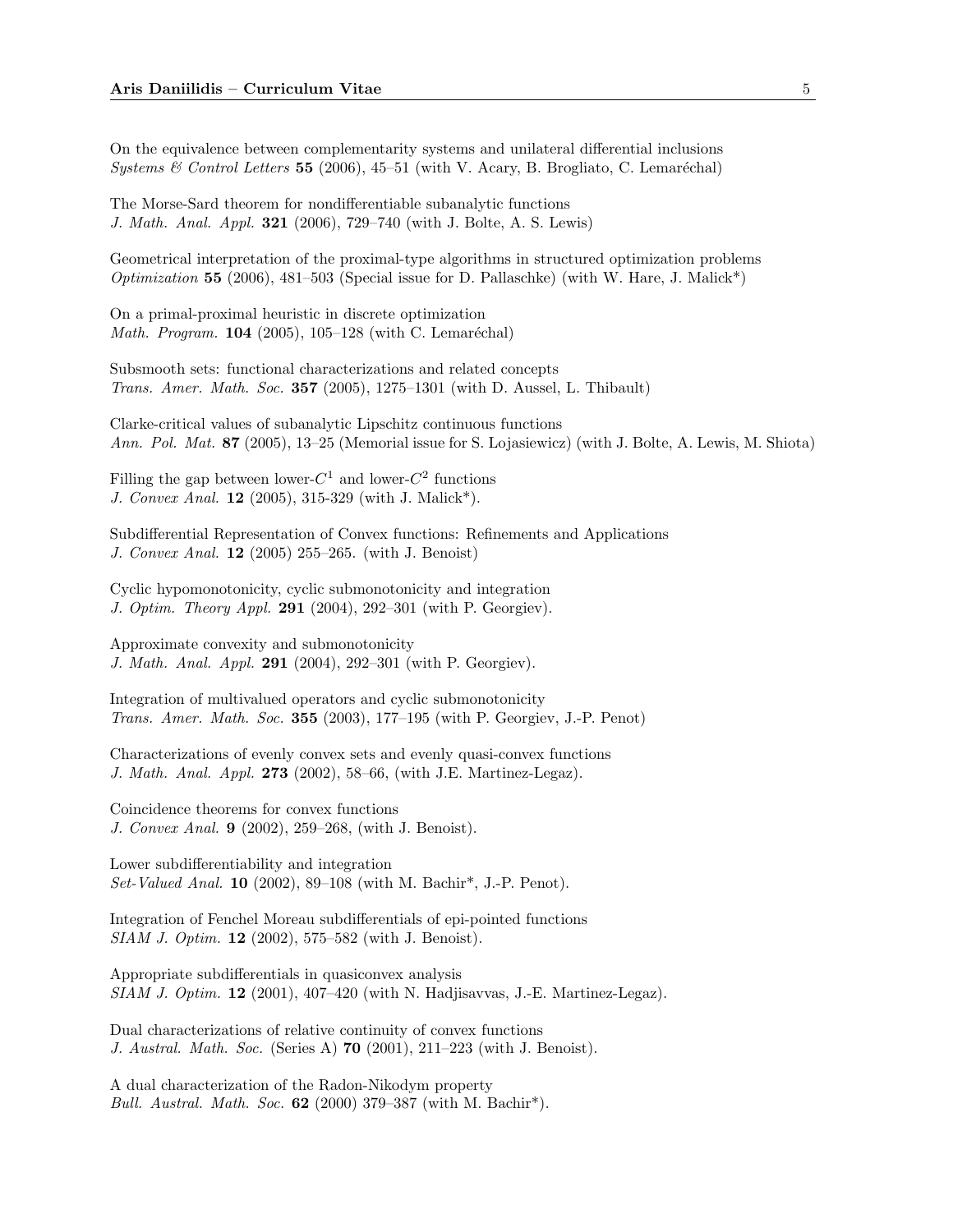On generalized cyclically monotone operators and proper quasimonotonicity *Optimization* 47 (2000), 123–135 (with N. Hadjisavvas).

Normal characterization of the main classes of quasiconvex functions Set-Valued Anal. 8 (2000), 219–236 (with D. Aussel).

Subdifferentials of convex functions and  $\sigma$ -cyclic monotonicity Bull. Austral. Math. Soc. 61 (2000), 269–276.

Characterization of nonsmooth semistrictly quasiconvex and strictly quasiconvex functions J. Optim. Theory Appl. 102 (1999), 525-536 (with N. Hadjisavvas).

On the subdifferentials of quasiconvex and pseudoconvex functions and cyclic monotonicity J. Math. Anal. Appl. 237 (1999), 30–42 (with N. Hadjisavvas).

Coercivity Conditions and Variational Inequalities Math. Program. 86 (1999), 433–438 (with N. Hadjisavvas).

Connectedness of the efficient set for three objective quasiconcave maximization problems J. Optim. Theory Appl. 93 (1997), 517-524 (with N. Hadjisavvas, S.Schaible).

Existence Theorems for Vector Variational Inequalities Bull. Austral. Math. Soc.  $54$  (1996), 473-481 (with N. Hadjisavvas).

### 4.3 Articles in conference proceedings

Characterizations of Super-regularity and its Variants Splitting Algorithms, Chapter 6 (pp. 137–152) in: Lecture Notes of the BIRS Conference "Splitting Algorithms, Modern Operator Theory and Applications" (Springer, Cham 2019). Print ISBN: 978-3-030-25938-9 (with R. Luke and M. Tam).

Cut Generation Functions

Integer Programming and Combinatorial Optimization (IPCO 2013), M. Goemans and J. Correa (Eds), Lecture Notes on Computer Sciences 7801, Springer Heidelberg (2013) 123–132 (with M. Conforti, G. Cornuéjols, C. Lemaréchal, J. Malick).

Normal cones to sublevel sets: an axiomatic approach Lecture Notes in Econom. and Math. Systems 502 (2001), 88–101 (Springer, Berlin) (with D. Aussel).

Arrow-Barankin-Blackwell theorems and related results in cone duality: a survey Lecture Notes in Econom. and Math. Systems 481 (2000), 119-131 (Springer, Berlin).

## 4.4 Edition of Books, Monographs

I authored the following Monograph in Mathematics (undergraduate level): Metric Spaces (in Spanish), IMCA Monographs, EDUNI, 171 p., ISBN: 978-612-47971-1-8 (Oct. 2020)

I edited (together with J.-E. Martinez-Legaz) the following book: Modern Optimization Modelling Techniques (authors: J.-B. Lasserre, F. Facchinei, R. Cominetti) Advanced Courses in Mathematics (CRM Barcelona), Birkhäuser Verlag, Basel, 2011 ISBN 978-3034802901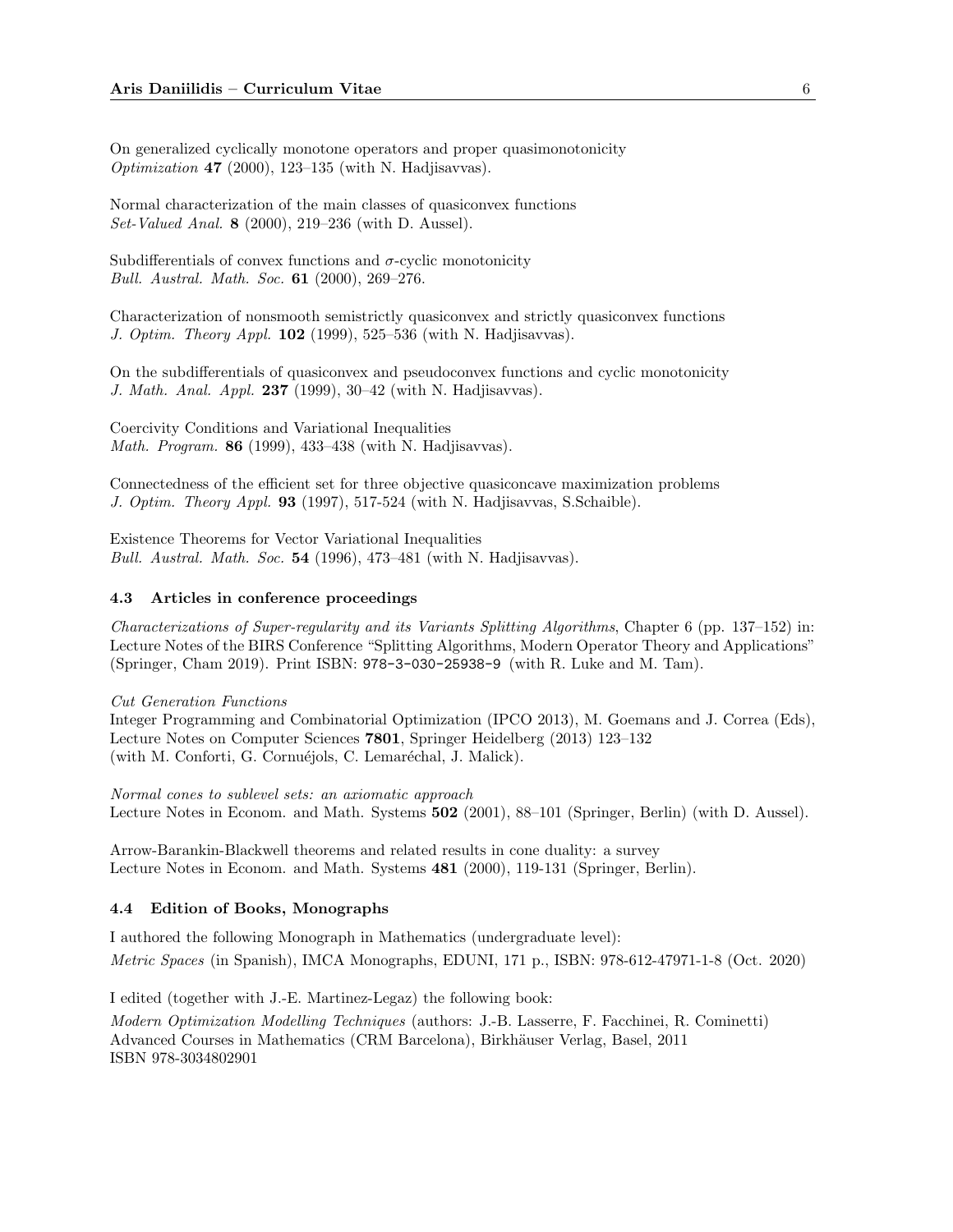## 4.5 Dissertations, theses

Habilitation Thesis (March 2002) Convex and Quasi-convex Analysis: Applications in Optimization (301 p., in French) University of Pau, Bordeaux Academy., France

PhD Thesis (December 1997)

Applications of Generalized Convexity and Generalized Monotonicity to Variational Inequalities and Vector Optimization (85 p. in Greek), University of the Aegean, Greece.

Bachelor Thesis (June 1992) Determination and Extension of Measures (40 p. in Greek), University of Athens, Greece.

## 5 Academic responsibilities, Administration

### 5.1 Recent responsibilities

Deputy Director, CMM-CNRS IRL 2807 Centre for Mathematical Modelling, Chile (since June 2017)

Head of the Department School ("Jefe Docente") University of Chile (July 2014–June 2016)

Member of the Doctorate Committee (5 members) Department of Mathematical Engineering (2013–2019)

Member of the evaluation committee in charge of internal promotions (3 members) Department of Mathematical Engineering, University of Chile (since June 2018)

# 5.2 Editorial work

I am Associate Editor for the following WoS journals:

Mathematical Programming (Series A) Member of the Editorial Board since 2005.

Journal of Mathematical Analysis and Applications Member of the Editorial Board since 2008.

Journal of Global Optimization Member of the Editorial Board since 2008.

Optimization (Taylor & Francis) Member of the Editorial Board since 2013.

Journal of Optimization Theory and Applications Member of the Editorial Board since 2014.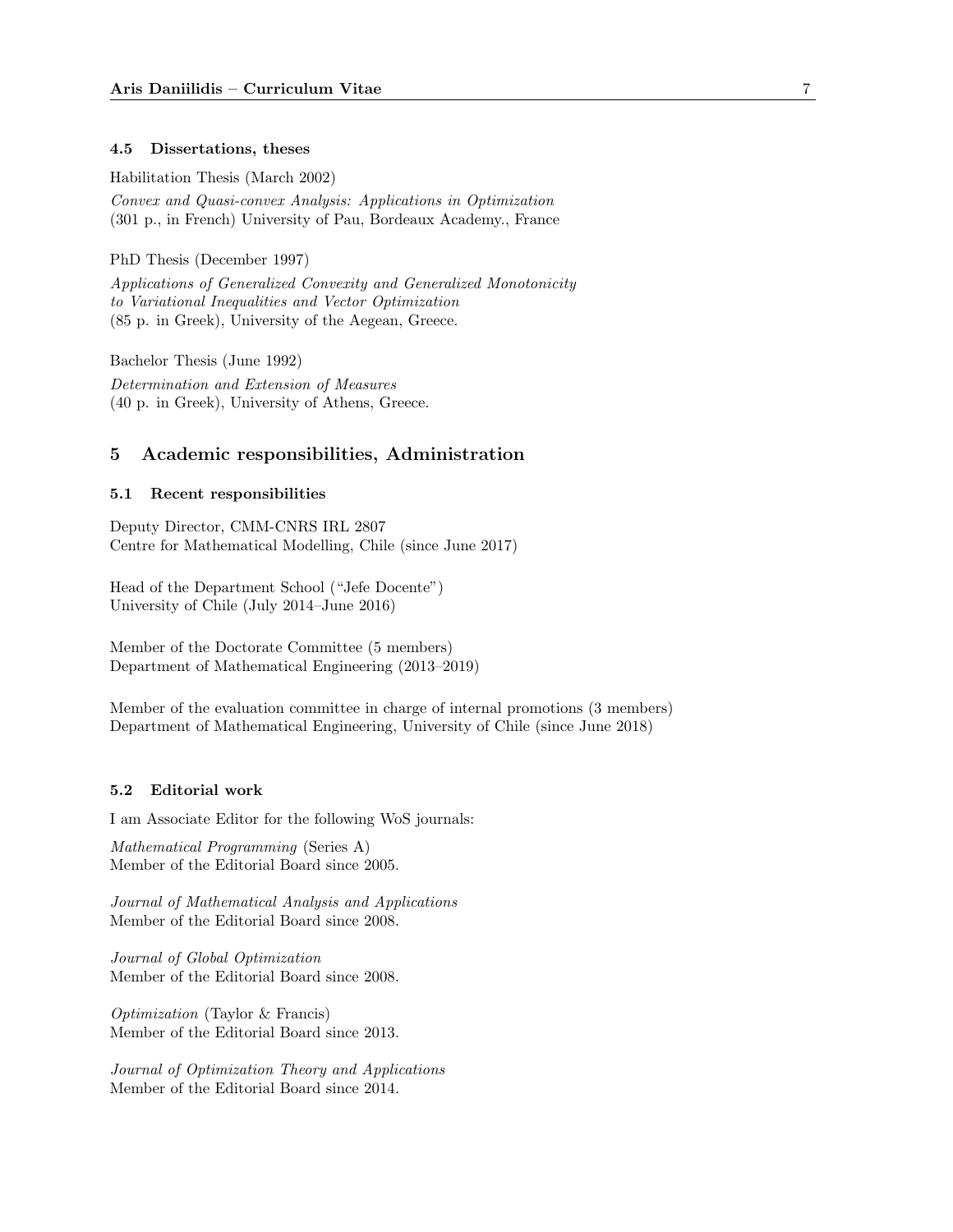Mathematics of Operational Research Member of the Editorial Board since 2016.

Journal of Nonsmooth Analysis and Optimization Member of the Editorial Board since 2019.

I acted as "Guest Editor" in the following occasions:

Proceedings of the International conference (held at CRM, Spain; October 13–15, 2010) Numerical Optimization and Applications in Engineering NUMOPEN Special issue of TOP (Spanish journal of Operations Research) (co-edited with A. Ferrer and A. Juan).

Proceedings of the International conference (held at Santiago, Chile; January 5–10, 2014) 2nd International conference on Variational Analysis and Optimization Special issue of Set-Valued Variational Analysis (co-edited with R. Correa and B. Mordukhovich)

### 5.3 Evaluation Panels, committees

Member of an ad-hoc Selection Committee (10 members) for the programs: "Ramon y Cajal" (5 years tenure-track positions) and "Juan-de-la-Cierva" (3 years post-doct): Recruitement competition in Mathematics (98 candidates) May 23–24, 2011 ANEP (National Agency for Academic Evaluations), Madrid, Spain.

Member of an ad-hoc International<sup>2</sup> Interdisciplinary Expert Panel (10 members) (representing mathematics) for the evaluation of the Conicyt program "Anillos" (Team grants in Chile). Labor: Evaluate the impact of 16 executed projects (of various areas) Evaluation period: September 3–11, 2011, Santiago, Chile. Conicyt (National Agency for Research on Sciences and Technology), Chile.

Member (representing mathematics) of a National Interdisciplinary Panel (12 members) for the evaluation of proposals of the program MEC-PCI-Conicyt (International Cooperation). Annual Nomination: Years 2018 and 2019 (different committees) Evaluation period: May–August 2018 and June–September 2019. Labor: Assignment of referees (110 proposals); Final decision. PCI-Conicyt, Chile

Member of the Fondecyt Expert Panel in Mathematics (16 members) Competitions: "Research initiation grants" (March–May), 'Regular grants" (July–September) and "Post-doctorate grants" (October–December). Labor: Evaluation of curricula; assignment of referees; 3 committee meetings (per competition) Fondecyt, Conicyt, Chile (Annual Nomination: Year 2019)

Hellenic Authority for Higher Education: Expert Panel in Mathematics (3 members); Accreditation of the Department Mathematics of the Aristotle University of Thessaloniki February 15-20, 2021.

Member of the International Scientific Board (5 members) GDR 3273 MOA, CNRS, France (2017–2020) (Math´ematiques de l'Optimisation et Applications) https://gdrmoa.math.cnrs.fr/

Member of the selection committee (5 members) of the Department of Mathematical Engineering for recruiting on tenure-track positions: competitions 2014, 2016\*, 2018\* [ (\*):= Chair of the committee. ]

Chair of the selection committee (5 members) for the "CMM-CNRS positions of Excellence" competition advertised by the Center for Mathematical Modelling (June 2019).

<sup>&</sup>lt;sup>2</sup>In 2011, I was Associate Professor at the UAB (Spain) and participated as foreign expert.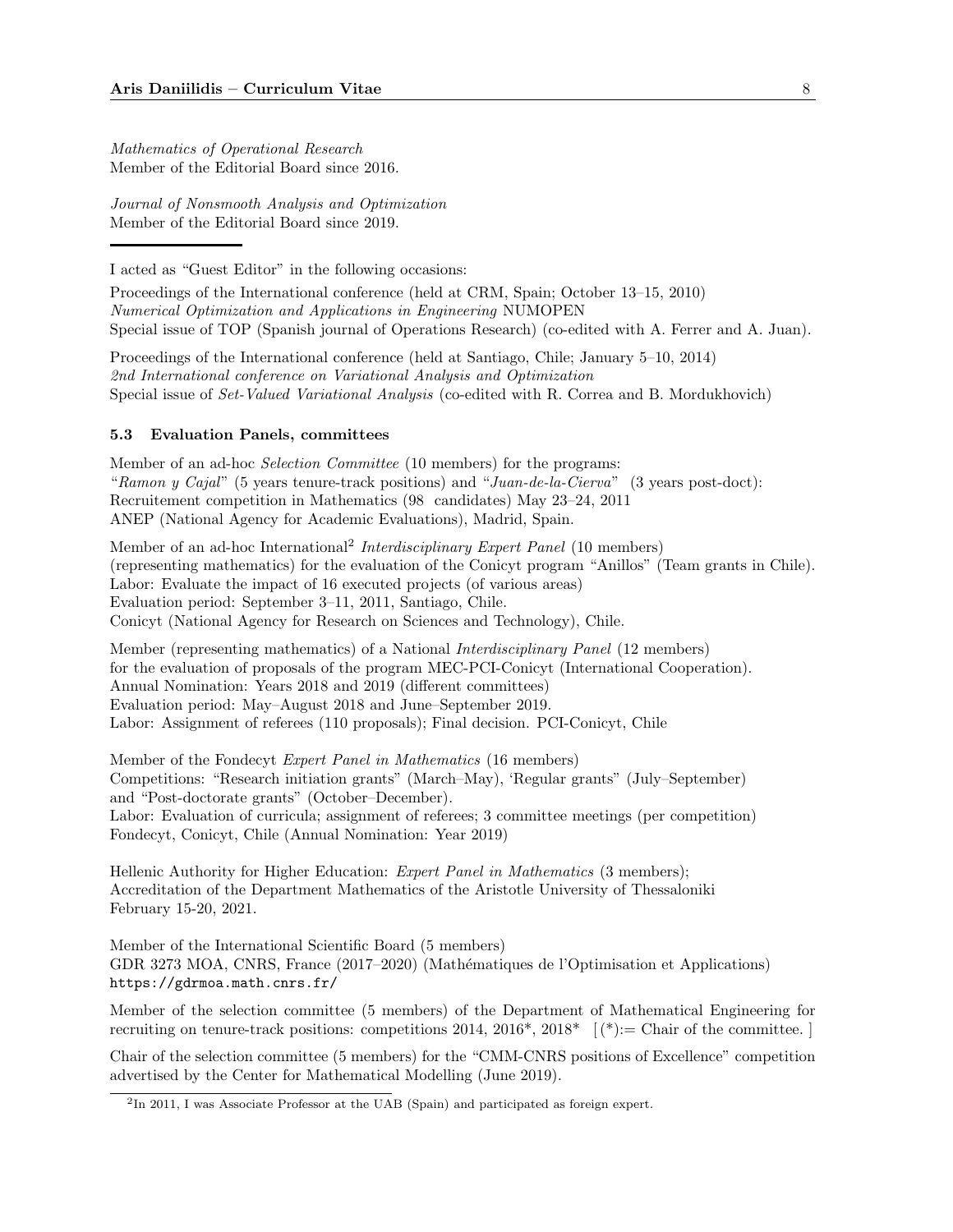I participated in ad-hoc committees for academic evaluations (7 members) for the following universities: School of Architecture, Technical University of Creta (12/2014–3/2015) and School of Economics, Business and International Studies, University of Piraeus (11/2017–2/2018)

#### External evaluator, referee

I acted as external evaluator for the following competitions: Austrian Science Fundation (FWF), Grant competition 2016

Czech Sciences Foundation, Funding proposal competition (CSF-GASP) Grant competition 2007

Greek funding proposal competition (APELLA) Grant competition 2019

Israel Foundation Institute (ISF) Grant competition 2009

Spanish National Agency for Evaluation of Research Projects Team grant competitions 2009 & 2011

Romanian National Research Council (CNCS) Grant competitions 2012 & 2020.

I acted as external evaluator in several competitions in Chile:

Master scholarships; Doctorate fellowships;

Fondecyt individual grants; Team grants "Anillos";

Consolidated team grants "Millennium Science" (MSI)

Reviewer for Mathematical Reviews (AMS) (133 articles, 3 books), Zentralblatt MATH (68 articles, 1 book), Canadian Mathematical Society Reviews (1 book), TOP Commentator (Spanish Journal in Operational Research)

Referee for Springer, Berlin (monographs in Mathematics), CRC Press (Taylor & Francis group), as well as for several international journals (including Bull. London Math. Soc., Math. Annalen, Trans. Amer. Math. Soc., Proc. Amer. Math. Soc., Amer. Math. Monthly, etc.).

#### 5.4 Organization of events. Scientific committees.

The symbol  $(\star)$  in front of an activity indicates that I was chairing of the local committee.

 $(\star)$  Dynamical Aspects in Variational Analysis (30 participants)

Workshop co-organized with S. Gaubert (INRIA, Polytechnique) and S. Tapia (my PhD student) CMAP, Ecole Polytechnique, Palaiseau, France (December 13, 2018) ´ http://www.cmap.polytechnique.fr/~gaubert/VariationalAnalysisWorkshop/

 $2<sup>nd</sup> International Conference on Variational Analysis and Optimization$ 

(in honor of Lionel Thibault) (80 participants)

Member of the organizing and scientific committee.

University of Chile, Santiago, Chile (January 5–10, 2014)

http://eventos.cmm.uchile.cl/thibault2014/organizing-committee/

 $(\star)$  XIII Escuela de Primavera (Spring School, 22 participants) (co-organized with J. Fontona and J. Ortega)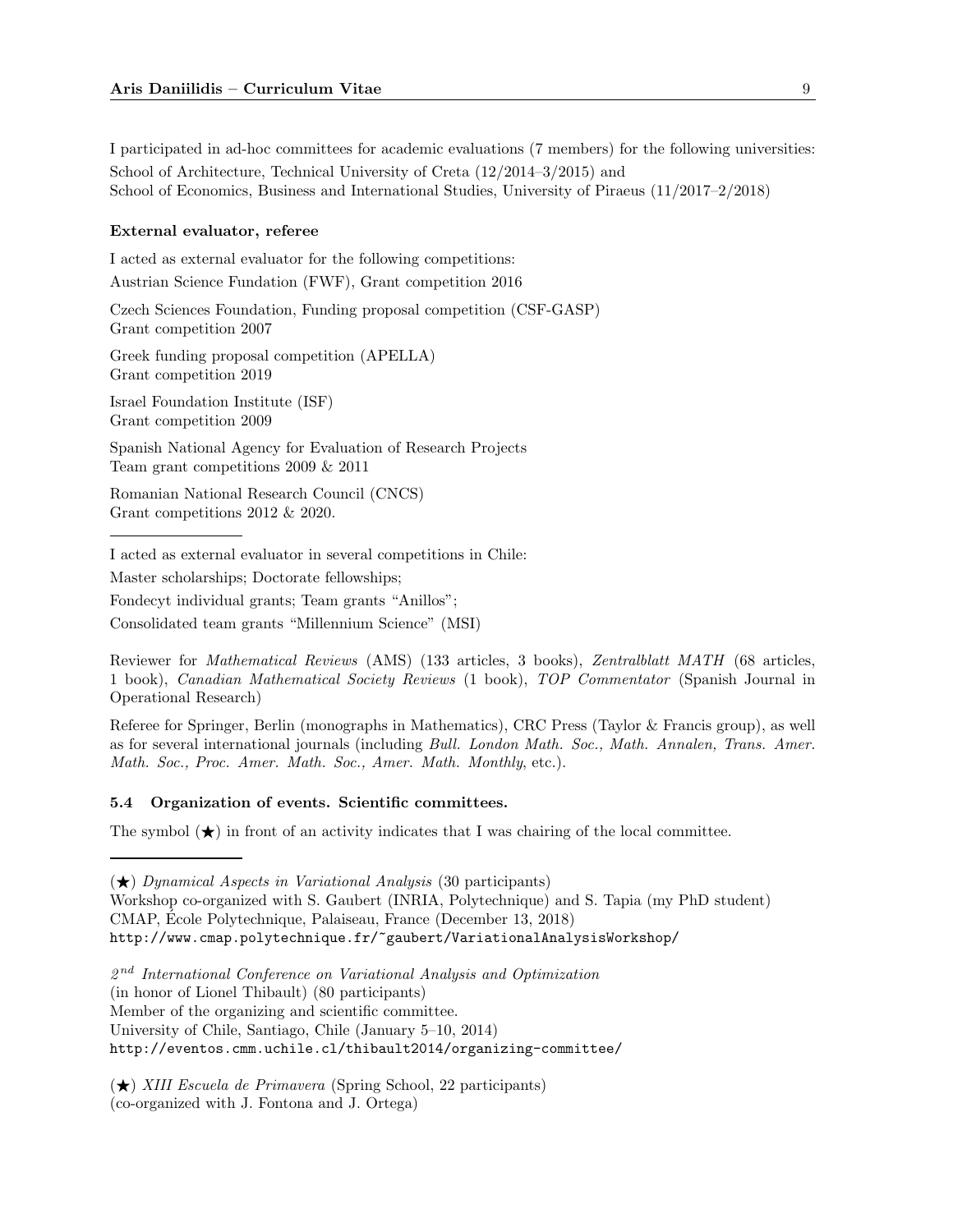Department of Mathematical Engineering (October 14–25, 2013) University of Chile, Santiago, Chile.

 $(\bigstar)$  Research Programme (4–months) on: Variational Analysis and OptimizationTheory and Applications Main organizer. Chair of the scientific committee. CRM, Barcelona, Spain (September–December 2010)

 $(\star)$  Optimization: Theory, Algorithms and Applications in Economics (OPT2011, 70 participants) (a tribute to Juan-Enrique Martinez-Legaz on the occasion of his  $60^{th}$  birthday) Chair of the organizing committee. Chair of the Scientific committee. CRM, Barcelona, Spain. http://mat.uab.cat/~opt/opt2011/ http://www.dim.uchile.cl/~arisd/OPT2011 Poster.pdf

 $(\star)$  Advances in Optimization and Related Topics (ADORT, 69 participants) Chair of the organizing committee. Chair of the scientific committee. CRM, Barcelona, Spain (November 29 – December 3, 2010) http://www.dim.uchile.cl/~arisd/Leaflet ADORT2010.pdf

 $(\star)$  Numerical Optimization and Applications in Engineering (NUMOPEN, 24 participants) Chair of the organizing committee. CRM, Barcelona, Spain (October 13–15, 2011) http://www.dim.uchile.cl/~arisd/Leaflet NUMOPEN2010.pdf

 $(\star)$  Advanced Course on Optimization: Theory, Methods, and Applications Summer School (70 participants) Main organizer. Chair of the scientific committee. CRM, Campus UAB, Spain (July 20–24, 2009) http://www.dim.uchile.cl/~arisd/Leaflet OPT2009.pdf

6th International Symposium on Generalized Convexity and Generalized Monotonicity Member of the organizing committee (50 participants) University of the Aegean, Greece (August 1999).

I have been (external) member of the scientific committee for the following events:

XIII Global Optimization Workshop (GOW'16) Braga, Portugal (September 4–8, 2016) http://apolo.dps.uminho.pt/gow16/committees.html

Approximation and Optimization (MATRIX) Melbourne, Australia (July 10–22, 2016) https://www.matrix-inst.org.au/events/approximation-and-optimisation-3/

XII International Seminar on Optimization and Related Areas Lima, Peru (October 5-9, 2015) http://isora2015.imca.edu.pe/committees.php

XIII Conference on Function Theory on Infinite Dimensional Spaces University Complutense of Madrid (February 4-7, 2014). https://www.icmat.es/congresos/2014/ftida/

Congress SMAI 2013 (French Society for Applied and Industrial Mathematics) Seignosse, France (May 27-31, 2013).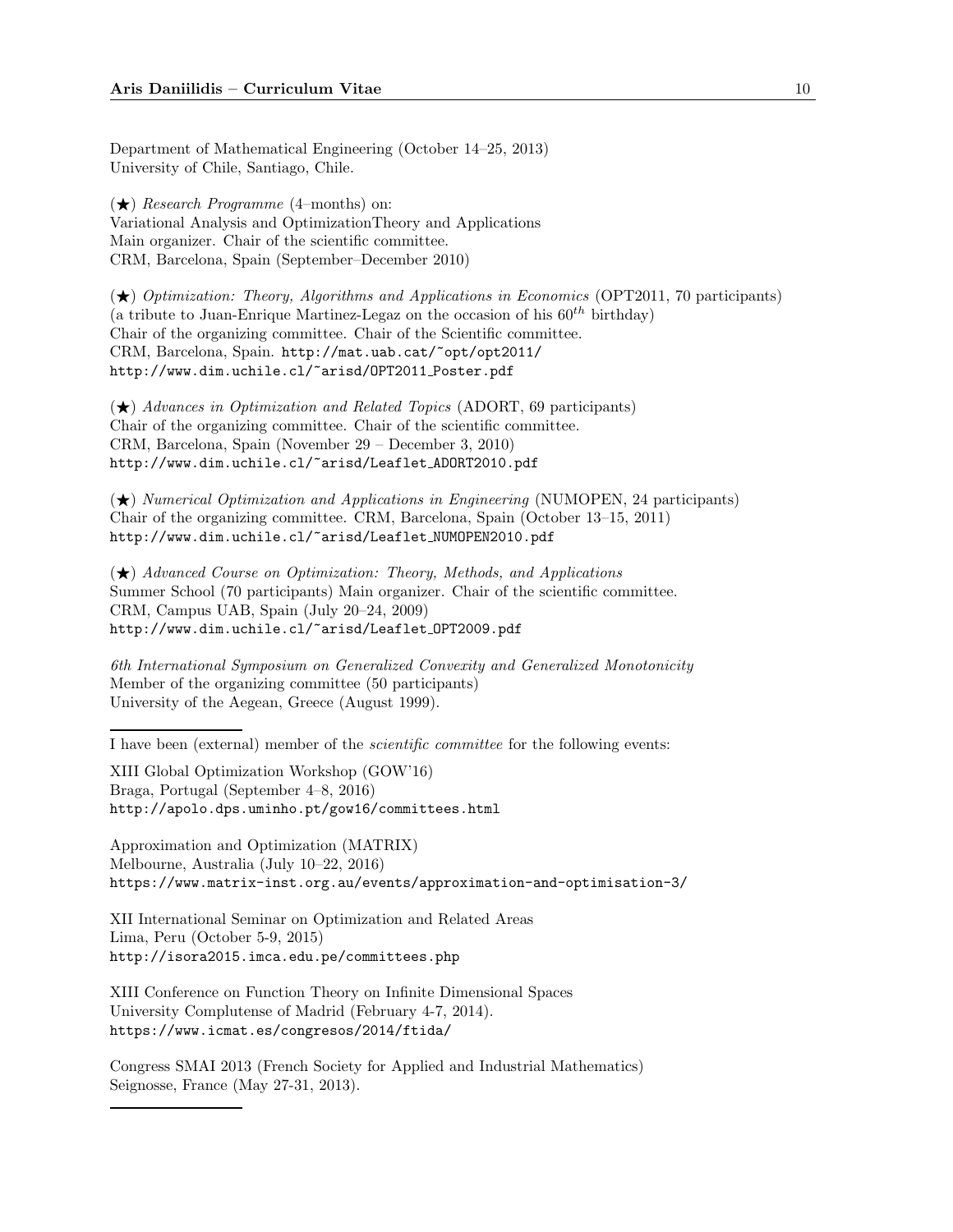I coordinated, together with Bruno Bongioanni (Conicet, Santa Fe, Argentina) the section "Analysis" (including real and functional analysis, complex and harmonic analysis and approximation theory) held at the conference SUMA2019, co-organized by UMA (Argentinean Mathematical Society) and SOMACHI (Chilean Mathematical Society), held in Buenos Aires (September 2019).

http://www.union-matematica.org.ar/suma2019/sesiones cientificas.html

# 6 Research grants.

I use  $(\star)$  to indicate individual grants, as well as team proposals and grants for complementary actions for which I acted as Principal Investigator (P.I.) or leading researcher. In case of international projects the symbol  $\star$ ) means that I acted as coordinator (direct scientific responsible) of the national group.

#### 6.1 Center for Mathematical Modelling (Deputy director)

Since July 2017 I am Deputy Director of the Center for Mathematical Modelling (CMM), for a total period of 4 years. CMM is a National Research Center of Excellence for Chile and an International Research Unit (CNRS UMI 2807) for France. CMM was the first CNRS research unit in mathematics outside the French territory created in 2000. This label is always granted for a fixed period (5 years) and is renewed after evaluation.

CMM has maintained constantly, until today, this CNRS–UMI status. Together with A. Maass (Director of the center), I represented the center to the French delegation (April 2019) during the last evaluation process (January–May 2019) and I was in charge of preparing the report of activities of the center.

As Deputy Director, together with an executive committee, I prepared, during July–October 2017, the last 3-years public funding proposal, eventually approved under the reference:

 $(\star)$  AFB170001 (2019–2021) Center for Mathematical Modelling, CNRS UMI 2807 (131 members) Budget (per year): 2.151.332.000 CLP (≅ 2.400.000€) http://www.cmm.uchile.cl/

### 6.2 Individual grants

 $(\star)$  Fondecyt Regular 1211217, (2021–2024, 4 years) (ranked 1 out of 93) Self-contractedness and KL-property Individual research grant (ANID, Chile) Budget: 61.500.000 CLP.

 $(\star)$  Fondecyt Regular 1171854 (2017–2020, 4 years) (ranked 19 out of 89) Unifying paradigms, models and structure in Optimization Individual research grant (Conicyt, Chile) Budget: 90.341.000 CLP.

 $(\star)$  Fondecyt Regular 1130176 (2013–2016, 4 years) (ranked 2 out of 61) Exploring Structure in Variational Analysis: Self-contractedness, permutation invariance and o-minimality Individual research grant (Conicyt, Chile) Budget : 88.320.000 CLP.

 $(\star)$  MEC129163 (2004–2005, 1 year) Nonsmooth Analysis and Integration of multi-valued operators Individual research grant (RyC programme, MEC, Spain) Budget:  $6.000 \in$ 

(★) ERBFMBICT983381 (1998-2000, 2 years) Subdifferentials and applications to generalized convexity Budget:  $327.427FF \ (\cong 4.900\epsilon)$  (TMR programme, European Commission, EU)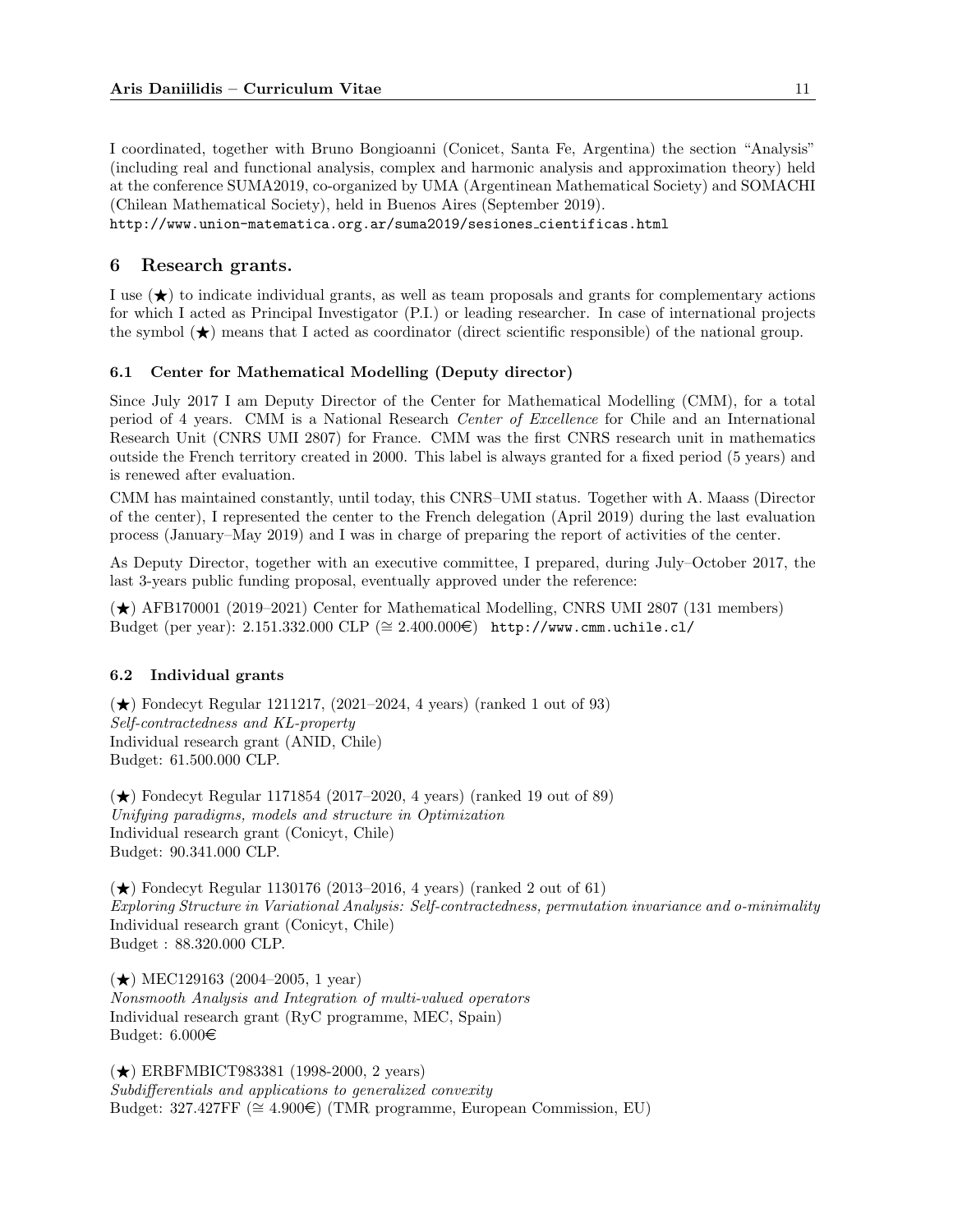## 6.3 Team grants

ECOS-Conicyt C18E04 (2019–2021, 3 years) Dynamics, optimization and geometry: theory and numerics Chile-France research cooperation grant (14 persons) Budget (per year):  $3.640.000$  CLP (Chilean part);  $3.470\epsilon$  (French part<sup>3</sup>)

 $(\star)$  ECOS-Conicyt C14E06 (2015–2017, 3 years) Intrinsic properties of Functional Analysis: convexity, geometry and nonlinear mappings Chile–France research cooperation grant (10 persons) Budget (per year):  $3.160.000$  CLP (Chilean part);  $4.470\epsilon$  (French part<sup>2</sup>)

REDES–Conicyt 180032 (2019–2020, 18 months) Stability of Optimization and Variational Systems with Applications to Natural Resources Management Australia–Chile research cooperation grant (10 persons) Budget: 36.000.000 CLP

 $(\star)$  REDES–Conicyt 150040 (2016–2017, 18 months) Hamiltonian Dynamics and Differential Inclusions Chile–France research cooperation grant (8 persons) Budget: 24.000.000 CLP

 $(\star)$  MathAmSud 20-MATH-02 (2020–2021, 2 years) Algebraic Real Geometry and Optimization (ARGO) Argentina–Brazil–Chile–France (26 persons) Budget (per year):  $2.300 \in$  (Conicyt, Chile) ;  $4.112 \in$  (Capes, Brazil);  $2.500 \in$  (CNRS, France)

MathAmSud 17-MATH-06 (2017–2018, 2 years) From monotonicity to dynamics and equilibrium: structures and applications (MODYNE) Brazil–Chile–France–Peru (22 persons) Budget (per year):  $4.400 \in$  (Conicyt, Chile) ;  $6.000 \in$  (Capes, Brazil);  $5.200\epsilon$  (MAEDI & CNRS, France) 11.500€ (Conicet & IMCA, Peru)

PGC2018-097960-B-C22 (2019–2022, 4 years) Contributions to variational analysis: fundamentals, duality, robustness and algorithms Budget:  $107.883 \in (MICINN, Spain and ERDF, EU)$  (10 persons)

MTM2014-59179-C2-1-P (2015–2018, 3 years) Fundamentals, methods and applications of continuous optimization Budget:  $118.338 \in (MICINN, Spain)$  (9 persons)

 $(\star)$  MTM2011-29064-C03-01 (2012–2014, 3 years) Variational Optimization: Structure and Duality Budget :  $42.800 \in (MEC, Spain)$  (5 persons)

 $(\star)$  MTM2008-06695-C03-03 (2009-2011, 3 years) Models of Convex Analysis, Tame Optimization and Applications Budget :  $52.400 \in (MEC, Spain)$  (6 persons)

<sup>3</sup>Financed by ECOS/Sud (France)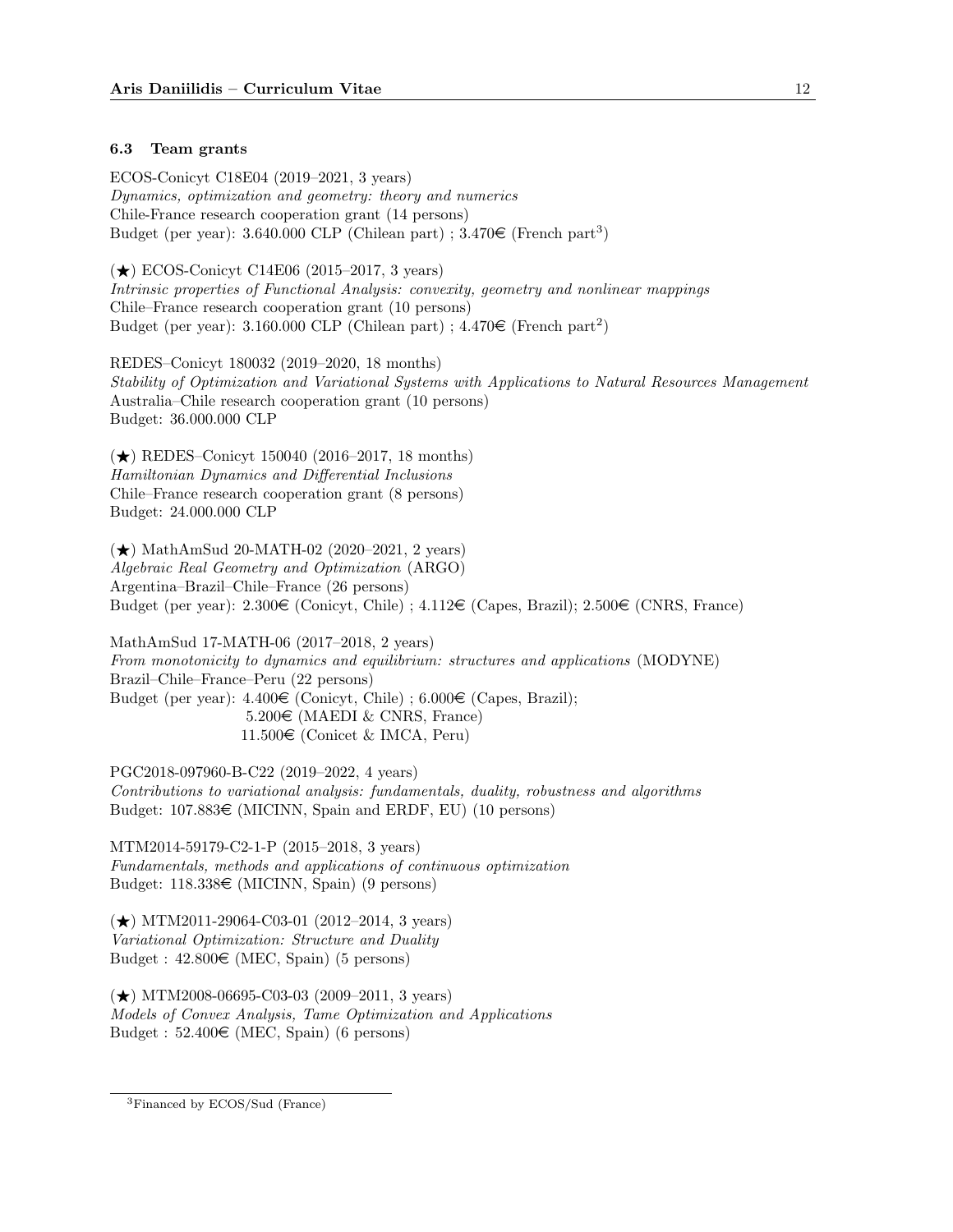MTM2005-08572-C03-03 (2005–2008, 3 years) Convexity and Monotonicity. Applications to Optimization (3 persons) Budget:  $25.000 \in (MEC, Spain)$  (3 persons)

EDF R&D (MOS) & INRIA (2001–2002) Primal-Dual heuristic in combinatorial optimization Budget:  $30.000 \in$  (French Electricity company, France) (2 persons)

RUUA-328 (1996–1998) Variational Inequalities and Equilibrium problems Budget: 1.600.000 DRH (≅ 4.800 €) (U. Aegean, Research Unit, Greece) (2 persons).

## 6.4 Grants for complementary actions

 $(\star)$  SARE-CEXT-0464 Project "Consolider" for conferences–events: Optimization Theory: Algorithms and Applications in Economics (October 24-28, 2011) Budget:  $7.800\in$  (i-math Consolider, Spain)

 $(\star)$  MTM2011-14208E Complementary action: Organization of an International Conference Optimization Theory: Algorithms and Applications in Economics (October 24-28, 2011) Budget:  $8.000 \in$  (Ministry of Education, Spain)

 $(\star)$  ARCS-DGR2011

Complementary action: Organization of an International Conference Optimization Theory: Algorithms and Applications in Economics (October 24-28, 2011) Budget: 4.000e (AGAUR, Catalonia, Spain)

 $(\star)$  PMII-C5-0333 Project Consolider for the Research Program: Variational Analysis and Optimization (September 1 - December 31, 2010) Budget:  $47.329 \in$  (i-math Consolider, Spain)

 $(\star)$  MTM2009-08146E Complementary action: Organization of an International Conference: Recent Advances in Optimization and Related Topics (November 29 - December 3, 2010) Budget:  $6.200 \in$  (Ministry of Education, Spain)

 $(\star)$  ORG2010-36 University grants for organization of conferences: Recent Advances in Optimization and Related Topics (November 29 - December 3, 2010) Budget:  $3.000 \in (UAB, \text{Catalonia}, \text{Spain})$ 

 $(\star)$  MIGS-C4-0212 Project "Consolider" for conferences–events Advances in Optimization: Theory, Methods and Applications (July 20-24, 2009) Budget:  $22.325 \in$  (i-math Consolider, Spain)

 $(\star)$  MTM2008-04356E Complementary action: Organization of a Summer school at the CRM Advances in Optimization: Theory, Methods and Applications (July 20-24, 2009) Budget:  $5.870 \in$  (Ministry of Education, Spain)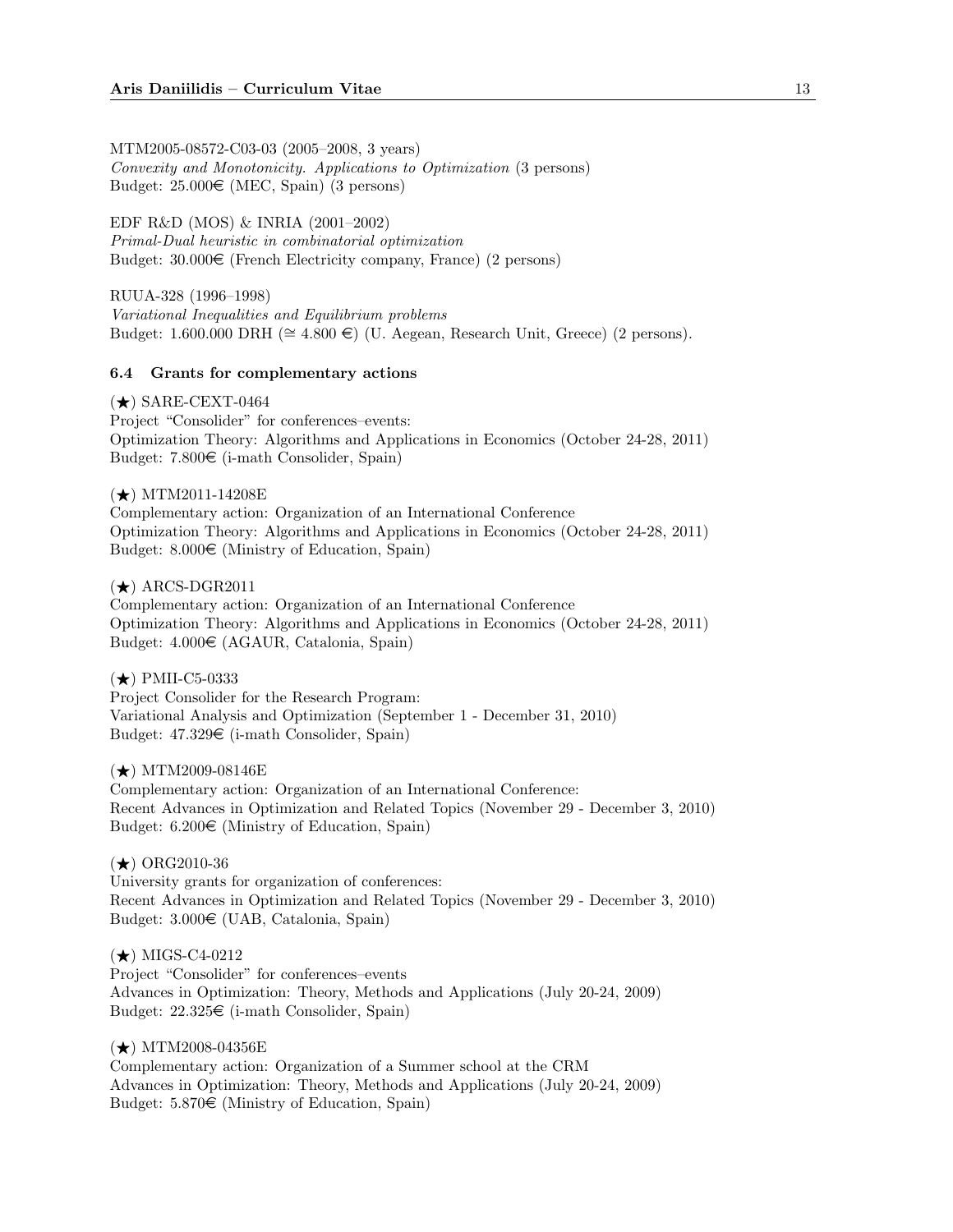# 7 Research profile, invited talks, colloquia, dissemination

My research area is Variational Analysis and Optimization, with main contributions in convex and nonsmooth analysis, in semialgebraic optimization and in variational inequalities. I have also contributed in other domains: functional analysis, dynamical systems, classical analysis/geometric measure theory and combinatorial optimization.

# 7.1 Publication record (in numbers)

I have currently published<sup>4</sup> 59 articles in journals, 4 articles in Lecture Notes (conference proceedings) and I have co-edited one book (with J.-E. Martinez-Legaz).

I publish regularly in the "top-3" optimization journals:

*Math. Program.* (5 times),  $SIAM J. Opt.$  (9 times) and *Math. Oper. Res.* (2 times),

as well as in classical journals of my area:

J. Convex Anal. (5 times), J. Optim. Th. Appl. (5 times), J. Math. Anal. Appl. (5 times).

Some of my articles appear in prestigious journals of mathematical analysis:

J. Anal. Math., Israel J. Math., J. Funct. Anal., J. Anal. Pure Appl. and J. Geom. Anal.

Last but not least, my publication list includes generic top-rank journals: J. London Math. Soc., Adv. Math., Trans. Amer. Math. Soc. (3 times), Annales Inst. Fourier, Proc. Amer. Math. Soc. ( 2 times).

Citations. According to MathSciNet (10.03.2021), my works have received 1143 citations from 946 authors (h-index 18). My first three most-cited articles are above 100 citations. In GoogleScholar (10.03.2021) my research profile appears with 2801 citations and h-index 26.

## 7.2 Plenary talks at international conferences.

(China) Advances in Nonsmooth Analysis and Applications, December 6-9, 2019, SUSTech, Shenzhen. Plenary talk: Critical points for Lipschitz functions. http://www.dim.uchile.cl/~arisd/Poster SUSTech.pdf

(Spain) Function Theory on Infinite Dimensional Spaces XV, November 18–21, 2019, Madrid. Plenary talk: Lipschitz continuous functions and criticality.

 $(France)$  Geometry of Banach spaces and Optimization, June 16-21, 2019, Métabief. Plenary talk: Spaceability of the space of Clarke-saturated Lipschitz functions. (Conference on the occasion of R. Deville's 60th birthday.)

(Iran) Conference on Nonlinear Analysis and Optimization (NAOP2018), June 18–20, 2018, Zanjan. Plenary talk: Paradigms of gradient systems: asymptotic study. (Conference on the occasion of N. Hadjisavvas 65th birthday.)

(Spain) Function Theory on Infinite Dimensional Spaces XV, UCM, February 6-9, 2018, Madrid. Plenary talk: Gradient flows, second order gradient systems and convexity. (Conference on the occasion of J. Jaramillo's 60th birthday.) http://www.dim.uchile.cl/~arisd/Poster Madrid18.pdf

(Germany) Nonsmooth Optimization and its Applications, May 15-19, 2017, HCM, Bohn. Plenary talk: Self-contracted curves: recent developments and applications. http://www.dim.uchile.cl/~arisd/Poster Bonn.pdf

<sup>4</sup>See Section 4 (List of Publications) for details.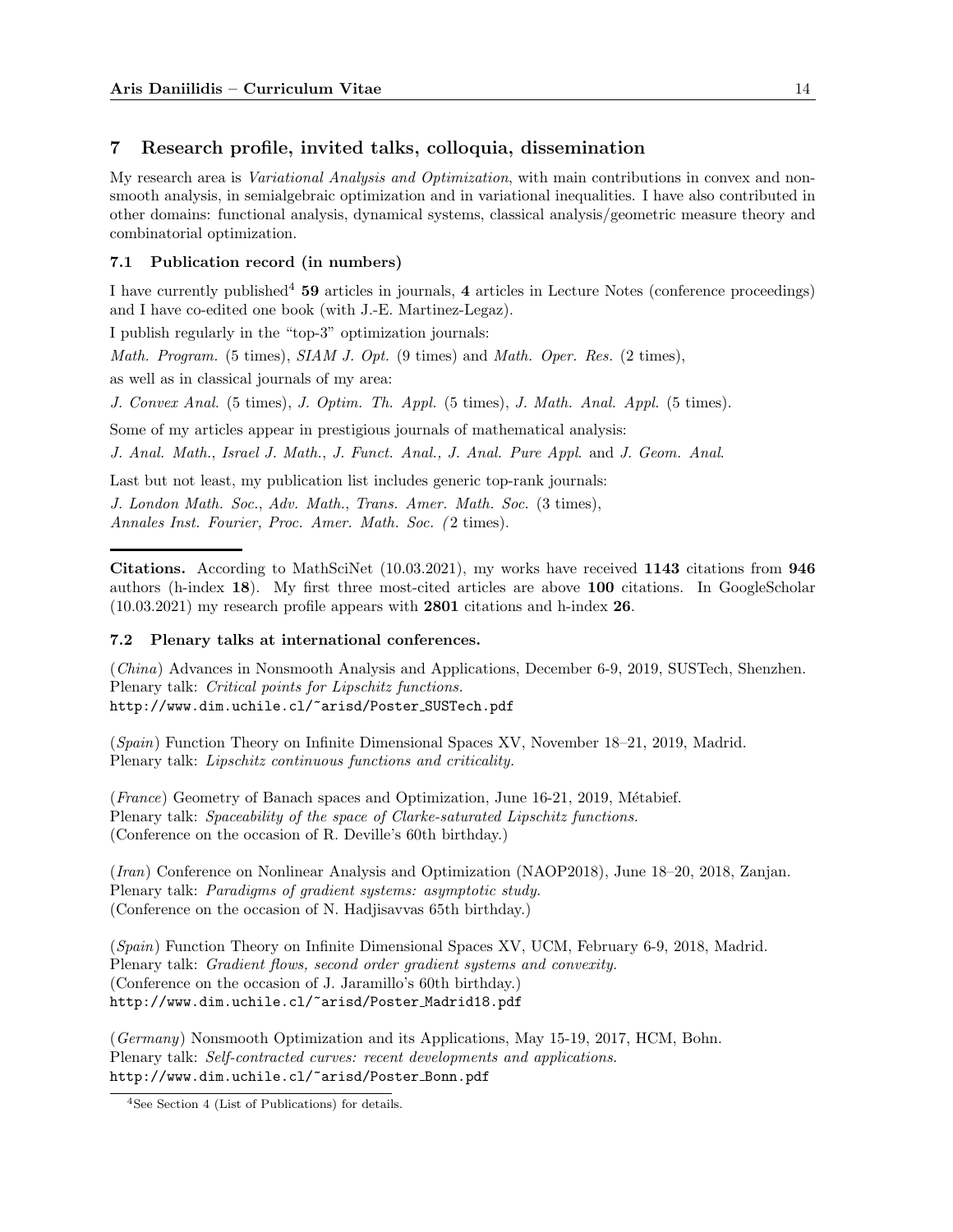(Australia) Mathematical Optimization Down-Under (MODU2016), July 18-22, 2016, Melbourne. Plenary talk: Self-contracted curves: recent developments and applications (keynote) http://www.dim.uchile.cl/~arisd/Poster MODU.pdf

(France) Variational Analysis, Optimization and Quantitative Finance, May 18-22, 2015, Limoges. Plenary talk: Nonsmooth critical values and Sard type results (Conference on the occasion of T. Rockafellar's 80th birthday.)

(Spain) Function Theory on Infinite Dimensional Spaces XII, February 7-10, 2012, Madrid. http://www.dim.uchile.cl/~arisd/Confe\_12.pdf

(France) Convex Analysis, Optimization and Applications. January 5-9, 2010, Les Houches. Plenary Talk: Genericity of partial smoothness in semialgebraic optimization (Conference on the occasion of C. Lemarechal's 65th birthday.)

(France) International Conference on Nonsmooth and Variational Analysis in Sciences and Engineering Limoges, June 2007. Plenary Talk: Variational Analysis and Tame Optimization.

(France) Calculus of Variations, Shape Optimization, June 10-13, 2003, Bourget-du-Lac. Plenary Talk: Subsmooth sets and related concepts.

### Invited talks at International Workshops

(Austria) Workshop on Numerical Algorithms in Nonsmooth Optimization, February 2019, ESI, Vienna Talk: Self-contracted curves and Applications.

(Austria) Workshop on Nonsmooth and Variational Analysis, January 2019, ESI, Vienna. Talk: Detecting and controlling the size of critical values: from Classical to Nonsmooth Analysis.

(Chile) Control of State-Constrained Dynamical Systems, September 24–27, 2019, Valparaiso. International workshop and summer school. Talk: From the Gradient Dynamics to the Sweeping Process. http://www.dim.uchile.cl/~arisd/Poster Valpo.pdf

 $(Brazil)$  XII Brazilian Workshop on Continuous Optimization, July 23–27, 2018, Foz do Iguaçu. ICM 2018 Satellite Conference. Semi-plenary talk: *Gradient flows and determination of convexity*.

(Iran) Workshop on Optimization, Institute of Physics and Mathematics, June 23, 2018, Isfahan. Invited talk: The Morse-Sard theorem for Lipschitz selections.

(Italy) 71th Workshop "Advances in Convex Analysis and Optimization", June 2019, Erice. Plenary talk: Spaceability of Clarke saturated functions. http://www.dim.uchile.cl/~arisd/Poster-Erice-2019.pdf

(Peru) XIII International Seminar on Optimization and Related Areas, October 9-13, 2017, Lima Plenary Talk: Determining a function from partial data: The Gleaser-Whitney problem.

(Mexico) Splitting Algorithms, Modern Operator Theory, and Applications. BIRS conference (upon invitation), September 17-22, 2017, Oaxaca Talk: On the Glaeser-Whitney extension problem. Video available at: http://www.birs.ca/events/2017/5-day-workshops/17w5030/ videos/watch/201709181005-Daniilidis.html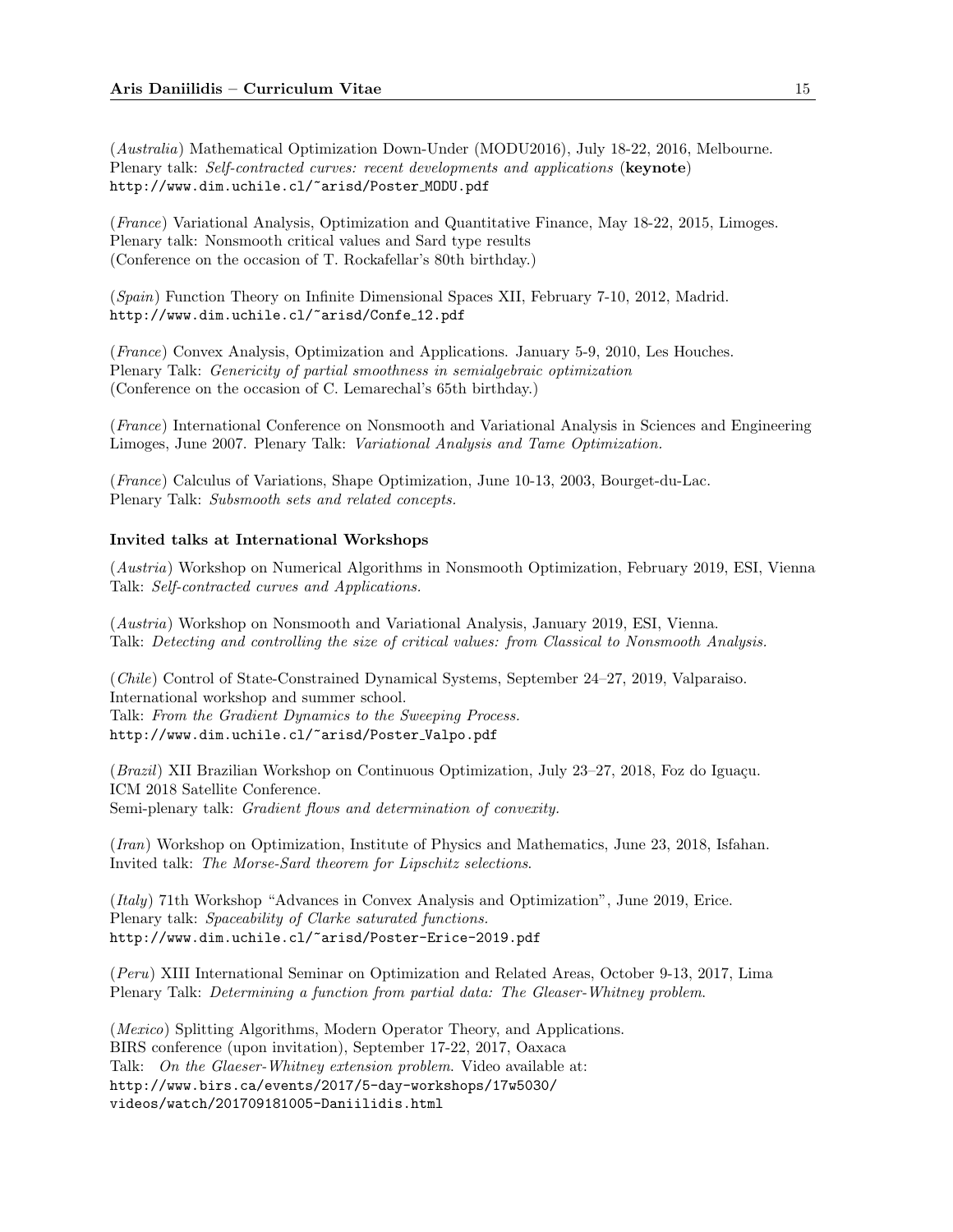(Italy) 66th Workshop "Advances in Convex Analysis and Optimization", July 2016, Erice. Plenary talk: Interplay between geometric descent and structure in optimization. http://www.dim.uchile.cl/~arisd/Poster Erice16.pdf

(Saudi Arabia) Weak Sharp Minima in Optimization, KFUPM, December 2015, Dhahran. Plenary talk: Clarke critical values and the Morse-Sard theorem.

(France) Workshop on the Whitney problems. CIRM conference (upon invitation), October 19–23, 2015, Luminy. Talk: Semialgebraic paradigms in structural optimization: dynamical considerations.

(Peru) XII ISORA, October 5-9, 2015, Lima. Plenary talk: The convex paradigms in optimization. http://www.dim.uchile.cl/~arisd/Poster ISORA15.pdf

(France) Real Analytic Geometry and Trajectories of Vector Fields. CIRM conference (upon invitation), June 8–12, 2015, Luminy. Talk: Trajectory length of the tame sweeping process

(France) Real singularities and applications, CIRM conference (upon invitation), February 16–20, 2015, Luminy. Talk: Applications of Real Algebraic Geometry to Variational Analysis

(Uruguay) Real Number Complexity Workshop<sup>5</sup> , December 9–11, 2014, Montevideo Invited talk: Variational Analysis in the light of Semialgebraic Geometry.

(Peru) IV Latin American Workshop on Optimization and Control (LAWOC), July 2014, Lima. Invited talk: Orbits of geometric descent.

(Peru) XI ISORA, October 7-13, 2013, Lima. Plenary talk: The Sard theorem from the viewpoint of nonsmooth analysis.

(France) Alicante-Elche-Limoges Workshop in Optimization (ALEL VI), July 2–4, 2012, Limoges. Plenary talk: Self-contracted curves and applications in dynamical systems. http://www.dim.uchile.cl/~arisd/ALEL12 poster.pdf

(*Italy*) Workshop on Optimization and Related Topics, May  $10-11$ , 2012, Milano. Invited talk: Trajectories of gradient systems for functions with isolated singular values.

(*Italy*) Workshop on Optimization and Related Topics (Università Cattolica), May 5-6, 2011, Milano. Invited talk: Genericity results in Convex Minimization problem.

(Chile) III Latin American Workshop on Optimization and Control (LAWOC), January 2012, Viña. Plenary talk: Gradient orbits of smooth functions with isolated singular values.

(Spain) Alicante-Elche-Limoges Workshop (ALEL III), June 23–25, 2011, Castro Urdiales. Plenary talk: Generalized Hessians and second-order viscosity subjets.

(France) Workshop on Geometry and Algebra of Linear Matrix Inequalities (GeoLMI) LAAS-CNRS, November 19–20, 2009, Toulouse. Invited talk: Linear Maximization over semialgebraic sets and partial smoothness.

<sup>&</sup>lt;sup>5</sup>This workshop is part of the main conference on *Foundations of Computational Mathematics* (FoCM 2014).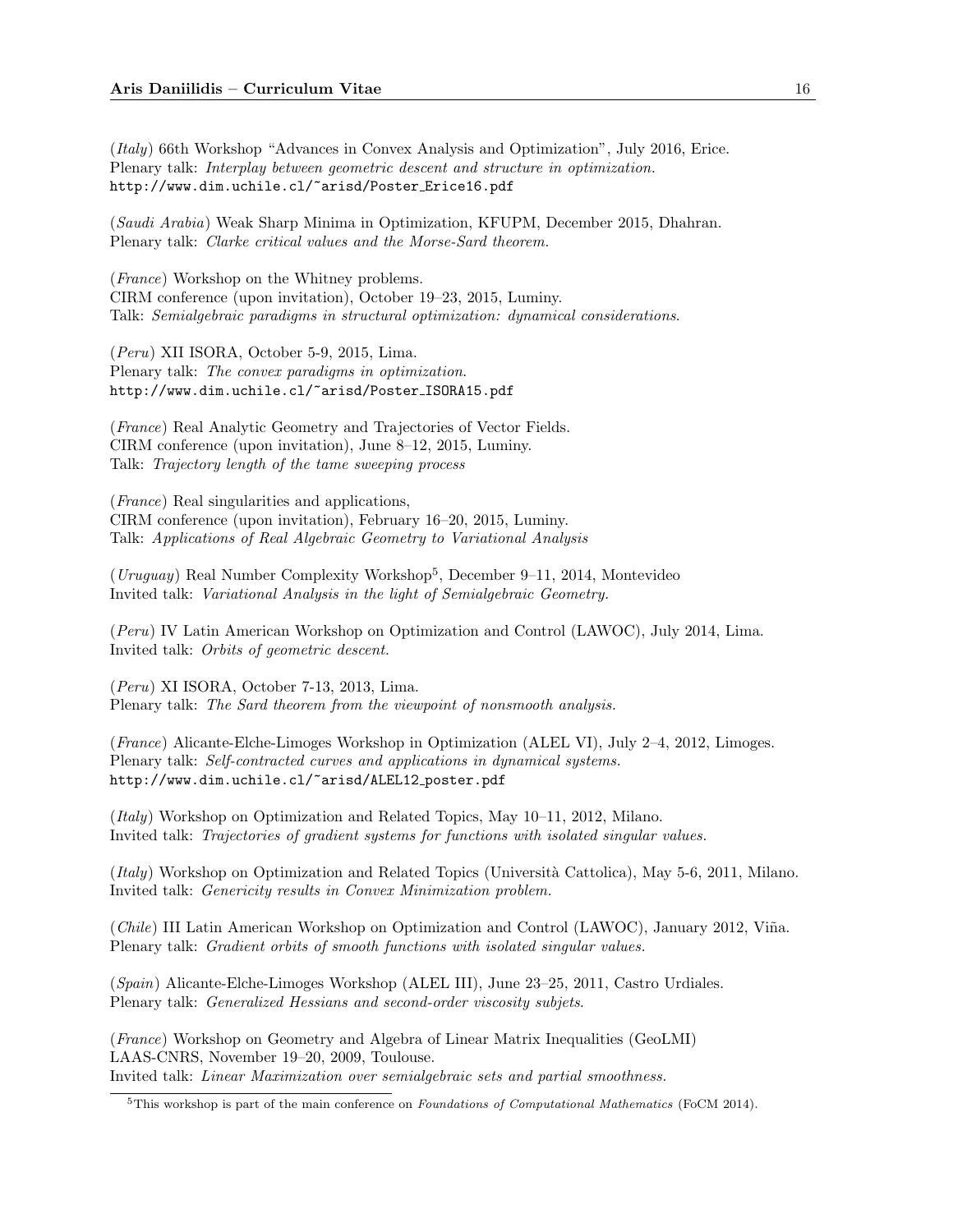(Italy) 12th Workshop on Well-Posedness of Optimization and related topics, September 2009, Trento Invited talk: Genericity of partial smoothness in tame optimization.

(Bulgaria) Workshop on Optimization and Applications, December 17–19, 2008, Sofia. Invited talk: Sard type theorems in Tame Variational Analysis: illustration of semialgebraic techniques.

(Spain) 11th Workshop on Well-Posedness of Optimization and related topics, Alicante, September 2007. Invited talk: On the uniform finiteness of lengths of trajectories of gradient systems.

(Spain) Workshop in Economics & Applied Mathematics, December 12–14, 2002, Barcelona. Invited talk: Convex Integration of Fenchel subdifferentials.

#### Plenary talks at National Workshops

(France) Journées annuelles 2018 du GdR MOA, October 17-19, 2018, Pau (keynote) Talk: On functions that saturate the Clarke subdifferential.

(*Chile*) Conference of the Chilean Mathematical Society (SOMACHI 2013), November 7–9, 2013, Olmué. Semi-Plenary talk: Asymptotic behavior of gradient orbits (in Spanish).

(France) Journées du groupe MODE de la SMAI, March 28–30, 2012, Dijon (keynote) Talk: Genericity results on well-posedness and partly smoothness (in French)

(Spain) Conference of the Spanish Royal Mathematical Society 2009 Session: Real Analytic and Algebraic Geometry (RAAG), February 4–7, 2009. Invited talk: Sard type theorems in Tame Variational Analysis.

(Spain) Workshop on Nonsmooth Analysis and Applications, UCM, February 7–9, 2007, Madrid. Talk: Subdifferential Representation of Convex functions.

### 7.3 Research colloquiums and research seminars

Research colloquiums:

Madrid, Spain (February 3, 2020) Mathematical Analysis Colloquium, Interdisciplinary Mathematical Institute, University Complutense.

Vienna, Austria (December 4, 2019) Mathematisches Kolloquium, Faculty of Mathematics, University of Vienna.

Gœttingen, Germany (July 4, 2017) Kolloquien (Angewandte Mathematik), University of Gœttingen.

Buenos Aires, Argentina (June 23, 2016) Mathematical Colloquim, University of Buenos-Aires (UBA).

Santiago, Chile (September 25, 2015) Colloquium in Mathematics, Catholic University of Chile (PUC).

Grenoble, France (March 9, 2006) Colloquium in Mathematics, IMAG, University of Grenoble.

Barcelona, Spain (April 21, 2004) Department Colloquium, University Autonomous of Barcelona (UAB).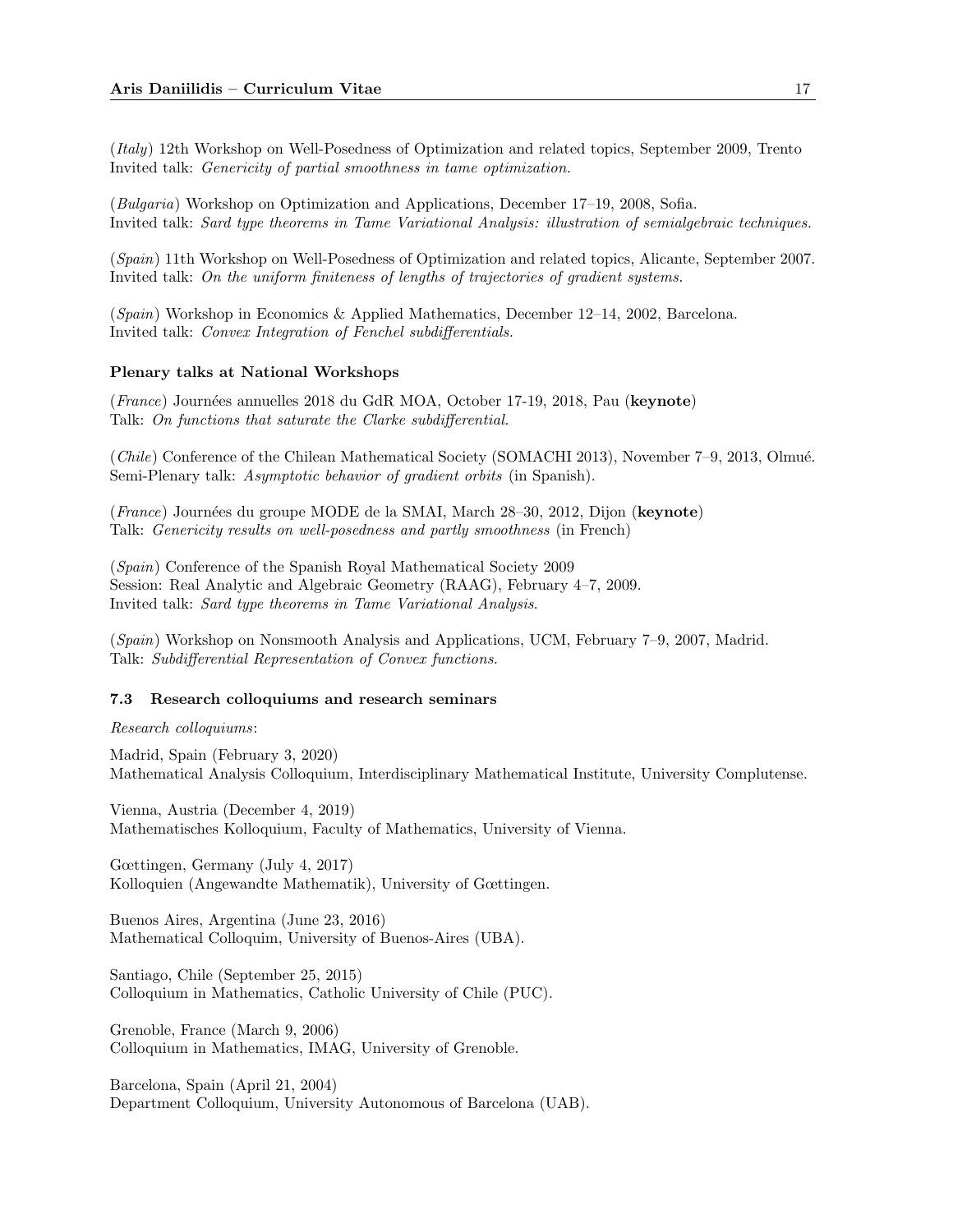#### Distinguished seminars:

Séminaire CMAP (September 18, 2018) Ecole Polytechnique, Palaiseau, France ´

Séminaire Parisien d'Optimisation (SPO) (November 6, 2018) & (May 16, 2005) Institut Henri Poincaré, Paris, France

101 Seminario Iberoamericano de Matem´aticas (February 2018) Centro Tordesillas de relaciones con Iberoamérica, Universidad de Valladolid, Spain

Seminario Mischa Cotlar (June 24, 2016) Mathematical Institute of Argentina (IAM).

90 Seminario Iberoamericano de Matem´aticas (February 2016) Centro Tordesillas de relaciones con Iberoamérica, Universidad de Valladolid, Spain

Optimization and Applications Seminar (Fall 2008) ETH Zurich and University of Zurich, Switzerland

#### Webinars:

One World Optimization Seminar (October 5, 2020) OWOS Series, University of Vienna, Vienna, Austria

Singularity seminar UFC (August 4, 2020) Federal University of Ceara, Fortaleza, Brazil

Other seminars classified by countries:

(Australia) Melbourne (25/07/2016, Seminar RMIT).

(Belgium) Université Catholique de Louvain-la-Neuve (March 12, 2007).

(Brazil) Universidade Federal da Rio (March 30, 2007), IMPA, Rio de Janeiro (April 13, 2007).

(Canada) CECM, University of Simon Fraser, Vancouver (July 2, 2003).

(Chile) Universidad de Concepción (June 12, 2013), Center of Matematical Modeling (June 30, 2004).

## (France)

Paris Orsay (2/2/2017, séminaire géométrie-topologie; 7/2/2017, séminaire d'analyse harmonique), Paris University "Pierre et Marie-Curie"  $\left(\frac{3}{2}\right)$  (2017, séminaire de géométrie et systèmes dynamiques).

(Center/North of France) Chambéry  $(13/11/2018 \& 15/4/2011)$ , séminaire de géométrie;  $11/4/2005$ ,  $7/11/2003 \& 16/04/2002$ , séminaire d'EDP)Tours (20/3/2008  $\& 1/6/2006$ ), Limoges (3/3/2006, 26/4/2002  $\&$  28/5/1999), Brest (13/10/2020, 5/4/2011  $\&$  2/12/2003). INRIA Rhône-Alpes (April 21, 2011), IMAG (5/6/2008), Lyon I (25/11/2003, 19/12/2001)

(South of France) Bordeaux (6/11/2017, 7/7/2008, 4/6/2007 & 9/11/1998), Pau (28/6/2012, 29/6/2009, 16/6/2009, 8/7/2008, 28/5/2007 & 15/10/2002) , Montpellier II (8/3/2006, 9/12/2003, 21/3/2000), Avignon (8/11/2001), Marseille (May 9, 2011 & May 12, 2011).

(French Antilles) Pointe-à-Pître (9/12/2011, 23/9/2010, 13/12/2008, 13/4/2006, 10/2/2005 & 24/2/2005).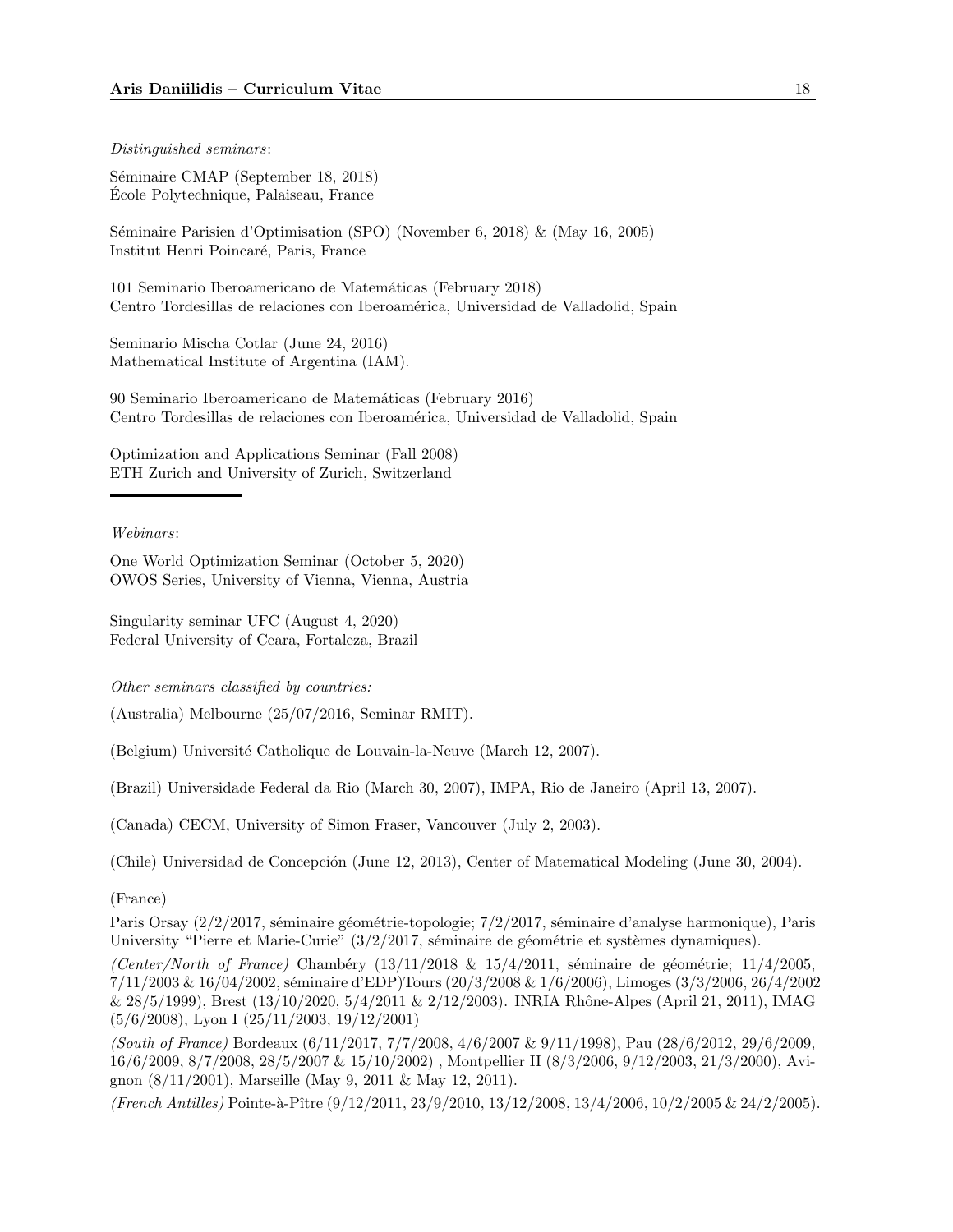(Greece) Salonica (27/5/2003), Crete (3/9/2002), Athens (15/03/2004 & 4/9/2001), NTUA (20/5/2014, 9/12/2009, 11/2/2009, 9/9/2008, 29/5/2002, 29/5/2001), Samos (14/3/2001).

(Israel) The Technion University of Haifa (March 7, 2010)

(Italy) Universit`a di Pisa (February 23, 2011), Universit`a Cattolica di Sacro Cuore, Brescia (February 22, 2011), Politecnico di Milano (February 16, 2011), Università degli Studi di Padova (February 28, 2007).

(Japan) University of Saïtama, Tokyo (December 3, 2004)

(Mexico) Benemérita Universidad Autónoma de Puebla (March 24, 2010)

(Spain) Universitat Politècnica de Catalunya (29/5/2009), Universidad de Murcia (11/5/2009), Centre de Recerca Matemàtica (24/4/2007), Universidad Complutense de Madrid (15/9/2005), Universitat Autònoma de Barcelona (4/6/2010, 26/2/2010, 21/12/2009, 4/12/2006, 5/7/2005, 18/10/2004,  $\& 1/3/1004$ ), Universidad de Alicante (20/9/2005  $& 27/2/2004$ ), Universidad de Elche (19/9/2005  $&$  $26/2/2004$ .

### 7.4 Dissemination activities

Exceptional lecture (90 minutes, in French) about Chess and Mathematics within the course (Jeux Mathématiques) for third-year students of the University of Tours (March 2008).

Interview (in Spanish) for the Magazine "Beauchef" (No 5, 2013). (Periodic edition —two volumes per year— with news on Sciences and Engineering related to the activities of the University of Chile.)

Interview (in English) for the newsletter of the Center of Mathematical Modelling, on the topic When science moves the chess pieces. Link: http://www.cmm.uchile.cl/?p=23376

Organization (together with Axel Osses) of the production (and active participation to the recording) of the Video Beautiful Concepts, a poetic walk through mathematics (in Spanish), released on January 13, 2016, in the occasion of the 50th anniversary of the department.

Link available at http://www.dim.uchile.cl/videos/118736/video-bellos-conceptos-un-paseo -poetico-por-las-matematicas

Active participation to an "open-day dissemination activity" (Jornada de puertas abiertas) organized by the Engineering Faculty of the University of Chile for schoolchildren (March 12, 2016).

Dissemination purpose visit (April 14, 2016), together with Axel Osses, to the high-school "Instituto Nacional Barros Arana" (Santo Domingo #3535, Santiago). Projection of the video for the 50th anniversary of DIM to approximately 150 pupils. Discussion/questions/responses concerning the labor of a researcher in Mathematical Engineering. Link of the activity:

http://www.dim.uchile.cl/noticias/120757/bellos-conceptos-matematicos-al-inba.

Exceptional lecture (90 minutes, in French) within the course MAP557 (Recherche opérationnelle: aspects mathématiques et applications) for third-year students of "École Polytechnique" interested in Operations Research (November 6, 2018).

Participation in the organization of the celebration fest (May 16, 2019) for the 100th graduate of the Doctoral programme of DIM and Chairman of the closing section. Link of the activity: http://ingenieria.uchile.cl/noticias/153913/dim-celebro-sus-primeros-100-doctorados

Chairman of a session at the dissemination activity Le mois de l'optimisation organized by IRMAR (Rennes) and the GDR 3273 CNRS (Math´ematiques de l'Optimisation et Applications) (November 2020). https://mois-optim.math.cnrs.fr/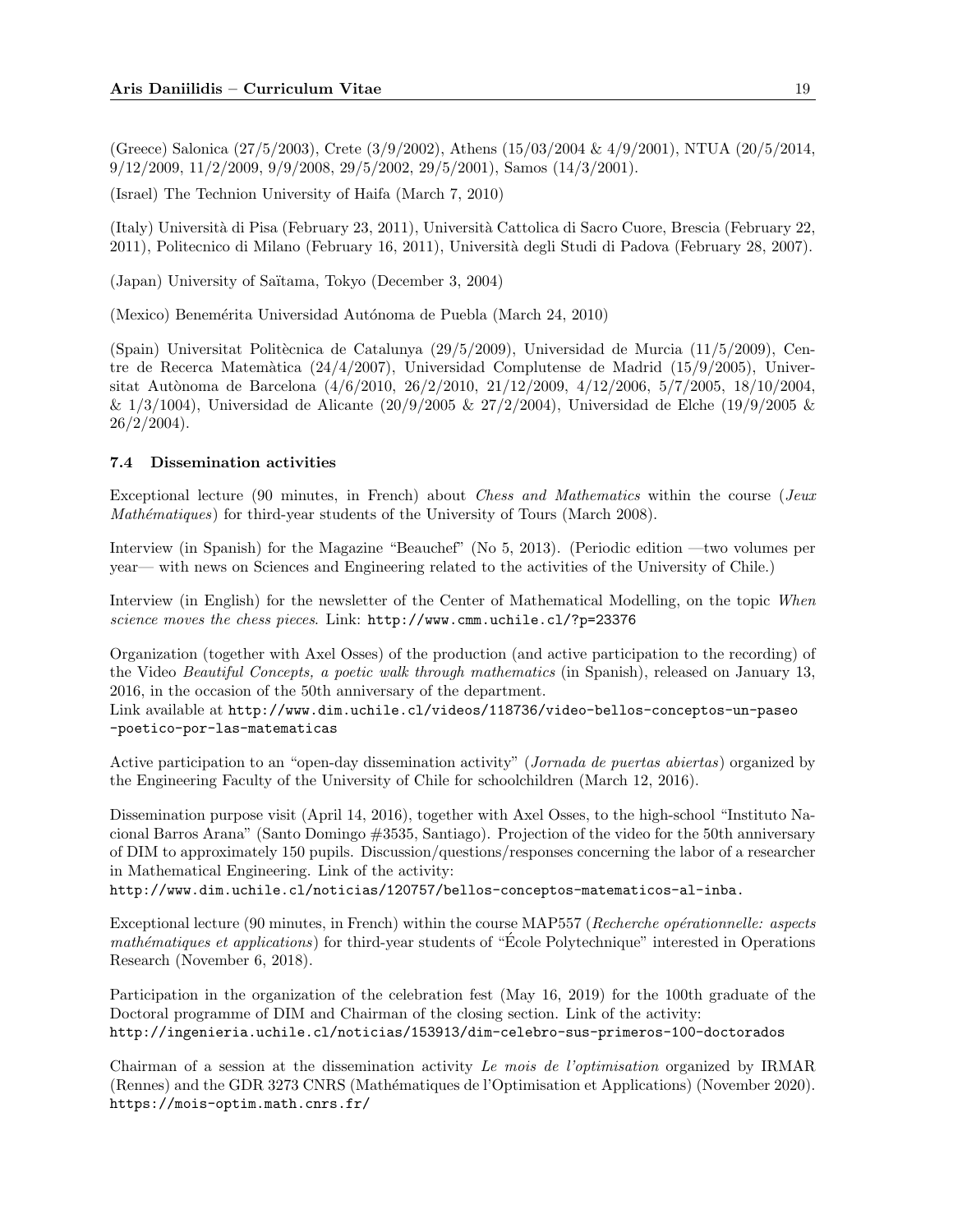# 8 Collaborators, visiting positions

I have 54 co-authors in WoS journals. Throughout these years I have consolidated an extensive network of collaborations involving researchers and centers from Chile, France and Spain, countries where I hold/held research positions for several years. I also maintain close connections with researchers from Austria (R. Bot), Australia (R. Burachic (Adelaide), V. Roschina (Sydney), Brazil (M. Solodov, C. Sagastizabal (Rio) and P. Kaufmann (Sao Paolo)), Peru (Eladio Ocana (IMCA) and USA (P. Combettes (NCSU), D. Drusviatskiy (University of Washington), A. S. Lewis (Cornell University).

### Invited professor (official assignment)

(in Austria)

University of Vienna (December 2017 – January 2018, 2 months) Lectures: Elective Module, Master AMaSciCo (Applied mathematics and scientific computing)

(in France)

University of Sorbonne-Panthéon (Paris 1) (February 2019, 2 weeks).

Gaspard Monge invited professor<sup>6</sup>, École Polytechnique, Palaiseau (September-December 2018, 4 months). Lectures: Elective Module, Master COCV (Contrôle, Optimisation et Calcul des Variations).

University Paris-Sud (Orsay) (February 2017)

INSA-Rennes (PR1-03, November 2020), (PR1-03, November 2016)

University of Toulouse 1 (Capitole) (PR1-03, May 2012, 1 month)

University of Versailles (Saint Quentin) (PR1-03, March 2012, 1 month)

University of Pau (4 times, 1 month)

(December 2011, PR1-03) (June 2009, PR1-03), (June 2008, PR1-03), (May 2007, PR2-03)

University of Tours (January-May 2008, PR1-01, 5 months)

University of Antilles-Guyana DOM (2 times, 1 month) (April 2006, MCF-08, 1 month), (February 2005, MCF-05, 1 month)

University of Savoy (March-May 2005, CRA-07, 3 months)

### (in Greece)

University of the Aegean, Samos (Spring 2001, Adjutant Lecturer).

(in Italy)

Politecnico di Milano (INDAM, GNAMPA, February 2011, 1 month)

### Invited research stays (via grants)

(in Australia)

University of Ballarat (November 2013, 2 weeks) (invited by Alexander Kruger)

(in Brazil)

IMPA (Institute for Pure and Applied Mathematics), Rio de Janeiro, Brazil (February 2007, 1 month) (invited by Mikhail Solodov and Claudia Sagastizabal) (in Canada)

Simon Fraser University (June 2003, 1 month) (invited by Adrian S. Lewis)

<sup>6</sup>The program included a financial support for my PhD student S. Tapia (4 months salary).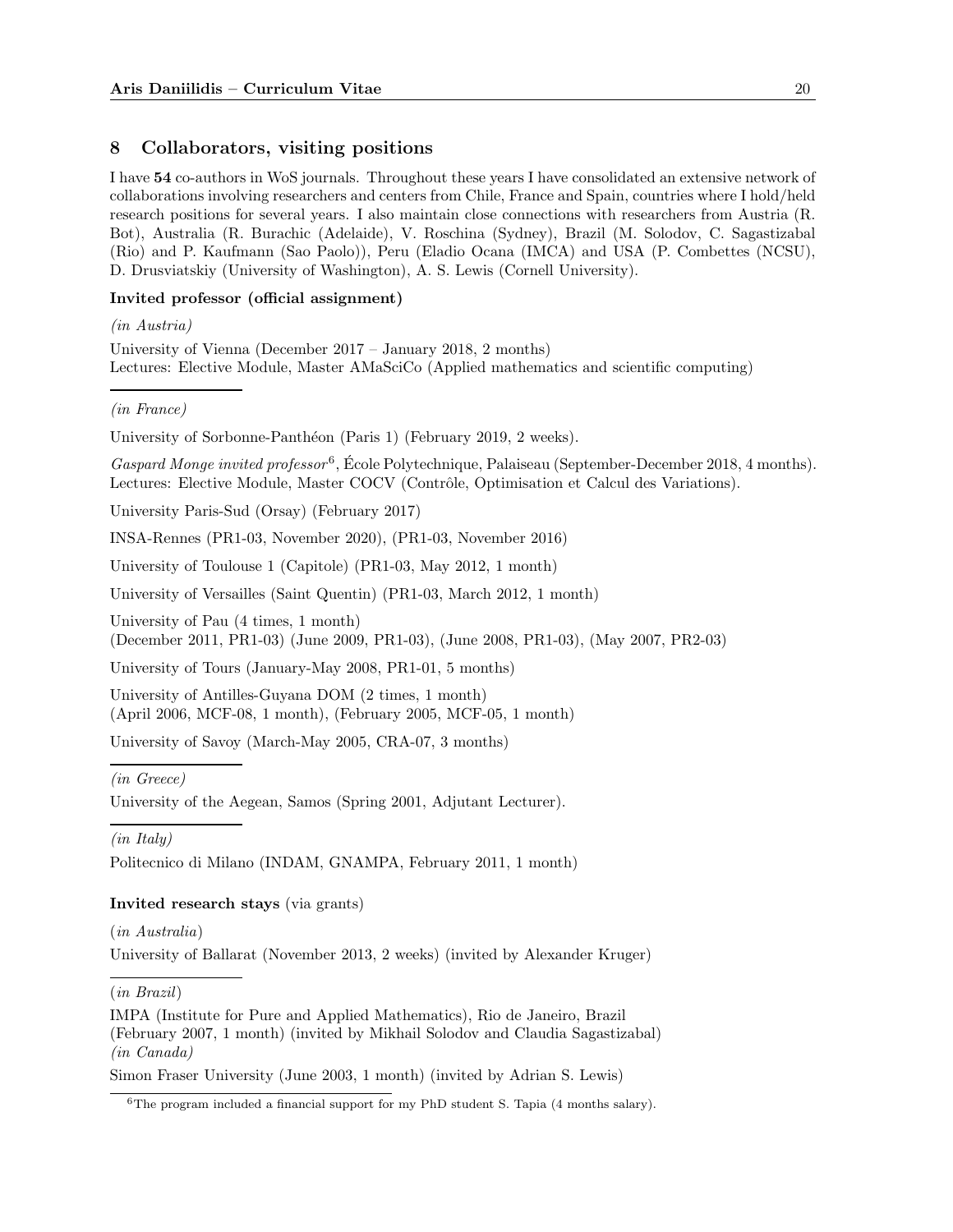#### (in France)

University of Bretagne Occidentale (Brest) (October 2020, 3 weeks) (invited by Marc Quincampoix) University of Nice (June 2016, 1 week) (invited by Ludovic Rifford) University of Franche-Comté, France (December 2016, 2 weeks) (visiting Gilles Lancien) University of Bordeaux 1, France (October 2015, 2 weeks) (visiting Robert Deville) University of Tours (February 2006, 2 weeks) (invited by Olivier Ley) University of Provence, Marseille, France (May 2011, 1 week) (invited by Nicolas Dutertre) University Paris 6 (May 2010, 6 weeks) (invited by Jerome Bolte)

### (in Israel)

The Technion University of Haifa (February 2010, 10 days) (invited by Alexander D. Ioffe)

### (in Italy)

University of Padova (February 2007, 2 weeks) (invited by Giovanni Colombo)

### (in Japon)

University of Saïtama (December 2004, 1 week) (invited by Toshi Fukui)

University of Nagoya (November 2004, 2 weeks) (invited by Masahiro Shiota)

# (in Mexico)

University 'Las Americas' of Puebla (March 2010, 10 days) (invited by Maxim Todorov)

#### (in Peru)

IMCA (Institute for Mathematics and related sciences), Lima, Peru (October 2019, 3 weeks) Lectures at the Doctorate programme. (The lecture notes will be published by EDUNI (in press))

(in Spain) UNED, Madrid (2018, 2017, 2015) (invited by Estibalitz Durand)

(in USA)

University of Washington, Seattle (July 2019, 3 weeks) (invited by Dmitriy Drusviatskiy)

University of Cornell, USA (December 2012, 1 week) (invited by Adrian S. Lewis)

# 9 Awards, Qualifications, Hobbies

### Fellowships–Awards.

Awards from the Greek Mathematical Society: National Olympiads 1985 (2nd award), 1987 (Distinction) Awards from the Municipality of Athens: Best school performance (1985, 1986, 1987, 1988) Rank admission awards (1988), Physics Department (Entrance Rank 2)

Papadakis Foundation Fellow (1989-1992)

Valedictorian (1992), Physics Department, University of Athens

Bodossakis Foundation Fellow (1993-1996)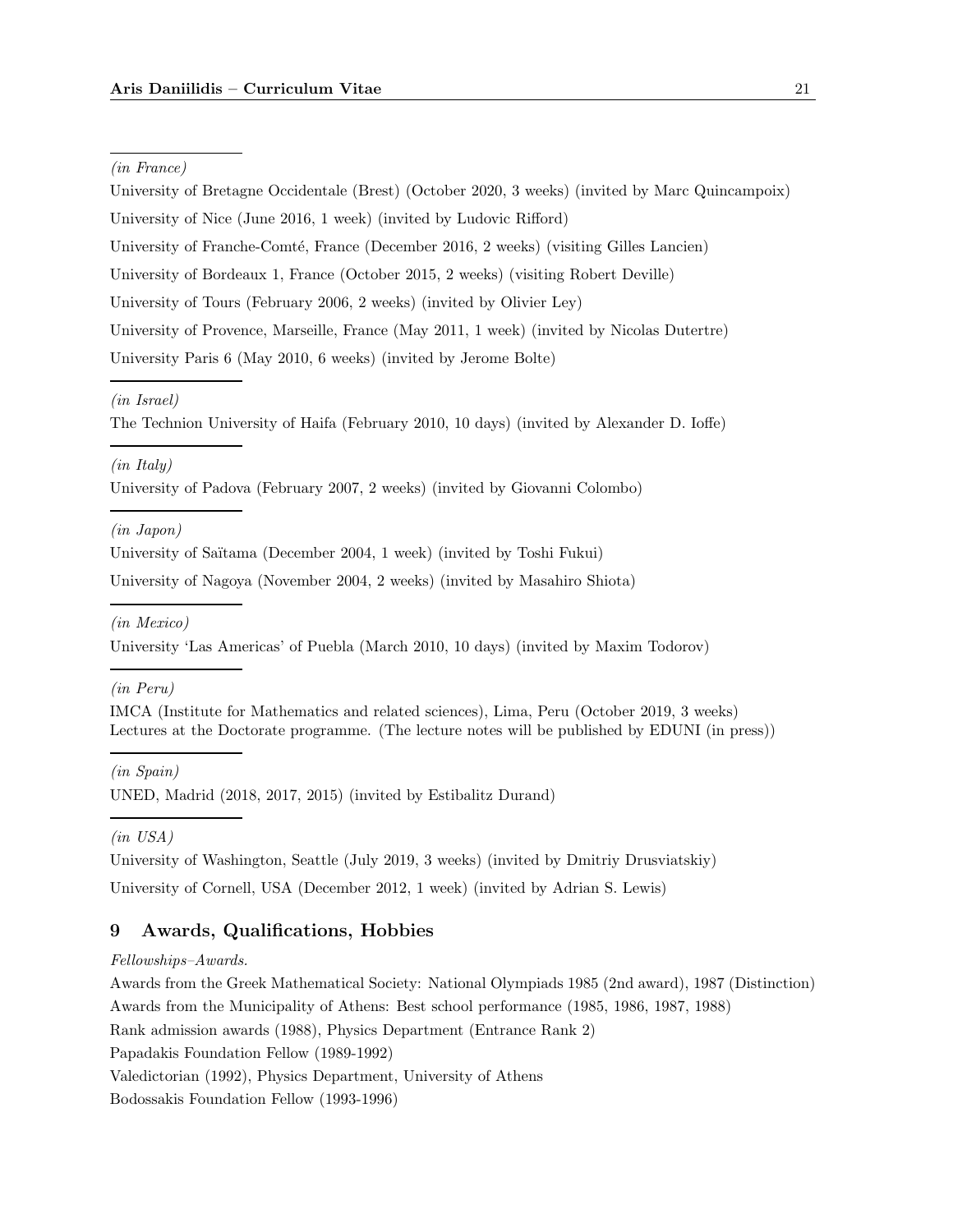Marie-Curie Fellow (1998-2000)

Distrinction for publishing in a best-10 journal (University of Chile, 2013). Gaspard Monge invited professor (Ecole Polytechnique, 2018). ´

Accreditations.

Accreditation ANECA – CU ("Catedrático de Universidad") (Spain 2011) Accreditation of Advanced Research (AQU, Catalonia, 2010) Accreditation of the Program I-3 (Distinguished Researcher Trajectory) (ANEP, Spain 2007) Accreditation of Professorship Level in Applied Mathematics (Qualification PR-26) (2003, CNU, France)

# Hobbies.

Chess: FIDE Master (Best ELO 2345), Junior (sub-20) Champion of Greece (1988), Greek National Junior Team (Balkan championship 1988, 1989, 1990), Greek National Team (Olympiad 1988), European Junior Championship, Arnhem, Netherlands, 1988 (13th position), Student Champion of Greece with the team of University of Athens (1989)

*Bridge*: Occasional competitions at the St Egrève Club  $(2002-2003)$ 

# 10 Training and supervision of students

# 10.1 Supervision of Post-doctorate fellows.

I was scientific responsible of David Salas during his post-doctorate stay at the University of Chile (2019– 2020), financed by Fondecyt after a joint application. Since March 2020, David is hired by the UOH University (Chile) as (tenure-track) Assistant Professor.

I was scientific responsible of Pham Duy Khanh, during his first post-doctorate stay at the University of Chile (2016–2017, financed by the CMM–Basal project), as well as during his current post-doctorate stay (2018–2021) as Fondecyt fellow (grant obtained after a joint application).

## 10.2 Supervision of PhD Thesis

Gonzalo Flores Garcia, University of Chile (Defense, April 26, 2021).

Title: Integration of essentially bounded functions and classification of Asymmetric spaces.

During his thesis Gonzalo Flores has been financed by ANID (4 years). The thesis contains three articles (including a joint paper published by SIAM J. Opt. in 2019).

I am currently supervising the PhD thesis of the following students:

Sebastian Tapia Garcia (ANID fellowship, University of Chile) (defense expected December 2021)

<sup>(</sup>Provisional) Title: Dynamics: Asymptotic behaviour and rectifiability.

This thesis is co-directed by R. Deville (Bordeaux Institute of Mathematics). So far, the thesis gave rise to one publication and two preprints.

Claudia Soto (ANID fellowship, University of Chile) (expected December 2021)

<sup>(</sup>Provisional) Title: Inf-convolutions and convexifications via the lemma Shapley-Folkman. This thesis is co-directed with A. Hantoute.

Diana Narvaez (CMM fellowship, University of Chile) (expected December 2021)

<sup>(</sup>Provisional) Title: Algorithms and sweeping process dynamics: variational aspects This thesis is co-directed with E. Vilches.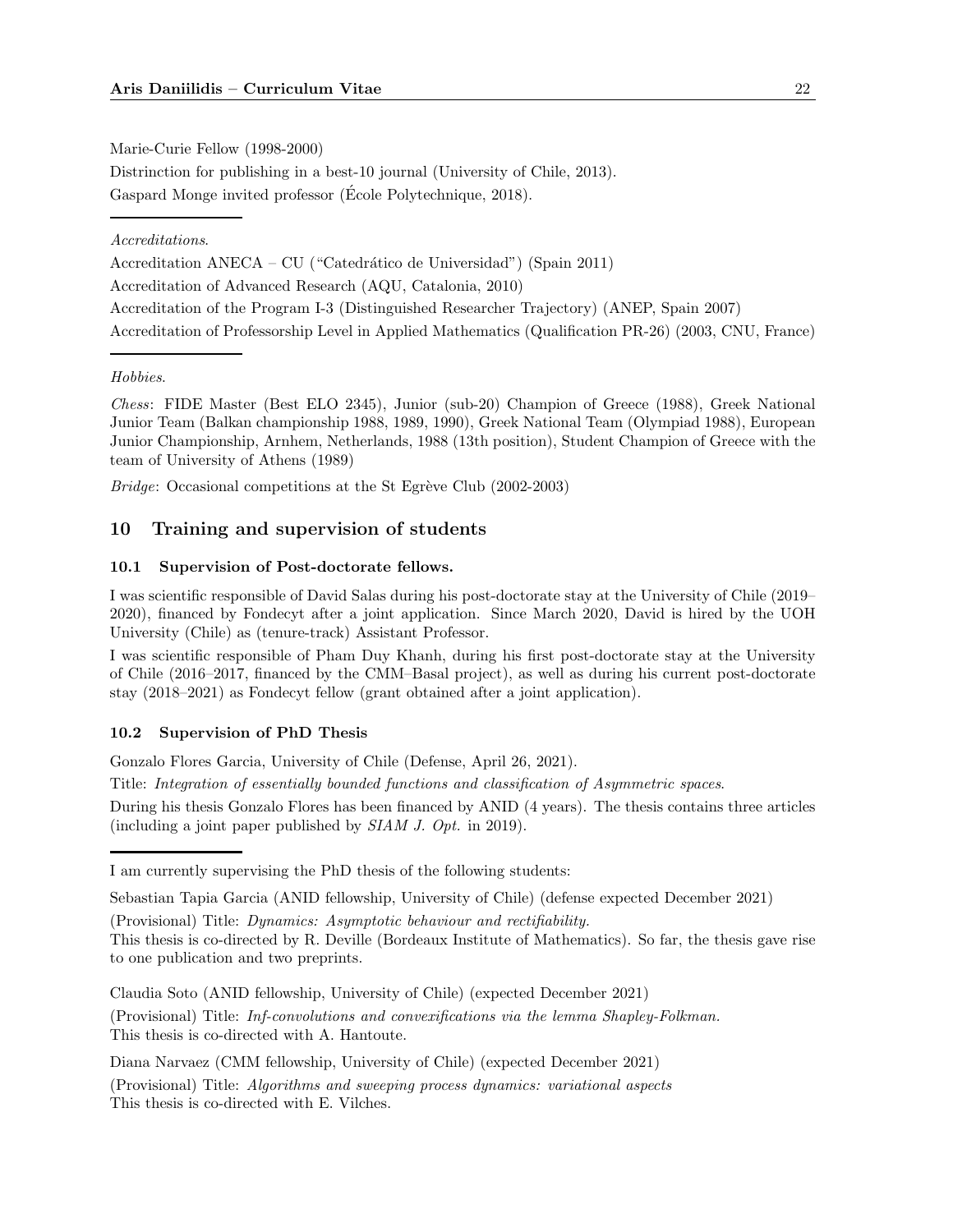Francisco Venegas Martinez (ANID fellowshipUniversity of Chile) (expected December 2022) (Provisional) Title: Asymmetric structures in Analysis and Geometry The thesis contains a joint work published by J. Funct. Anal. in 2020.

In the past, I was informally involved in the following PhD thesis:

Mohammed Bachir (University of Bordeaux, 2000, director Robert Deville)

He is now Associate Professor at the University Paris-Sorbonne (France). His thesis contains two joint articles (published by Bull. Austral. Math. Soc. in 2000 and Set-Valued Anal. in 2002), both prepared during the period of my post-doctorate stay at Talence (1998–2000).

Jerome Malick (INRIA, Grenoble, 2005, director Claude Lemarechal).

He is now CNRS senior researcher at the University of Grenoble (France). His thesis contains two joint articles (published by J. Convex Anal. in 2005 and Optimization in 2006). These works have been prepared during my post-doctorate stays at INRIA (2001–2002 and Automne 2003) as well as 10-days visit of J. Malick in Barcelona (June 2004).

Yboon Garcia (University of Antilles, 2008, director Marc Lassonde).

She is now Professor at the Pacific University (Lima, Peru). Her thesis contains a joint article (published by J. Optim. Th. Appl. in 2007). This work has been prepared during my research stay at the University of Antilles as invited professor (April 2006) as well as a one-month research stay of Yboon at the CRM (University Autonomous of Barcelona) two months later (June 2006).

Jeffrey Pang (Cornell University, 2009, director Adrian S. Lewis).

He was appointed Assistant Professor at NUS (Singapore). His thesis contains a joint article (published by J. London Math. Soc. in 2011) prepared during his 3–months research stay at the CRM (University Autonomous of Barcelona) in Automne 2008.

Dmitriy Drusviatskiy (Cornell University, 2013, director Adrian S. Lewis).

He is now Associate Professor at the University of Washington (USA). His thesis contains two joint articles (published by SIAM J. Matrix Anal. in 2014 and Canad. J. Math. in 2015) prepared during his stay at the University Autonomous of Barcelona in Automne 2011 (within the 4–months Research programme on Variational Analysis that I organized at the CRM), as well as my research visit at Cornell University in November 2012.

Axel Böhm (University of Vienna, 2020, director Radu Bot):

Axel assisted to my lectures at the University of Vienna (December 2017–January 2018) and made a 3–months research stay at the University of Chile (March-May 2019). During his stay we prepared a joint article (to appear in J. Convex Anal.).

#### Direction of Master Thesis

Guillaume Grelier (University of Chile, August 2018) Thesis: On the geometry of compact convex sets (in Spanish).

Francisco Venegas Martinez (University of Chile, March 2018) Thesis: A Banach–Stone theorem for Finsler Manifolds (in Spanish).

Sebastian Tapia García (University of Chile, September 2017) Thesis: Self-contracted and  $\lambda$ -curves. Rectifiability and asymptotic behaviour (in Spanish).

Roberto Bobadilla Solari (University of Chile, October 2017) Thesis: Geometry of descent systems: asymptotic study via desingularization (in Spanish).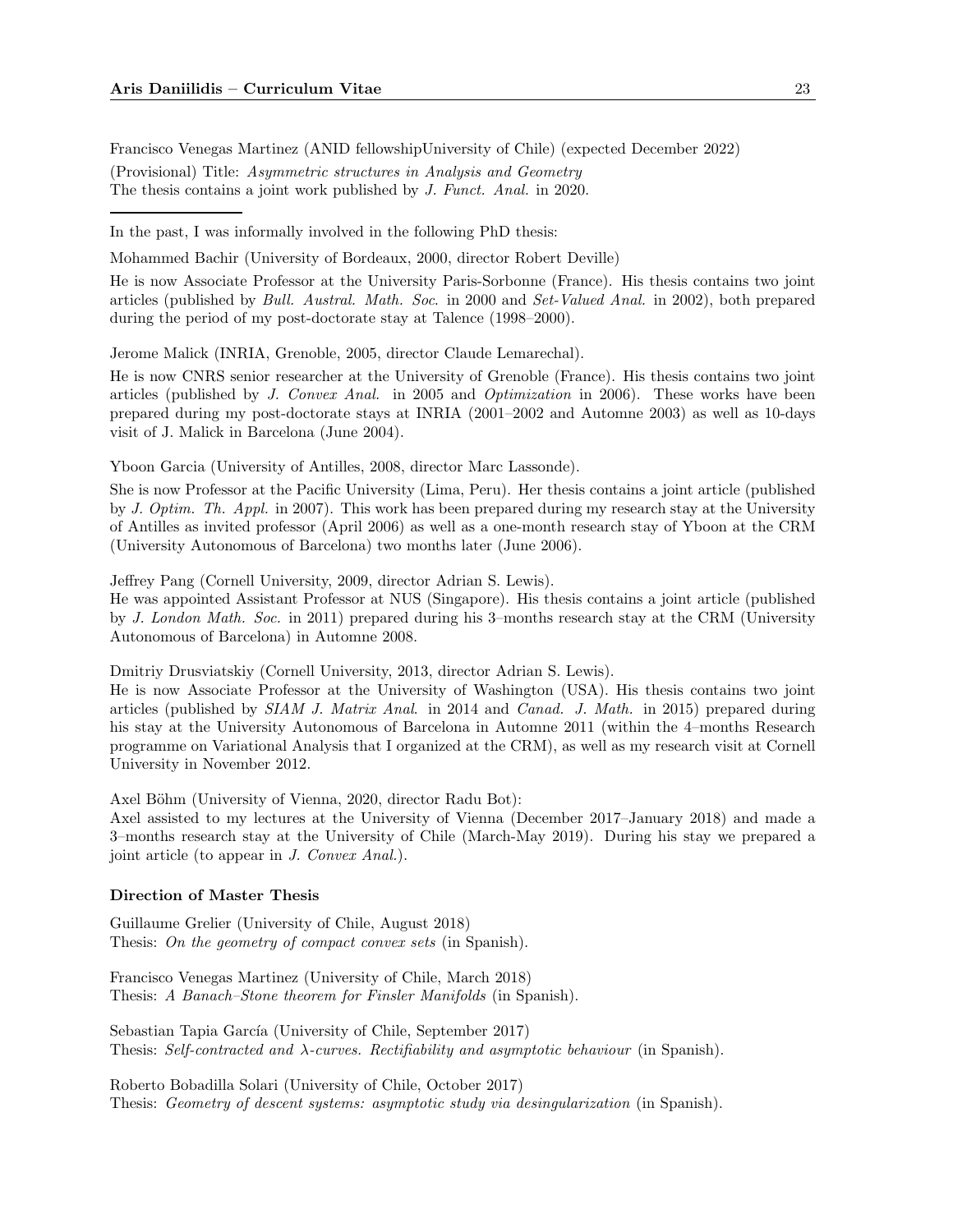Gonzalo Flores Garcia (University of Chile, September 2016) Thesis: Lipschitz-Free spaces and a characterization for the finite-dimensional case (in Spanish).

Ata Atur (UAB, July 2011) Thesis: Infinitely repeated zero-sum games with partial information.

María del Mar Gómez Pujalte (UAB, September 2010). Thesis: Duality in convex optimization. (co-supervised with JE Martínez-Legaz)

#### Direction of Bachelor Thesis

Guillaume Grelier<sup>7</sup> (University of Chile, August 2018) Francisco Venegas Martinez<sup>3</sup> (University of Chile, March 2018) Sebastian Tapia García<sup>3</sup> (University of Chile, September 2017) Roberto Bobadilla Solari<sup>3</sup> (University of Chile, October 2017) Gonzalo Flores Garcia<sup>3</sup> (University of Chile, September 2016)

Diana Garcia Fernandez (UAB, September 2012)

Sergi Benach (UAB, June 2011) (co-supervised with G. Seco)

Iain MacLellan Sladden (UAB, June 2011) (co-supervised with G. Seco)

Inga Ladleif (UAB, Erasmus student, June 2005)

(co-supervised with Andreas Fischer, University of Dresden)

I supervised four trainee internships of M.-J. Alfaro Herrera, B. Peralta Molina and R. Orellana Alarcón (University of Chile).

I was member of numerous Bachelor and Master committees held in UAB (2005–2013) and in the University of Chile (2013–today).

I participated to the examination committee for Master thesis defenses within the international Master Erasmus Mundus (Barcelona, 2011–2012).

As member of the Education Advisor Committee of the Department of Mathematical Engineering, during the period 2014–2017 I revised/developed courses syllabi of seven courses for Bachelor or Master Degree in Mathematical Engineering. I also revised the syllabi of three courses in the UAB.

<sup>7</sup>Undergraduate students in Mathematical Engineering have the possibility to extend their studies by 6 months and opt for a simultaneous Master Degree. In this case, they defend a Master thesis which also counts as Bachelor thesis for a (simultaneous) graduation (same dissertation, but different Protocol and Minutes, and possibly different grades).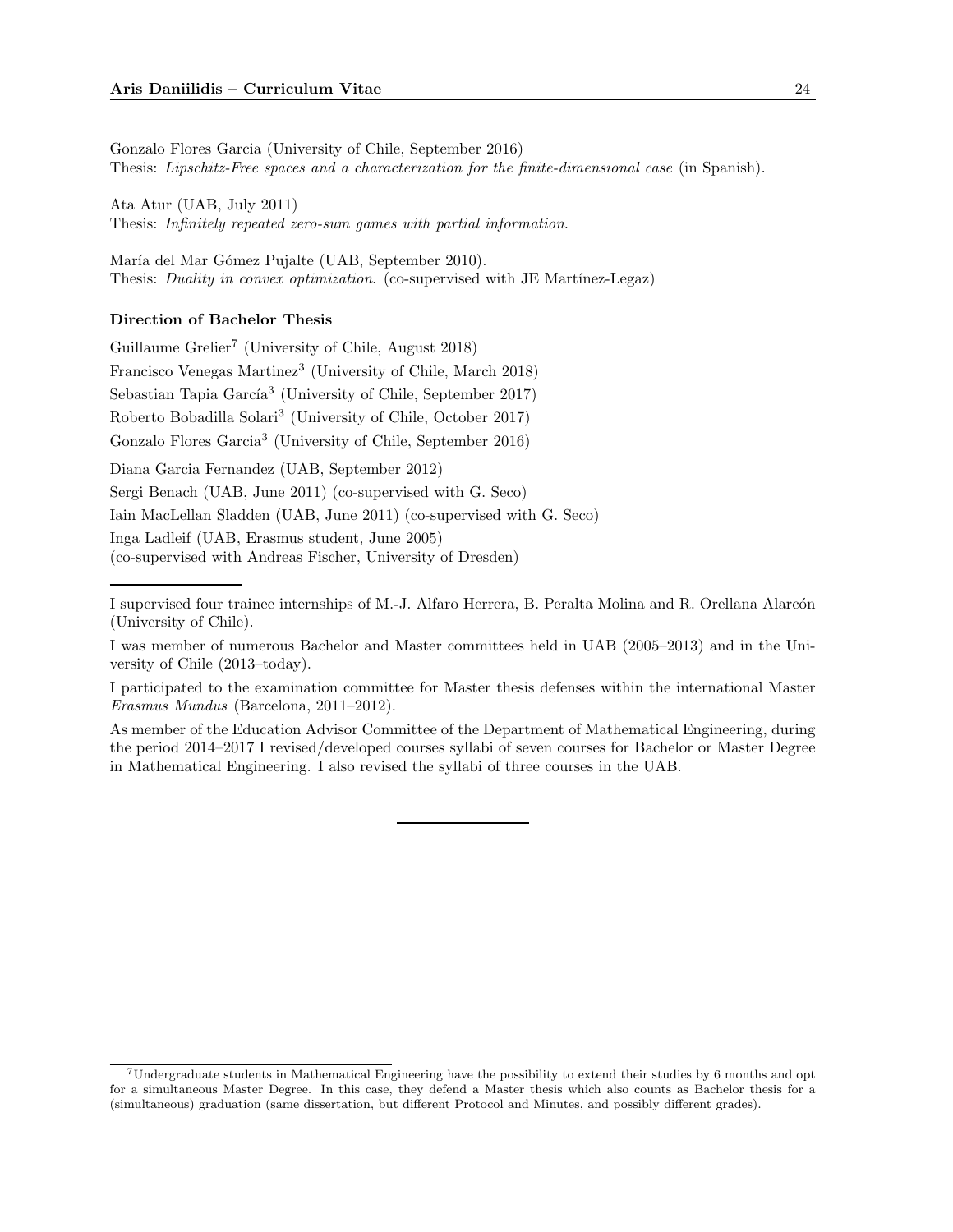# Teaching activities

I have a broad teaching experience in several countries, having lectured in five languages (Catalan, English, French, Greek, Spanish), at all levels (Undergraduate, Master or Doctorate), involving students with different background and type of studies: Mathematical Engineering, Mathematics, Applied Statistics, Actuarial Sciences, Chemistry and Technical Engineering. Since 2013, I am teaching regular courses and advanced seminars at the University of Chile as Full Professor. I have been Department Head for undergraduate studies for two years (2014–2016) and coordinator for all mathematical courses of the Faculty (5.700 students). I was previously teaching at the Autonomous University of Barcelona (UAB), between 2004–2013, as (tenure) Associate Professor. I have also taught as part-time lecturer at the University of the Aegean (Greece) and at the University of Grenoble (France), as (fixed-term) Assistant Professor (ATER) at the University of Pau (France) and as Invited professor at the University of Tours (France). I was invited to deliver a specialized course at Master/Doctorate level at an advanced Spring School in Paseky (Czech Republic), at the University of Vienna (Austria), at the Doctorate program of IMCA (Peru) and at Ecole Polytechnique (France).

I give below the complete list of my teaching activities.

 $U1-U3 =$  Undergraduate courses ;  $M1-M2 =$  Master courses ;  $D =$  Module in a Doctorate program

# 1 Teaching activities at the University of Chile (2013–2021)

### (Regular courses)

– Calculus of Several Variables (MA2001, U2, 6 ECTS, Mandatory) (Taught 7 times)

 $[Syllabus: Topology of  $\mathbb{R}^n$ , continuity, Lipschitz continuity, Banach fixed point theorem, differentiability,$ inverse function and implicit function theorems, Schwarz theorem, optimization, Lagrange method, higher order derivatives, Riemann integration, Fubini theorem, area calculation and volumes.]

Basic course in all Mathematical studies as well as all Bachelor curricula in Engineering at the University of Chile (100 students in average). I have been teaching continously (every year) this course since 2013.

– Metric spaces and General Topology (MA3801, U3, 9 ECTS, Mandatory) (Taught 2 times)

[Syllabus: (Part 1 ) Axiom of choice, Zorn lemma, ordinals, cardinals, Cantor Bendixson index, topology of metric spaces, convergence, continuity, compactness, completeness, Baire theorem, Variational Principle of Ekeland, product space, equivalent metrics and Mazurkiewicz theorem, completeness of a metric space, universal surjectivity of Cantor set;  $(Part 2)$  General Topology, separability axioms, compactness, convergence of nets, Tychonoff theorem, filters et ultrafilters, Urysohn lemma, Unit partitions, Alexandroff compactification, Stone–Cech compactification, connectedness, Quotient topology, introduction to homotopy and fundamental group.]

Fundamental course of the Bachelor Curriculum in Mathematical Engineering at the University of Chile (45 students in average). This course is also prerequisite for our Master and Doctorate program. I taught this course in 2014 and 2016.

#### $-Functional\ Analysis$  (MA4801, M1, 6 ECTS, Mandatory) (Taught 2 times)

[Syllabus: Locally convex topological vector spaces, semi-norms, Hahn-Banach theorem, Fréchet spaces, Banach spaces, Open mapping theorem, closed graph theorem, Banach-Steinhauss principle, dual spaces, week topologies, Alaoglou theorem, reflexive spaces, Krein-Milman theorem, separable isometric universality of  $C[0, 1]$ . Hilbert spaces, Riesz representation theorem, Stampacchia and Lax-Milgram theorem, Compact operators, Spectral analysis of Auto-adjoint operators, Banach algebras, C\*-algebras, Gelfand-Naimark theorem, General duality theory, Polar topologies, abstract version of Alaoglou theorem.]

Fundamental course at a Master level (4th year in Mathematical Engineering). I taught this course in 2017 and 2018 (20 students in average).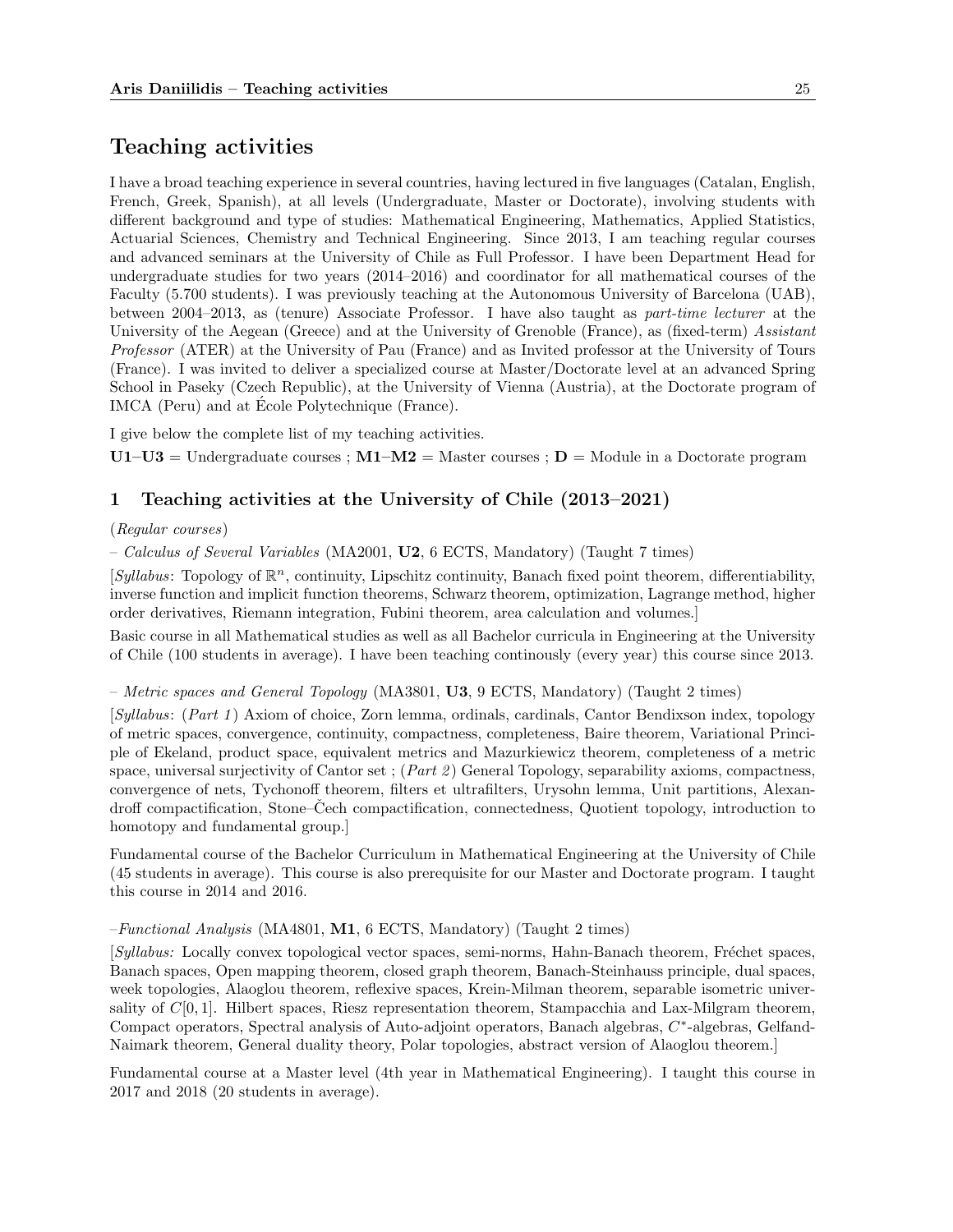Complex Analysis and Special Functions (MA4001, U3, 6 ECTS, Elective Module<sup>8</sup>) (Taught 2 times)

[Syllabus: Fundamental theorem of Algebra (d'Alembert), holomorphic functions, Cauchy–Riemann conditions, Analytic functions, Goursat theorem, Cauchy homotopic invariance theorem, simple connected spaces, Morera theorem, Liouville theorem, Zeros of holomorphic functions, special functions, Classification of isolated singularities, Laurent series, Residua, Rouché theorem, Weierstrauss theorem, Inverse mapping theorem, conformal mappings, automorphisms of the complex plane and of the Riemann sphere, Möbius mappings, Riemann conformal map theorem, homological version of Cauchy theorem.

Elective course of the Bachelor curriculum in Mathematical Engineering at the University of Chile. I taught this course in 2019 and 2020 (25 students in average).

Differential and Variational Calculus (MA4002, U3-M1, 6 ECTS, Elective Module<sup>1</sup>)

[Syllabus: Differential calculus in infinite dimensional spaces, Manifolds and submanifolds, Calculus of Variations, Lagrangien and Hamiltonian systems, Qualitative study of dynamical systems]

Elective course of the Bachelor curriculum in Mathematical Engineering at the University of Chile. I taught this course in 2013 (20 students).

Convex Analysis and Duality (MA5801, M2-D, 6 ECTS, Elective Module<sup>1</sup>) (Taught 2 times)

[Syllabus: Convex functions, Fenchel duality, polar cones, subdifferential, monotone operators, cyclic monotonicity and Rockafellar theorem, Fréchet/Gâteaux differentiability, bornologies, Variational principle of Deville-Godefroy-Zizler, Asplund spaces, strongly exposed points and Radon-Nikodym property, Variationnel principle of Stegall.]

Elective course at a Master level (5th year in Mathematical Engineering). I taught this course in 2014 and 2015 (20 students in average). The course is simultanesouly offered to our international Master and Doctorate program (under the code MA674).

(Proposed modules and specialized seminars)

Advanced Seminar in Mathematics I (MA693, M2-D, 9 ECTS, Elective)

[Syllabus: Special Topics in Operations Research: SDP and Conic Programming, Copositive Matrices, Spectral functions.]

Elective course (based on oral presentations of the students) for the Master and Doctorate programme of the Department of Mathematical Engineering of the University of Chile. I coordinated this course (together with Hector Ramirez) in 2013 (2 students).

Advances Topics in Functional and Variational Analysis (MA6093, M2-D, 9 ECTS, Elective)

[Syllabus: Special Topics in Optimization and Variational Analysis: Kakutani Fixed point theorem, Sperner lemma, Free Metric spaces, Monge-Kantorovitz theory, Brenier–McCann theorem in optimal transport.]

Elective course (based on oral presentations of the students) for the Master and Doctorate programme of the Department of Mathematical Engineering of the University of Chile. I coordinated this course (together with Abderrahim Hantoute) in 2016 (12 students).

Advances Topics in Tame Variational Analysis (MA6093, M2-D, 9 ECTS, Elective)

[Syllabus: Nonsmooth Morse-Sard theorems, Semialgebraic optimization, KL-inequality, asymptotic theory of tame subgradient systems.]

Elective course (based on oral presentations of the students) for the Master and Doctorate programme

<sup>8</sup>There are 12 elective modules and Mathematical Engineering students choose 6 out of them.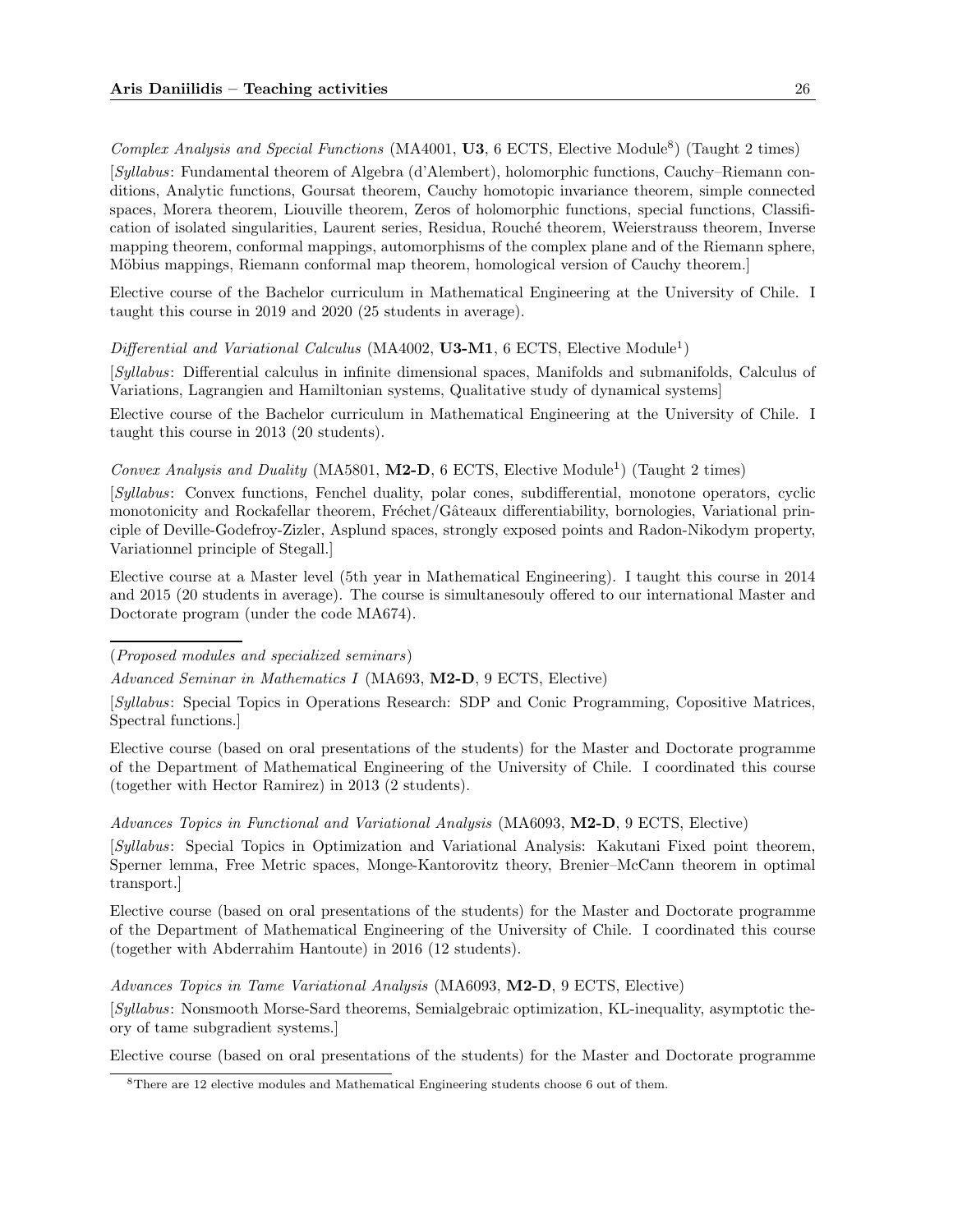of the Department of Mathematical Engineering of the University of Chile. I coordinated this course in 2018 (6 students).

Weak KAM theory and Hamiltonian dynamics (MA5309, M2-D, 9 ECTS, Elective) [Syllabus: Hamilton-Jacobi method, Tonelli Lagrangians, viscocity solutions for first-order PDE, Lax– Oleinik semigroup, weak-KAM solutions and Aubry sets, Pugh closing lemma, Mañé theorem.

Elective course (based on oral presentations of the students) for the Master and Doctorate programme of the Department of Mathematical Engineering of the University of Chile. I coordinated this course (together with Ludovic Rifford, visiting professor) in 2016 (5 students).

### Lecture Notes (in Spanish):

I prepared lecture notes (available at http://www.dim.uchile.cl/~ arisd/notes.html) for the following mandatory modules in Mathematical Engineering:

Analysis in Several Variables, Part 1, 60 pages (in Spanish). This corresponds to the first part of the course MA2001 (2nd year, common engineering plan, University of Chile).

Metric spaces, 140 pages (in Spanish). This corresponds to the first part of the course MA3801 (3rd year, Mathematical Engineering, University of Chile), as well as the Master course I delivered at IMCA (Peru). An enhanced version of these notes has eventually been published as a Lecture notes Monograph in Mathematics by EDUNI (Editions of the National Engineering University of Peru):

"Espacios M´etricos" (171 p.), Monograf´ıas del IMCA, ISBN: 978-612-47971-1-8 (October 2020)

General Topology, 100 pages (in Spanish). This corresponds to the second part of the course MA3801 (3rd year, Mathematical Engineering, University of Chile).

Functional Analysis, 126 pages (in Spanish). This corresponds to the course MA4801 (4th year, Mathematical Engineering, University of Chile).

# 2 Teaching activities at the UAB (2004–2013)

Descriptive Statistics (U1, 6 ECTS, Mandatory) (4 times) Basic course for the Bachelor Degree in Applied Statistics (35 students in average).

I had been teaching this course every year from 2010 to 2013.

Mathematics (U1, 6 ECTS, Mandatory) (4 times)

Basic course for the Bachelor Degree in Chemistry (group of 80 students in average). I had been teaching this course every year from 2010 to 2013.

Linear Algebra and Differential Equations ( $\overline{U1}$ , 6 ECTS, Mandatory) (2 times) Basic course for the Bachelor Degree in Physics and Chemistry (group of 70 students in average). I taught this course in 2008 and in 2009.

MAPLE (Formal Computation) (U1, 6 ECTS, Mandatory) (3 times)

Basic course for the Bachelor Degree in Technical Engineering (group of 45 students in average). I had been teaching this course (laboratory) every year from 2008 to 2010.

Linear programming and continuous optimization  $(U2, 6$  ECTS, Mandatory) (6 times) Fundamental course for the Bachelor Degree in Applied Statistics (35 students in average). I had been teaching this course every year from 2004 to 2009.

Operations Research (U3, 6 ECTS, Mandatory)

Fundamental course for the Bachelor Degree in Applied Statistics and elective module for the Bachelor Degree in Mathematics. I taught this course (30 students) in 2006, together with A. Alabert and P. Puig.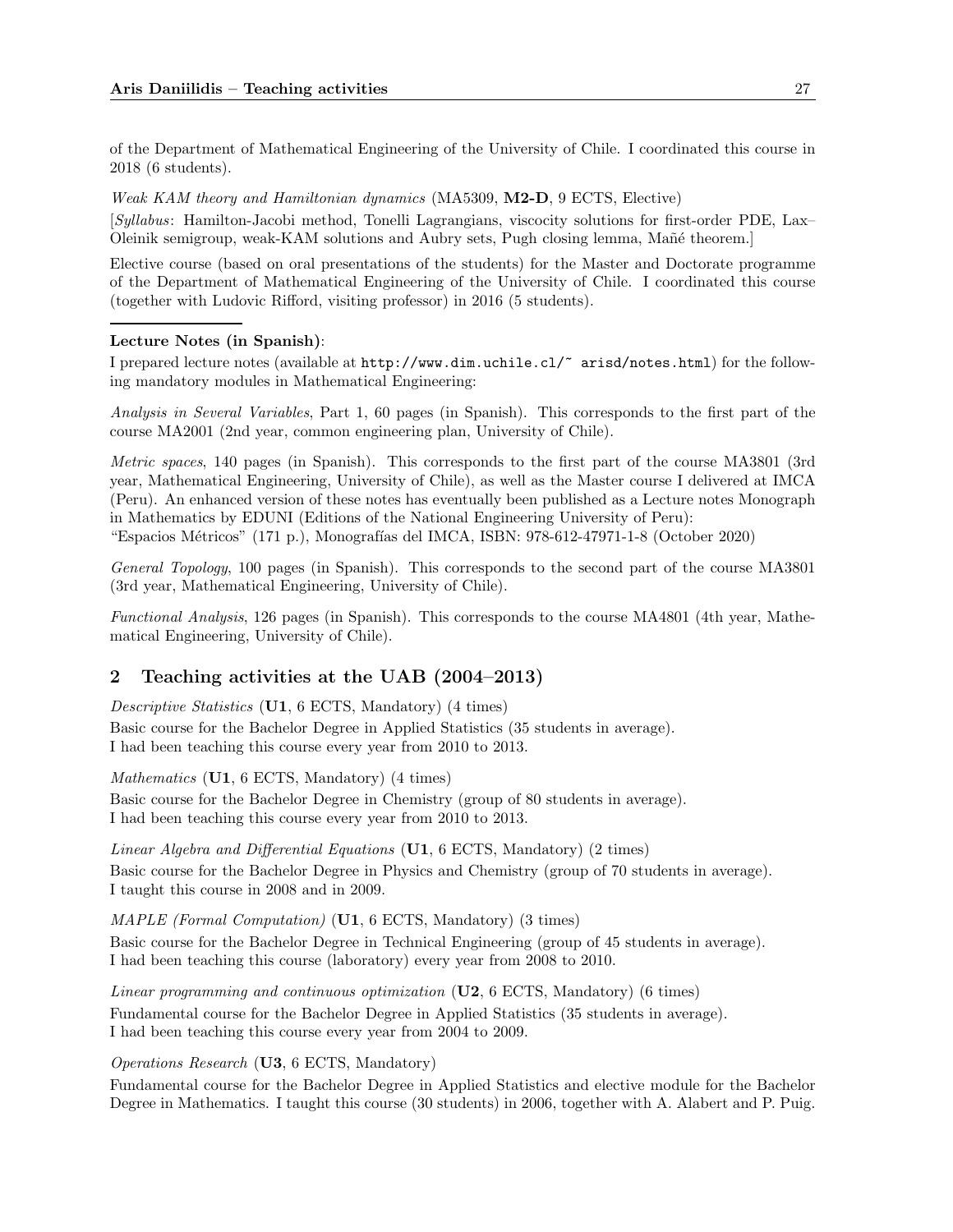### (Specialized seminars)

Modern Trends in Mathematics (M1, 6 ECTS, Elective) (4 times)

Elective module (based on oral presentations and written essays) for advanced undergraduate students of the Department of Mathematics (15 students in average). I coordinated this course from 2010 to 2013.

## 3 Teaching activities in other countries

Mathematics I (U1, 6 ECTS, Mandatory).

Basic course for a Bachelor Degree in Technical Engineering (group of 40 students). I taught this course at the University of Grenoble (France), in 2001, as part-time lecturer (during my post-doctorate stay at INRIA Rhône-Alpes).

Calculus of one variable (U1, 6 ECTS, Mandatory) (2 times)

Basic course for a Bachelor Degree in Science or Engineering. I taught this course in Spring 2001 (40 students) at the Department of Actuarial Sciences of the University of the Aegean (Greece) as Adjunct Lecturer and in 2008 (40 students) at the Department of Physics and Mathematics at the University of Tours (France) as invited professor.

#### *Lineal Algebra I* (U1, 6 ECTS, Mandatory)

Basic course for a Bachelor Degree in Science or Engineering. I taught this course in 2000 (33 students) as fixed-term Assistant Professor (ATER) at the University of Pau (France).

### *Lineal Algebra II* ( $U2$ , 6 ECTS, Mandatory) (2 times)

Basic course for the Bachelor Degree in Mathematics. I taught this course in 2000 (33 students) as fixedterm Assistant Professor (ATER) at the University of Pau (France) and in 2008 (group of 32 students) at the University of Tours (France) as invited professor.

## Multivariable Calculus (U2, 6 ECTS, Mandatory)

Basic course for the Bachelor Degree in Mathematics. I taught this course in 2008 (group of 32 students) at the University of Tours (France) as invited professor.

### Optimization (M1, 6 ECTS, Elective Module)

Elective course of the Master Degree in Applied Mathematics of the University of Pau. I taught this course in 2000 (4 students) as fixed-term Assistant Professor (ATER).

#### Invited modules in graduate programs and advanced schools

I have been invited to deliver a specialized course to the Master/Doctoral programs of the following institutions.

Variational Analysis and Structure in Descent Systems and Optimization (21 hours)

Master AMaSciCo (Applied mathematics and scientific computing) Faculty of Mathematics, University of Vienna (December 2017 – January 2018, 2 months)

Variational Analysis and Structure in Descent Systems and Optimization (21 hours) Master COCV (Contrôle, Optimisation et Calcul des Variations), University Paris-Sorbonne Ecole Polytechnique, Palaiseau (September-December 2018, 4 months) ´

Topics in Metric spaces (18 hours)

Lectures at the Doctorate programme, IMCA (Institute for Mathematics and related sciences), Lima,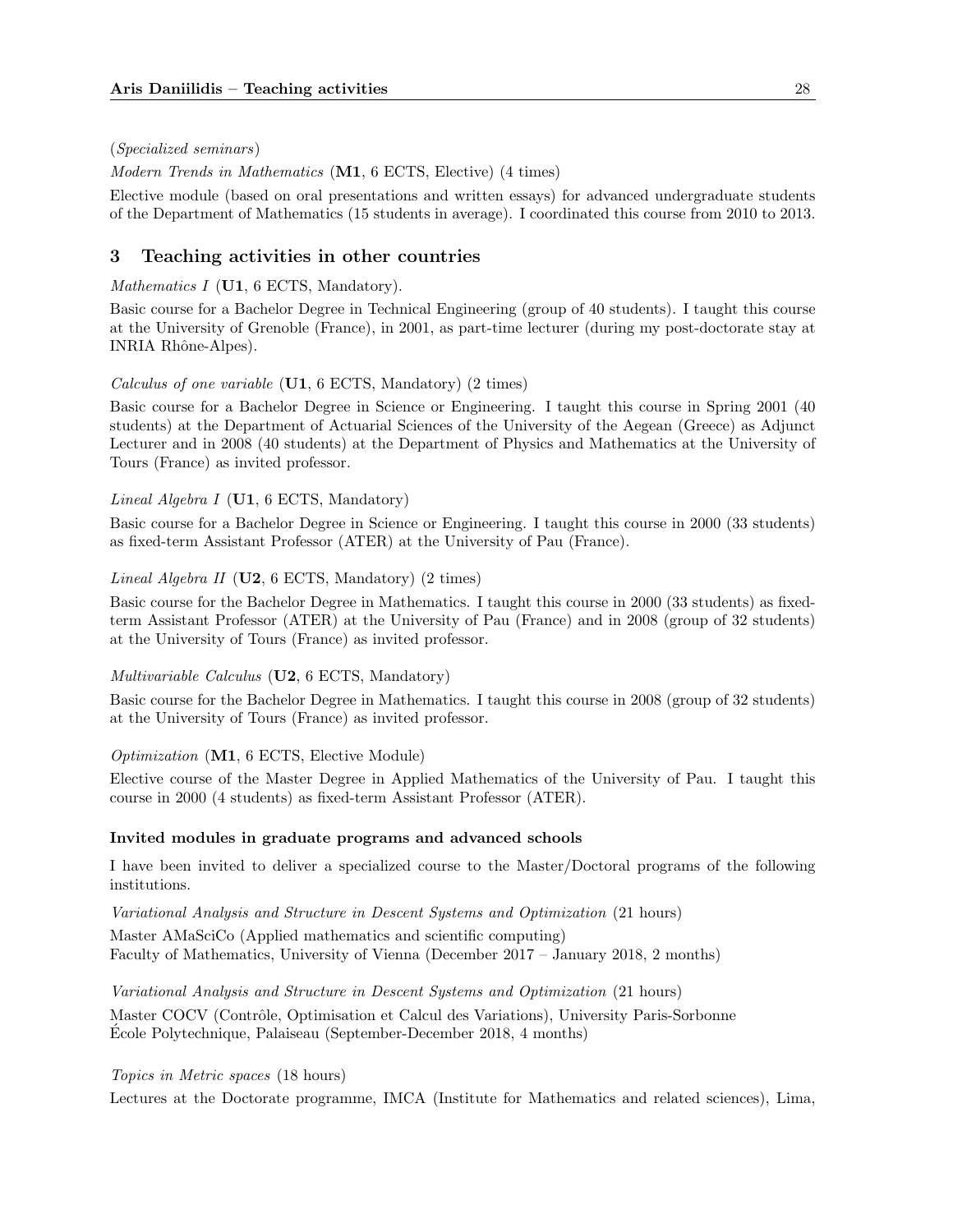Peru (October 2019, 3 weeks)

I also gave mini-courses in the following events:

Measure theory for Quantum mechanics (6 lectures, in Greek)

(National) Summer School in Mathematical Physics, University of the Aegean, Greece (August 1995) Lecture Notes: Elements of Vector Measure Theory (in Greek), Proceedings of the 3rd Summer School on Analysis, Algebra and Mathematical Physics, ZITI Editions (Thessaloniki), pp. 57–94 (1997).

Gradient Dynamical Systems, Tame Optimization and Applications (6 lectures)

(International) Spring School in Variational Analysis, Paseky Nad Jizerou, Czech Republic (April 2009) Lecture Notes: Gradient Dynamical Systems, Tame Optimization and Applications, Paseky Nad Jizerou, Czech Republic.

Optimization and Convex Analysis (6 lectures, in Spanish) (Latin American) EMALCA School, National University of San Antonio, Cusco, Peru (October 2014).

Exploring structure in variational analysis and optimization (3 lectures)

Lecture Series on "Variational Analysis and Numerical Methods in Nonsmooth Optimization" Vienna Doctoral School, ESI, Boltzmann Lecture Hall, Vienna (March 2019).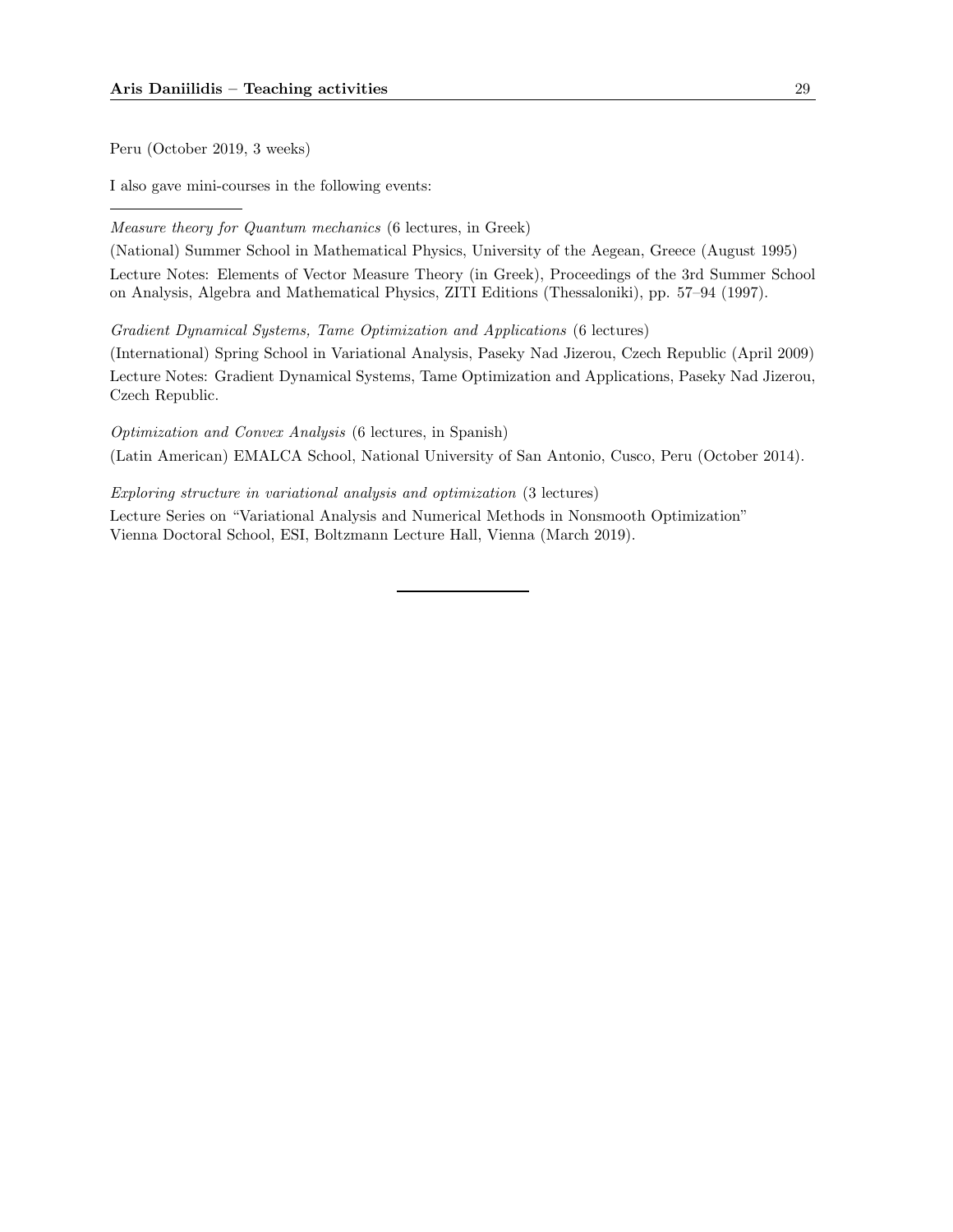# Research activities

I present below highlights of my research activities over the last 15 years. The presentation is divided in thematical sections. Most of my publications (and in particular all articles referenced below) are available, in a preprint version, at my web page: http://www.dim.uchile.cl/~arisd/articles.html

## 1 Semi-algebraic Variational Analysis

In recent years variational analysis —arguably full of pathologies outside the convex paradigm— is encountering an unexpected remedy, coming from the real semialgebraic and o-minimal geometry. Tarski– Seidenberg principle, or more generally the finiteness property of o-minimal structures, warrants a remarkable stability under most operations involved in optimization problems (max/min, inf-convolution, minimization, (sub)differentiation...) providing new tools and techniques to tackle challenges. One may arguably say that the works [1] and [3] are at the very origin of what is nowadays called semialgebraic (or tame) optimization. In particular, both articles are highly cited (170 and respectively 106 MathSciNet citations; 518 and respectively 243 citations in GoogleScholar) and considered as pioneering in the topic. Related works are [2] (where we prove that every semialgebraic Lipschitz continuous function is semismooth in the sense of Mifflin) and the articles [4]–[5] containing genericity results for well-posedness of constrained optimization and tame multifunctions respectively.

A major achievement —which has chronologically been the first ever outcome of the incursion of real semialgebraic techniques into nonsmooth analysis— was to extend the famous Lojasiewicz inequality to nonsmooth semialgebraic functions, with important consequences in the asymptotic theory of (sub)gradient dynamical systems and in numerical or constrained optimization. The classical Lojasiewicz inequality states that if  $f : \mathbb{R}^n \to \mathbb{R}$  is a real-analytic function and  $\nabla f(\bar{x}) = 0$ , then there exists  $\theta \in [0, 1)$  such that the quantity

$$
\frac{|f(\cdot) - f(\bar{x})|^{\theta}}{\|\nabla f(\cdot)\|} \qquad \text{remains bounded around } \bar{x}.
$$
 (1)

In [1] this result has been extended to the class of nonsmooth subanalytic functions which are continuous on their domain. The condition  $\nabla f(\bar{x}) = 0$  is replaced by  $0 \in \partial f(\bar{x})$ , where  $\partial f$  denotes the limiting subdifferential of f, and the denominator of (1) by the remoteness  $m_f(x) := \inf \{||x^*|| : x^* \in \partial f(x^*)\}$ of the subdifferential. This result plays an important role in the asymptotic behavior of the subgradient evolution inclusion

$$
\dot{x}(t) \in -\partial f(x(t)),
$$

since it allows to establish that every (bounded) trajectory has finite length, and converges to some critical point of f. It can also be used to control the asymptotic behavior of discrete descent algorithms, via explicit convergence rates.

The above results can be generalized to (nonsmooth) functions that are definable in some o-minimal structure, giving rise to a nonsmooth version of the Kurdyka-Lojasiewicz inequality (in short, KL property), terminology introduced in [3] and nowadays widely used in the literature<sup>9</sup>. In the same article [3] (44 pages, published in Trans. Amer. Math. Soc.), a second important consequence has been revealed: the KL–property can be intrinsically characterized by means of a uniform control of the asymptotic behavior of the piecewise subgradient descent curves. This work contains an example of a  $C<sup>2</sup>$  smooth convex function failing to satisfy the KL property, revealing that the convex and the tame paradigms are of different nature.

Last but not least, in the recent work  $[6]$ , published in Ann. Inst. Fourier we extended the KL–property from functions to sweeping process mappings. This extension recovers as a special case, the original work of K. Kurdyka (published in the same journal, in 1998) (concerning  $\mathcal{C}^1$ -smooth functions) as a particular case, associating to each function, the sweeping process determined by its sublevel sets.

<sup>&</sup>lt;sup>9</sup>A Google search of the two-words string "Kurdyka-Lojasiewicz" returns around 20.000 entries.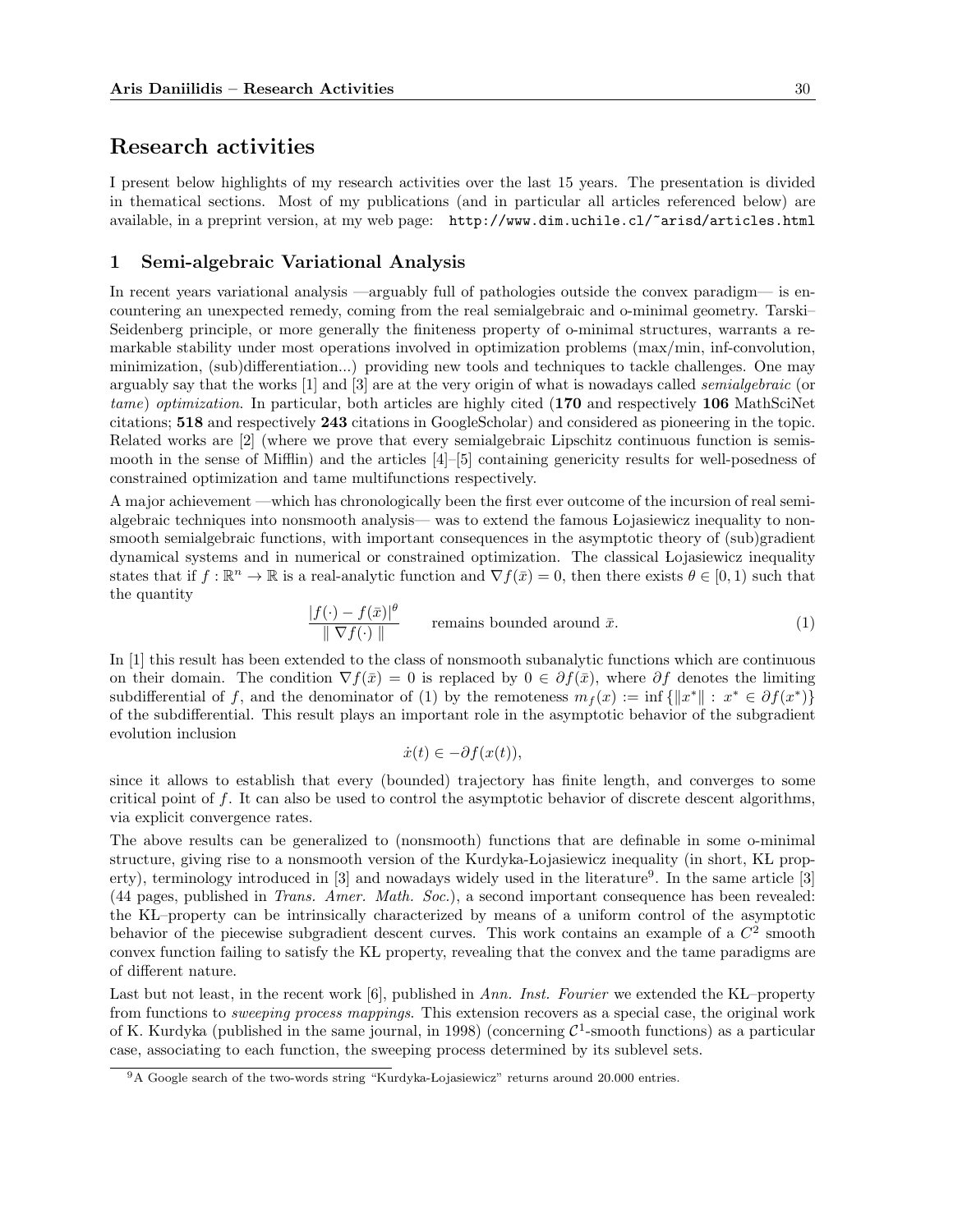# References

- [1] J. Bolte, A. Daniilidis, A. Lewis, The Lojasiewicz inequality for nonsmooth subanalytic functions with applications to subgradient dynamical systems,  $SIAM J. Optim.$  17 (2007), 1205–1223.
- [2] J. Bolte, A. Daniilidis, A. Lewis, Tame functions are semismooth, Math. Programming (Series B) 116 (2009), 115–127.
- [3] J. BOLTE, A. DANIILIDIS, O. LEY, L. MAZET, Characterizations of Lojasiewicz inequalities: subgradient flows, talweg, convexity, Trans. Amer. Math. Soc 362 (2010), 3319–3363.
- [4] A. DANIILIDIS, J. PANG, Continuity and differentiability of set-valued maps revisited in the light of tame geometry, J. London Math. Soc 83 (2011), 637–658.
- [5] J. BOLTE, A. DANIILIDIS, A. LEWIS, Generic identifiability and second-order sufficiency in tame convex optimization, Math. Oper. Res. 36 (2011), 55–70.
- [6] A. DANIILIDIS, D. DRUSVYATSKIY, Sweeping by a tame process, Ann. Inst. Fourier 67 (2017), 2201–2223.

# 2 Asymptotic theory in the convex paradigm

An important part of my recent research relates to the asymptotic study of orbits related to descent systems of a (quasi)convex potential. In [1] we introduce the notion of self-contracted curve to capture the behaviour of orbits of the gradient flows of a (quasi)convex function, or more generally, orbits orthogonal to a convex foliation ([3]). A curve  $\gamma$  is called self-contracted, if

$$
||\gamma(t_2) - \gamma(t_3)|| \le ||\gamma(t_1) - \gamma(t_3)||, \qquad \text{for } t_1 \le t_2 \le t_3. \tag{2}
$$

In [2] we established that in  $\mathbb{R}^n$ , every self-contracted curve is rectifiable and satisfies the relation

$$
\ell(\gamma) \leq k \operatorname{diam}(\Gamma),
$$

where the constant  $k$  depends only on the dimension. The above result readily yields the following:

– All gradient orbits of a proper (quasi)convex function  $f$  have finite length.

– For any convex function f and any proximal sequence  ${x_i}_{i>1}$  —generated by applying to f the proximal algorithm with any parameters  $\{\lambda_i\}_i$ — we have

$$
\sum_{i\geq 1}||x_i - x_{i+1}|| \leq 2k ||x_0 - x_{\infty}||
$$

where  $x_{\infty}$  is the limit of the proximal sequence  $\{x_i\}_{i\geq 1}$ . This yields a uniform control on the rate of convergence (which quite surprisingly is independent of the proximal parameters or the convex function). Other applications in optimization are discussed in my recent preprint (arXiv:2003.04201) with A. Böhn (PhD student at the University of Vienna) where we establish that the explicit gradient descent (with either constant or decreasing step-size) generates a self-contracted sequence, and that the same happens with the alternative projection algorithm over two closed convex sets. In the preprint (arXiv:1908.01089, Machine Learning) C. Gupta1, S. Balakrishnan and A. Ramdas used essentially the notion of selfcontractedness for computer science related applications.

In a different line of research, the question of rectifiability of a self-contracted curve for a non-Euclidean norm has been recently resolved by Stepanov and Teplitskaya (*J. London Math. Soc.*, 2017). In a recent paper (Proc. Amer. Math. Soc., 2019) Durand and Lemenant showed that under a mild condition any smooth self-contracted curve is a gradient curve of a smooth convex function. Since the definition (2) is of metric nature (no vector structure is needed), the question of rectifiability has an intrinsic interest and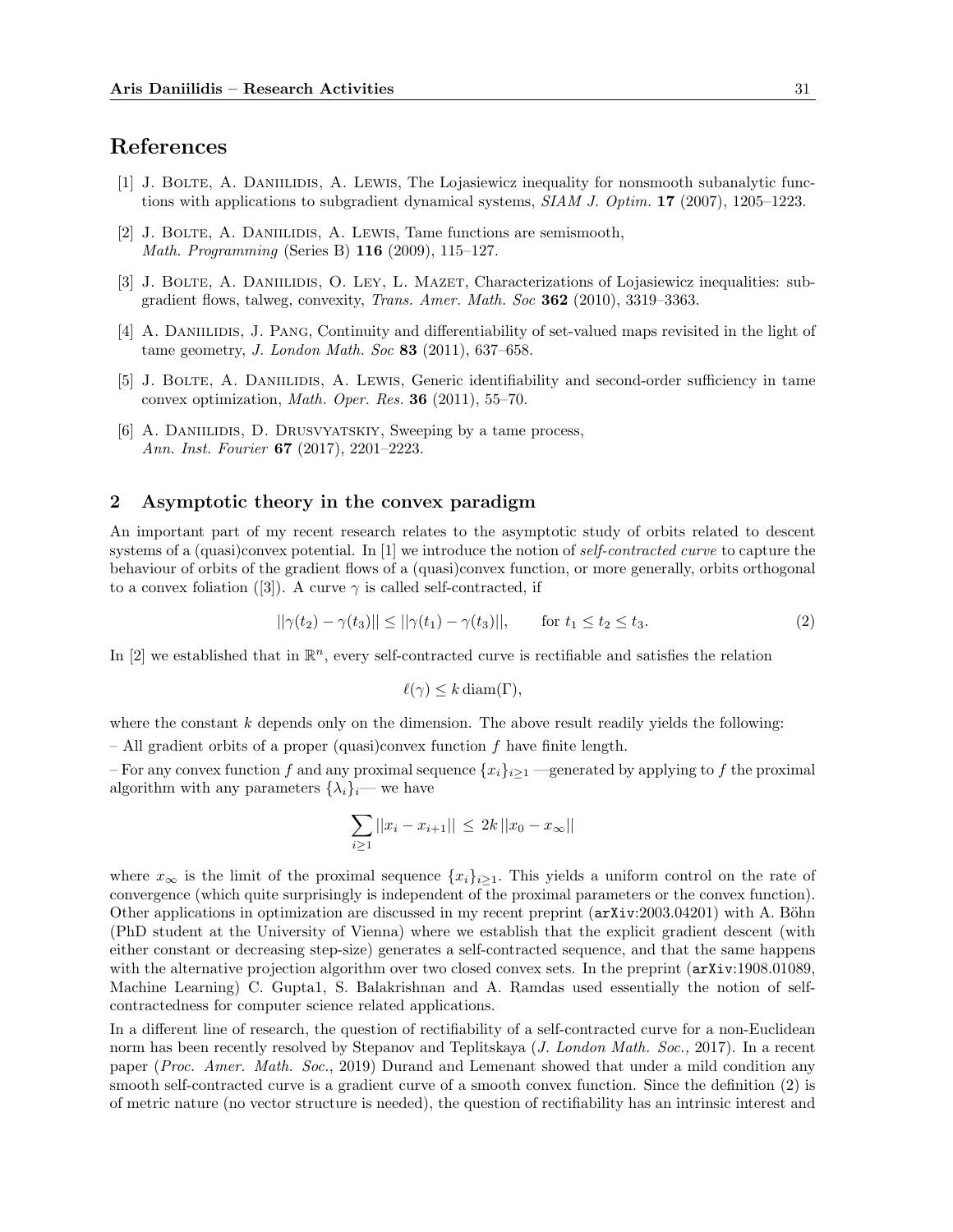can be addressed in Riemannian manifolds [4]. This last result inspired further extensions to CAT(0) spaces by S. Ohta (J. Geom. Anal., 2017) and recent investigations in metric geometry, where the notion of self-contractedness played a crucial role in the study of bi-Lipschitz embeddings (see a series of recent ArXiv preprints by V. Zolotov, S. Ohta, S. Lebedeva y S. Buyalo).

Last but not least, in [5] we extended the notion of self-contractedness, for any  $\lambda \in [-1, 1)$ , to the metric notion of  $\lambda$ -curve and the (weaker) geometric notion of  $\lambda$ -cone property ( $\lambda$ -eel). In the Euclidean space  $\mathbb{R}^d$  we established that for  $\lambda \in [-1, 1/d)$  bounded  $\lambda$ -curves have finite length. For  $\lambda \geq 1/\sqrt{5}$  it is always possible to construct bounded curves of infinite length in  $\mathbb{R}^3$  which do satisfy the  $\lambda$ -cone property. This can never happen in  $\mathbb{R}^2$  though: it is shown that all bounded planar curves with the  $\lambda$ -cone property have finite length. These results open the way of exploring asymptotic properties of trajectories for gradient dynamics not related to convexity (for instance, analytic potentials).

# References

- [1] A. DANIILIDIS, O. LEY, S. SABOURAU, On the asymptotic behavior of Planar Curves, J. Math. Pures Appl 94 (2010), 183–199.
- [2] A. DANIILIDIS, G. DAVID, E. DURAND, A. LEMENANT, Rectifiability of self-contracted curves in the Euclidean space and applications, J. Geom. Anal. 25 (2015), 1211–1239.
- [3] A. DANIILIDIS, D. DRUSVYATSKIY, A. S. LEWIS, Orbits of geometric descent, Canad. Math. Bull. 58 (2015), 44–50.
- [4] A. DANIILIDIS, R. DEVILLE, E. DURAND, L. RIFFORD, Self-contracted curves in Riemannian manifolds, J. Math. Anal. Appl. 457 (2018), 1333–1352.
- [5] A. DANIILIDIS, R. DEVILLE, E. DURAND, Metric and geometric relaxations of self-contracted curves, J. Optim. Theory Appl. 182 (2019), 81–109.

# 3 Sard type theorems for generalized critical values

State-of-the-art. The classical Sard theorem (Sard, 1942) asserts that the critical values of a  $C<sup>k</sup>$  smooth function  $f : \mathbb{R}^n \to \mathbb{R}^m$  are contained in a null subset of  $\mathbb{R}^m$ , provided  $k \ge \max\{1, n - m + 1\}$ . The particular case  $m = 1$  had been previously established by Morse in 1938 (and it is known as the Morse-Sard theorem). The result is essentially sharp in what concerns the degree of smoothness required. Known counterexamples (Norton, 1986, Bates, 1993) show that the degree of regularity cannot be lowered, unless an extra structural assumption is made over the function.

Contributions: We established extensions of the Sard theorem to nonsmooth functions (measuring the size of the generalized critical values). This obviously requires some extra regularity on the function, which stems either from the tame paradigm or from controlling the cardinality of the family on which a selection is taken. To this end, in [2] the Morse-Sard theorem is extended for (generalized) critical values of continuous selections over a compactly indexed *countable* family of  $C<sup>k</sup>$  functions: it is shown that these functions are Lipschitz continuous and the set of their Clarke critical values has Lebesgue measure equal to zero. (The classical Morse-Sard theorem is recovered as particular case, corresponding to the case that the family consists of a single element.) The proof is based on geometrical arguments leading nonsmoothness to a kind of tractable smooth assumption in naturally arising manifolds, in which the classical Morse-Sard theorem applies. In [3], using a technique of Yomdin, we establish a "preparatory Sard theorem" for smooth functions with a partial affine structure and by means of this result, we establish a nonsmooth Sard theorem for the class of Lipschitz functions from  $\mathbb{R}^d$  to  $\mathbb{R}^p$  that can be expressed as finite selections of  $C<sup>k</sup>$  functions (more generally, continuous selections over a compact countable set).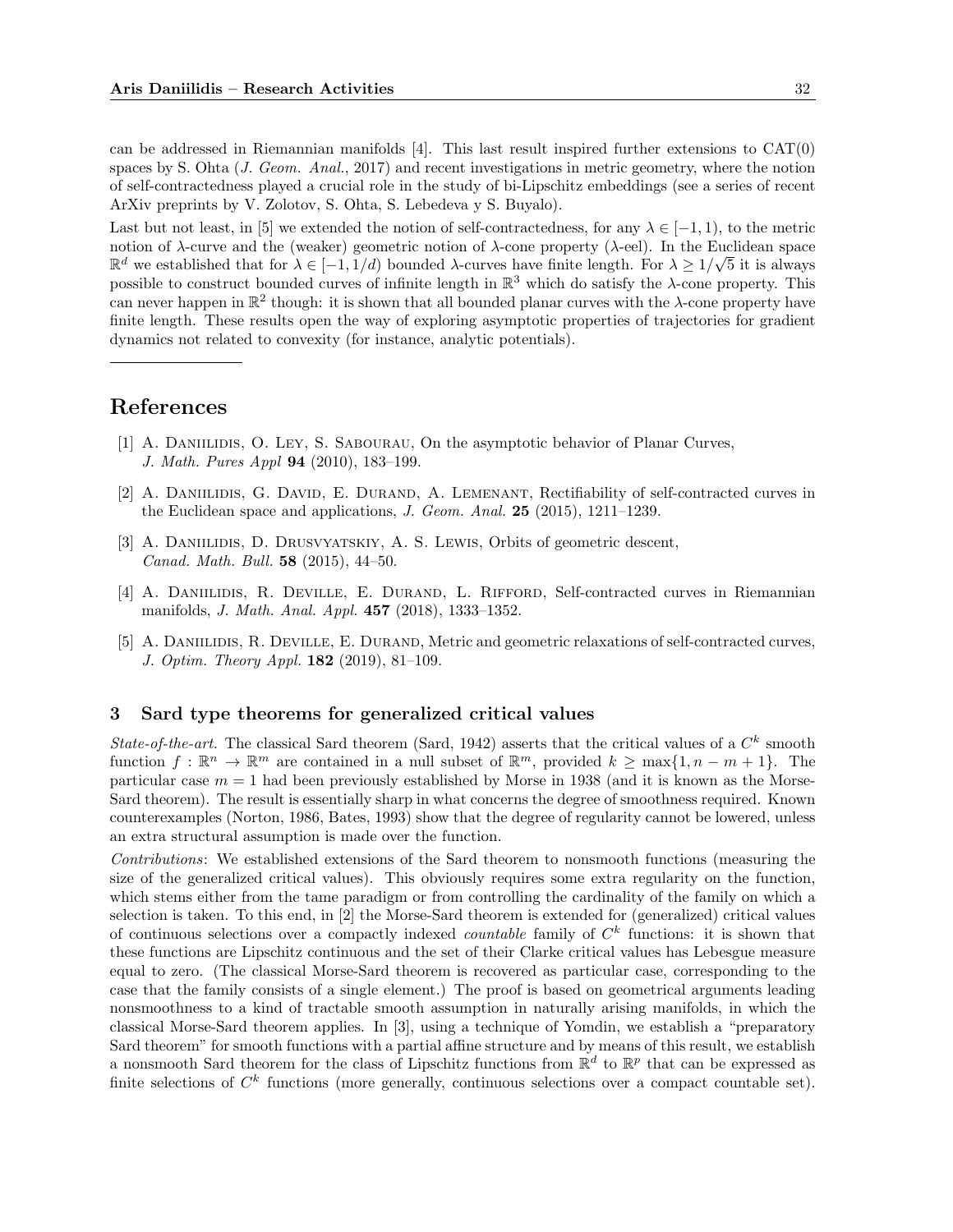This recovers readily the classical Sard theorem. Applications to semi-infinite and Pareto optimization are obtained easily from our setting.

In [1] we establish the following result: if the graph of a lower semicontinuous real-extended-valued function  $f : \mathbb{R}^n \to \mathbb{R} \cup \{+\infty\}$  admits a Whitney stratification (so in particular if f is a semialgebraic function), then the norm of the gradient of f at  $x \in \text{dom } f$  relative to the stratum containing x bounds from below all norms of Clarke subgradients of  $f$  at  $x$ . As a consequence, we obtain a Morse-Sard type theorem as well as a nonsmooth extension of the Kurdyka-Lojasiewicz inequality for functions definable in an arbitrary o-minimal structure. This work, highly cited (86 MathSciNet citations; 255 citations in GoogleScholar), has inspired further investigations related to the property of metric regularity of multifunctions (see Ioffe, Proc. Amer. Math. Soc. 2008, e.g.).

In contrast to the above positive results, in [4] we studied the class of Lipschitz continuous functions (without additional assumptions) and obtained a result that reveals a serious failure of the nonsmooth Morse-Sard theorem in the general case. To describe the result let us recall that the Clarke subdifferential of a Lipschitz continuous function  $f: U \to \mathbb{R}$  (U nonempty open subset of  $\ell_d^1$ ) is a nonempty convex compact subset of  $B(0, ||f||_{\text{Lip}})$ ,  $||f||_{\text{Lip}}$  denoting its Lipschitz constant. We say that a Lipschitz function is Clarke saturated whenever  $\partial f(x) = B(0, ||f||_{\text{Lip}})$ , for all  $x \in \mathcal{U}$ , that is, it is maximal at every point. Although it is quite easy to obtain examples of functions with maximal subdifferential at a specific point (or in a finite subset of points), it is quite difficult and counterintuitive to imagine a function with a maximal subdifferential at each point (Clarke saturated). In [4], together with my PhD student G. Flores, we established that the set of Clarke saturated Lipschitz functions contains a linear subspace of uncountable dimension (in particular, an isometric copy of  $\ell^{\infty}(\mathbb{N})$ ). This result goes in the line of a previous result of Borwein-Wang (1998–2002) in which genericity of Clarke saturated function has been established in the complete metric space of Lipschitz functions of constant less or equal to 1, under the uniform convergence. The aforementioned result was based on Baire category theorem and was strongly linked to the uniform convergence (in particular, it is false for the  $\|\cdot\|_{\text{Lip}}$ -topology). On the other hand, our approach in  $|4|$  is constructive and not linked to the uniform convergence. In particular we establish lineability (and spaceability for the Lipschitz norm) of the above set inside the set of all Lipschitz continuous functions.

Let us finally mention our recent work [5] which deals with the problem of detecting a Clarke critical point algorithmically, applying a first-order subgradient type method. These methods are known to work well in practice (in particular, in Machine Learning), but all theoretical results available so far do require some extra assumption. In this work, we justified the need for extra assumption, since we constructed examples of Lipschitz continuous functions, with pathological subgradient dynamics both in continuous and discrete time. In both settings, the iterates generate bounded trajectories, and yet fail to detect any (generalized) critical point of the function.

# References

- [1] J. Bolte, A. Daniilidis, A. Lewis, M. Shiota, Clarke subgradients of stratifiable functions SIAM J. Optimization 18 (2007), 556–572.
- [2] L. BARBET, A. DANIILIDIS, M. DAMBRINE, Morse-Sard theorem for Clarke critical values Advances in Mathematics 242 (2013), 217–227.
- [3] L. BARBET, A. DANIILIDIS, M. DAMBRINE, L. RIFFORD, Sard theorems for Lipschitz functions and applications in Optimization, Israel J. Mathematics 212 (2016), 757–790.
- [4] A. Daniilidis, G. Flores, Linear structure of functions with maximal Clarke subdifferential SIAM J. Optimation 29 (2019), 511–521.
- [5] A. DANIILIDIS, D. DRUSVYATSKIY, Pathological subgradient dynamics, SIAM J. Optimization 30 (2020), 1327–1338.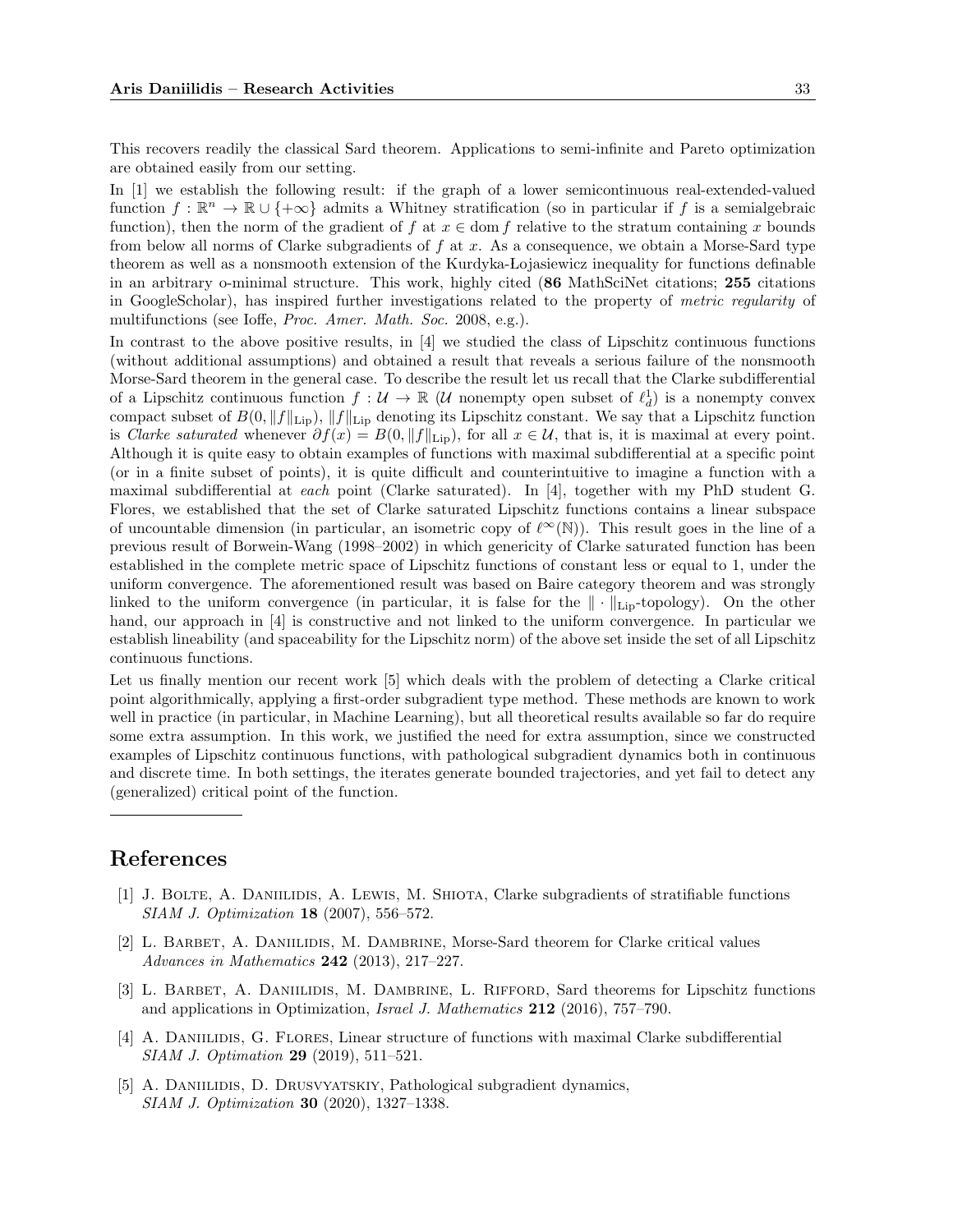### 4 Transfert principle in spectral analysis.

State–of–the–art. Let  $S^n$ ,  $O^n$  and  $\Sigma^n$  denote, respectively, the space of symmetric  $n \times n$  matrices, the group of orthogonal matrices and the group of permutations of n elements. A function  $f : \mathbb{R}^n \to \mathbb{R} \cup \{+\infty\}$ is called symmetric if  $f(x) = f(\sigma x)$  for all  $x \in \text{dom } f$  and all permutations  $\sigma \in \Sigma^n$  while a function  $F: \mathcal{S}^n \to \mathbb{R} \cup \{+\infty\}$  is called *spectral* (or *isotropic*) if  $F(\mathcal{U}^T X \mathcal{U}) = F(X)$  for all  $X \in \text{dom } F$  and  $\mathcal{U} \in O^n$ . It is well-known that spectral functions are in one-to-one correspondence with symmetric functions via the formulae:

$$
F(X) = (f \circ \lambda)(X)
$$
 and  $f(x) = F(\text{Diag}(x)),$ 

where  $\lambda: \mathcal{S}^n \to \mathbb{R}^n$  associates to each matrix X the vector  $(\lambda_1(X), \ldots, \lambda_n(X))$  of eigenvalues of X in nonincreasing order and  $Diag(x)$  is the diagonal matrix formed by the elements of x in a nonincreasing order. Convexity properties of a symmetric function f on  $\mathbb{R}^n$  and the associated spectral function  $F := f \circ \lambda$  on  $S^n$  are closely related: a symmetric function f is convex, if and only if  $F = f \circ \lambda$  is convex (Davis, 1957). Further, even if the map  $X \mapsto \lambda(X)$  is not everywhere differentiable, many problems are corrected by the invariance property of f (Lewis, 1996):  $F = f \circ \lambda$  is (continuously) differentiable at the matrix X, if and only if, f is (continuously) differentiable at the vector  $\lambda(X)$ . An analogous result holds for twice (continuously) differentiable spectral functions (Lewis-Sendov, 1998) and for  $C^{\infty}$ spectral functions (Dadok, 1982). The above results form a *transfer principle* between convexity (resp. smoothness) of symmetric and spectral functions.

Contributions: My main contribution in this topic is to establish that the transfer principle (terminology we introduced in  $[2]-[3]$ ) can be extended to include notions of variational analysis and differential geometry. In [1] we establish the analogue of Davis theorem for prox–regular funtions:

•  $F = f \circ \lambda$  is prox-regular if and only if f is prox-regular.

Although prox-regularity is a natural generalization of convexity, the above result is not an easy adaptation of Davis' theorem, the reason being that the subdifferential of a prox-regular function is not a global concept. In [2], [3] we established the following results:

A symmetric set  $M \subset \mathbb{R}^n$  is a smooth (resp.  $C^2$ , analytic) submanifold M of  $\mathbb{R}^n$  if and only if  $\lambda^{-1}(\mathcal{M})$  is a smooth (resp.  $C^2$ , analytic) submanifold M of  $\mathcal{S}^n$ .

An explicit formula for the dimension of the spectral manifold in terms of the dimension and the position of  $M$  with respect to the affine stratification is given in [3].

A symmetric set M (respectively, a symmetric function  $f : \mathbb{R}^n \to \mathbb{R}$ ) is partially smooth if and only if the spectral set  $\lambda^{-1}(\mathcal{M})$  (respectively, the spectral function  $F = f \circ \lambda$ ) is partly smooth.

These results, which have been established overcoming significant technical difficulties, show that the transfer principle remains valid in variational analysis, offering a clear panorama of the so-called spectral variational analysis. In addition, in [2] we introduce the idea of stratification duality (or mirror stratification) for convex polyhedral functions, which has been later used in works on sensibility analysis and pattern recognition in Machine Learning by J. Fadili, J. Malick and G. Peyré (SIAM J. Optim. 2018).

# References

- [1] A. Daniilidis, A. Lewis, J. Malick, H. Sendov, Prox-regularity of spectral functions and spectral sets, J. Convex Anal. 15 (2008), 547–560.
- [2] A. Daniilidis, D. Drusvyatskiy, A. S. Lewis, Orthogonal Invariance and Identifiability SIAM J. Matrix Anal. Appl. 35 (2014), 580-598.
- [3] A. DANIILIDIS, J. MALICK, H. SENDOV, Spectral (Isotropic) Manifolds and Their Dimension J. Analyse Mathématique 128 (2016), 369-397.